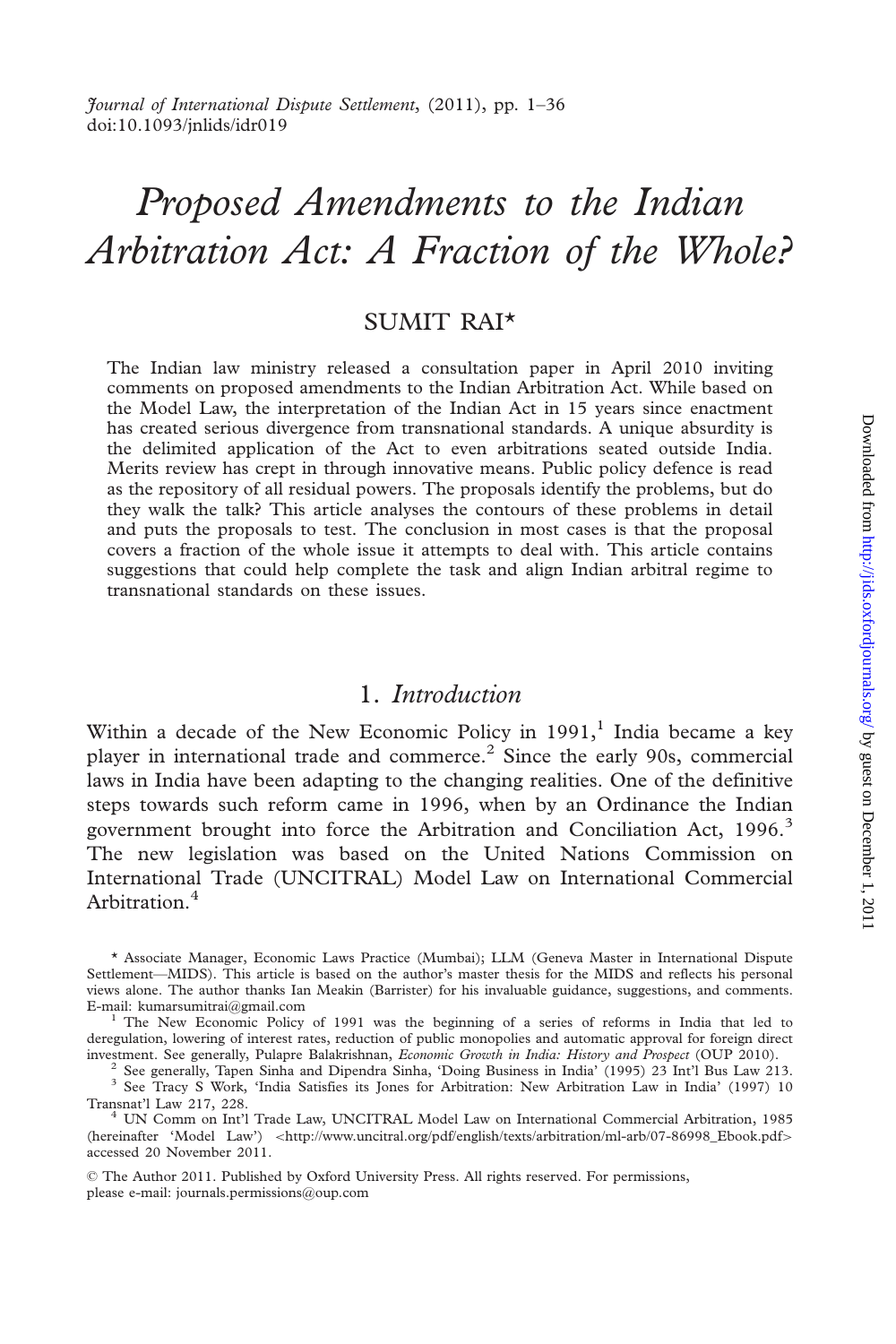The new legislation was greeted with enthusiasm and expectation, not only in India but also around the world.<sup>5</sup> Since 1996, India has seen an exponential growth in arbitration—both domestic and international. However, most of that is attributable to the changing commercial dynamics than to the change in arbitration regime. Today, 15 years since the 'new legislation', the enthusiasm has disappeared giving way to cynicism and a demand for further refinement.<sup>6</sup> While the majority has been let down by the traditionalist approach to interpretation taken by Indian courts on many occasions, a small minority also complain of excessive deference been given to arbitration awards.

The Indian government has been conscious of the problems, but a solution has been investigated for a little too long with no result. It started with a draft amendment Bill proposed by the Law Commission of India in 2001. After many rounds of discussion and review of that Bill by multiple committees, it was withdrawn from the Parliament in 2006. The government was advised to prepare a new proposal for amendments, which restricted the role of courts in the arbitral process.<sup>7</sup> After over 4 years, the Ministry for Law and Justice released a set of proposals in the form of a Consultation Paper in order to receive comments and suggestions.<sup>8</sup>

The Consultation Paper adopts a non-intrusive approach to amendment. It suggests small number of amendments but succeeds in identifying some of the most urgent anomalies that have crept into the interpretation or functioning of the Arbitration and Conciliation Act,  $1996<sup>9</sup>$ . This article is not intended to be a comprehensive review of all amendments proposed. This article shall instead put the Consultation Paper to test on an in-depth review of some of the most important problems addressed by the proposals. The intention is to identify intricacies that may not be apparent and examine whether the proposals have adequately addressed them.

Section 2 puts the Consultation Paper in context by providing a brief outline of the failed attempt to amend the Indian Act between 2001 and 2005. Section 3 investigates the problems in Indian arbitral regime created by the Bhatia International<sup>10</sup> decision of the apex court. Consultation Paper proposes an amendment to nullify the ratio of this decision.<sup>11</sup> It fails, however, to redress the collateral damage this decision has had in over 9 years of its existence as a

- <sup>10</sup> Bhatia International v Bulk Trading SA (2002) 4 SCC 105 (Indian Sp Ct). <sup>11</sup> See Consultation Paper (n 8) 14.
- 

<sup>5</sup> See Tracy (n 3) 242.

<sup>6</sup> See generally Fali S Nariman, 'Ten Steps to Salvage Arbitration in India: The First LCIA-India Arbitration Lecture' (2011) 27 Arb Int 115 (presents the problems plaguing Indian arbitrations and suggests

structured solutions).<br><sup>7</sup> See Press Information Bureau, Government of India, Withdrawal of the Arbitration and Conciliation<br>(Amendment) Bill, 2003, <http://pib.nic.in/newsite/erelease.aspx?relid=17020> accessed 20 Novembe

<sup>&</sup>lt;sup>8</sup> Ministry of Law and Justice Government of India, Proposed Amendments to the Arbitration and Conciliation Act, 1996: A Consultation Paper, April 2010 (hereinafter 'Consultation Paper') <[http://lawmin.nic](http://lawmin.nic.in/la/consultationpaper.pdf)

[<sup>.</sup>in/la/consultationpaper.pdf](http://lawmin.nic.in/la/consultationpaper.pdf)<sup>&</sup>gt; accessed 20 November 2011. <sup>9</sup> Arbitration and Conciliation Act, 1996, hereinafter referred to as 'Indian Act', 'Indian Arbitration Act' or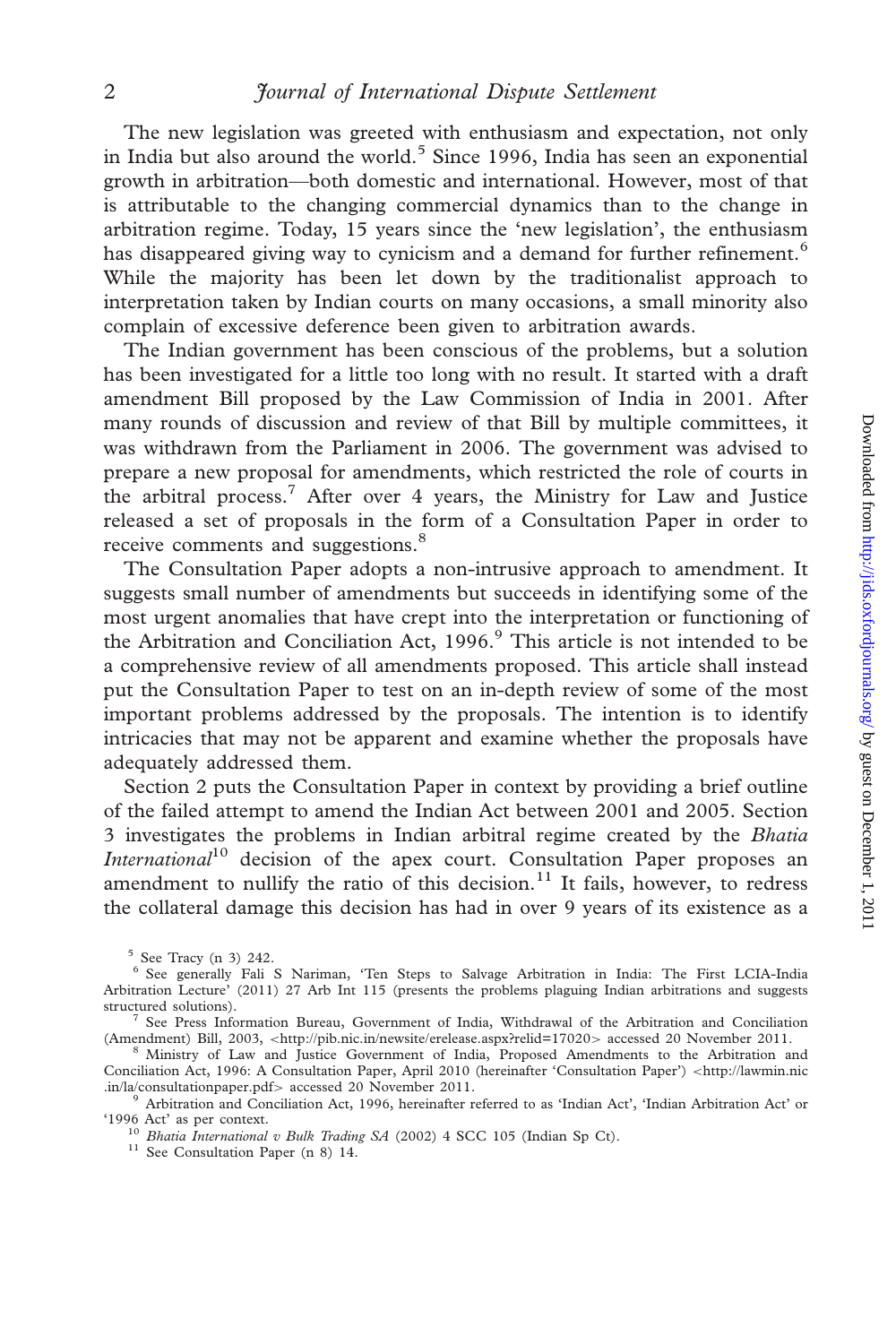binding precedent. Section 4 examines the judicial invention of merits review of arbitral awards in India by the Saw  $Pipes^{12}$  decision. A comparative analysis of merits review in the UK and the US has been conducted to test linkages of this problem with the common law system. Consultation Paper's suggestion that such review may be retained for purely domestic arbitration<sup>13</sup> has been criticized as myopic. Section 5 also relates to the Saw Pipes decision, which gave an expansive definition to the concept of 'public policy' in the Indian Act. Public policy was interpreted as if it was the repository of all residual powers not specifically provided for in the Act. It signifies the failure to understand the context and use of this term in Model law and also the evolution of the concept under common law. The author concludes that the proposals are inadequate to address the definitional aspects of public policy. Section 6 argues against the growing consensus that Indian Act must be bifurcated so as to have different legislations governing domestic and international arbitration.

# 2. Genesis of the Consultation Paper

The Consultation Paper marks the beginning of the second round in the thought that has gone into proposing these amendments. The first round started with the recommendations of the Law Commission of India (LCI) in its 176th Report in 2001, which also included a draft amendment bill.<sup>14</sup> The recommendations were accepted by the government and led to the introduction of Arbitration and Conciliation (Amendment) Bill, 2003 in the Parliament.<sup>15</sup>

Following usual protocol, the Bill was referred to the Department-Related Parliamentary Standing Committee on Personnel, Public Grievances, Law and Justice in December  $2003$ <sup>16</sup> In the meanwhile, the government appointed a committee under the chairmanship of Justice (Retd) B P Saraf in August 2004 to study the implications of the recommendations of 176th LCI Report and to make suggestions.<sup>17</sup> Report of this committee was submitted in January 2005.<sup>18</sup> The Rajya Sabha Committee waited for the Saraf Committee report before finalizing its own report, which was submitted to the Rajya Sabha in August  $2005.<sup>19</sup>$ 

<sup>12</sup> Oil and Natural Gas Corporation Ltd v SAW Pipes Ltd (2003) 5 SCC 705 (Indian Sp Ct).<br><sup>13</sup> See Consultation Paper (n 8) 33.<br><sup>14</sup> 16th Law Commission of India, 176th Report on The Arbitration and Conciliation (Amendmen

- 2001 (hereinafter '176th LCI Report'), <<http://lawcommissionofindia.nic.in/arb.pdf>> accessed 20 November
- 2011.<br><sup>15</sup> See The Arbitration and Conciliation (Amendment) Bill, 2003 (India) <[http://lawmin.nic.in/legislative/](http://lawmin.nic.in/legislative/arbc1.pdf)<br>arbc1.pdf> accessed 20 November 2011 (as introduced in the Parliament on 22 December 2003).

- -

Department-Related Parliamentary Standing Committee on Personnel, Public Grievances, Law and Justice, hereinafter referred to as the 'Rajya Sabha Committee'.<br><sup>17</sup> Committee under Justice (Retd) B P Saraf, hereinafter referred to as the 'Saraf Committee'.<br><sup>18</sup> See Consultation Paper (n 8) 114–31.<br><sup>19</sup> See Departmen

Justice, 9th Report on the Arbitration and Conciliation (Amendment) Bill, 2003 (04.08.2005), <[http://164.100](http://164.100.47.5/webcom/typewise.aspx?type=DRSCRS) [.47.5/webcom/typewise.aspx?type=DRSCRS](http://164.100.47.5/webcom/typewise.aspx?type=DRSCRS)> accessed 20 November 2011.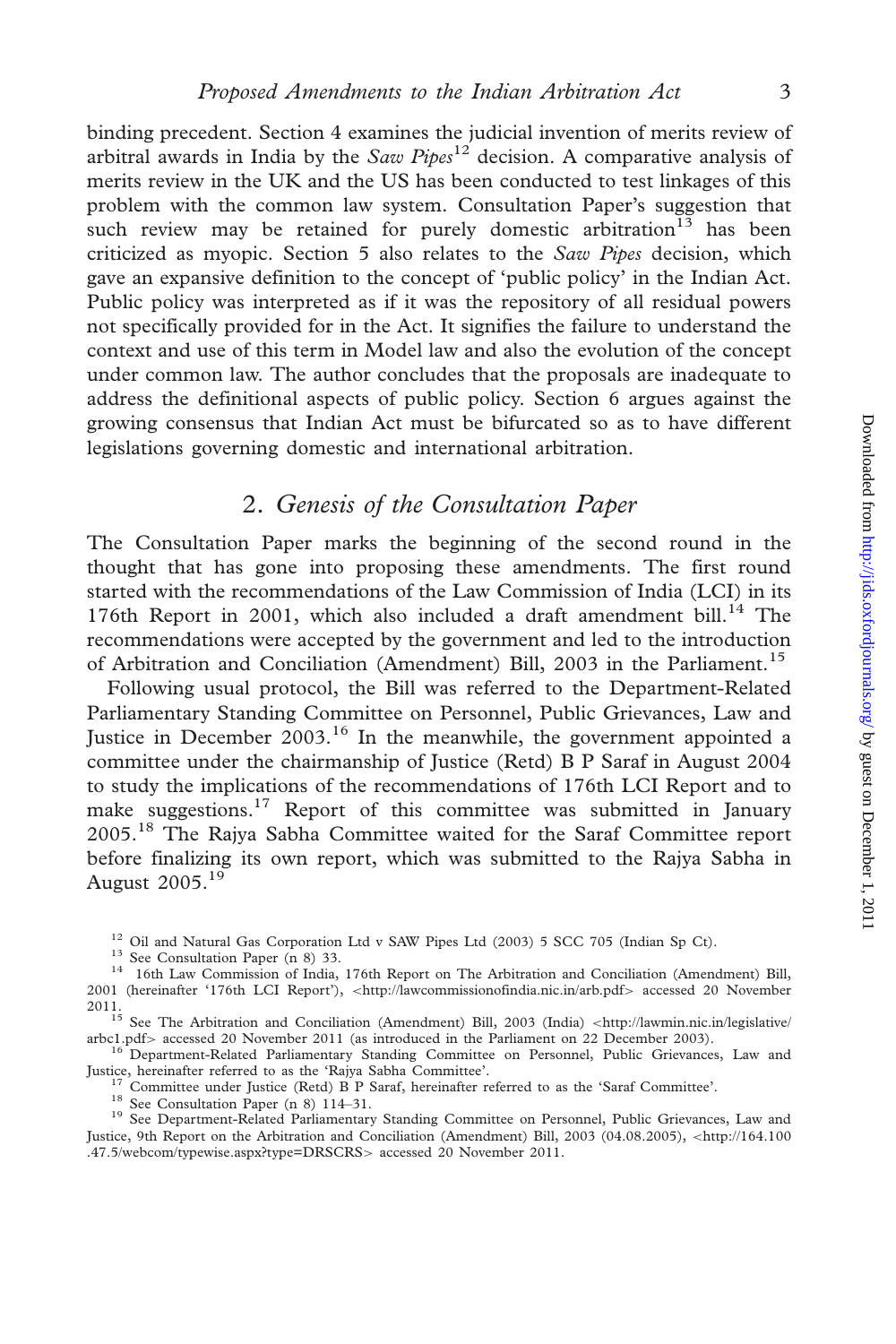The Rajya Sabha Committee *inter alia* recommended that the 2003 Amendment Bill be withdrawn, as it would lead to a more intrusive role of Courts in the arbitral process. It instead suggested bringing a fresh comprehensive legislation on the subject of amendment of the Indian Act, as expeditiously as possible.<sup>20</sup> The government accepted the suggestion that a more refined proposal be brought after further investigation of all aspects.<sup>21</sup> Accordingly, the Bill was withdrawn from the Parliament and after about 4 years, the release of the Consultation Paper has flagged off another attempt in the direction of reforms.

India has an active business community and is an important commercial destination in the 21st century. Yet, parties from abroad resist India as a seat of arbitration.<sup>22</sup> This is despite a robust common law jurisprudence and judicial culture, which is one of the most neutral in its treatment of foreigners.<sup>23</sup> There are no language barriers either, English being the language of business and of the High Courts and the Supreme Court in India. The resistance to India as a seat is based on—(i) the problem of judicial delays and the backlog in most courts<sup>24</sup> and (ii) problems in the arbitration regime.<sup>25</sup>

The real test of the Consultation Paper lies in its ability to redress some of the most immediate problems in the current arbitration regime in India. The next three sections investigate one selected problem each that has been tackled by the Consultation Paper. Each section analyses in detail the various manifestations of the problem and whether they are successfully addressed by the proposals. Some suggestions to improve the efficacy of the proposals are also addressed at the conclusion of each section.

# 3. Solving the Bhatia International Conundrum

Any discussion about the Indian arbitral regime since 2002 has had to focus on the Indian Supreme Court's decision in Bhatia International v Bulk Trading SA.<sup>26</sup> From a strictly academic point of view, Bhatia International is a pointless enquiry into a branch of law that should never have existed and would contribute nothing to the future development of arbitral law. Even so, from a practical perspective, it remains the one aspect of Indian law the ignorance of which could lead parties into situations they never imagined possible.<sup>27</sup>

<sup>23</sup> See Nariman (n 6) 116–7.<br><sup>24</sup> See generally H Chodosh and others, 'Indian Civil Justice System Reform: Limitation and Preservation of the Adversarial Process' (1997–98) 30 NYU J Int'l L & Pol 1 (a comprehensive study dealing with judicial reforms necessary to fast-track Indian courts).<br><sup>25</sup> Nariman (n 6).<br><sup>26</sup> Bhatia International (n 10).<br><sup>27</sup> Most law firms now have a special advice for drafting arbitration clause in contracts related to India; See

eg Aloke Ray and Dipen Sabharwal, 'India and Arbitration – Arbitration Clauses for Contracts with Indian

<sup>&</sup>lt;sup>20</sup> ibid 7.<br><sup>21</sup> See Press Information Bureau (n 7).<br><sup>22</sup> See eg Philipp Ritz, 'Pitfalls to Avoid when Drafting Arbitration in India-Related Contracts' (2009) 27<br>ASA Bull 717, 730.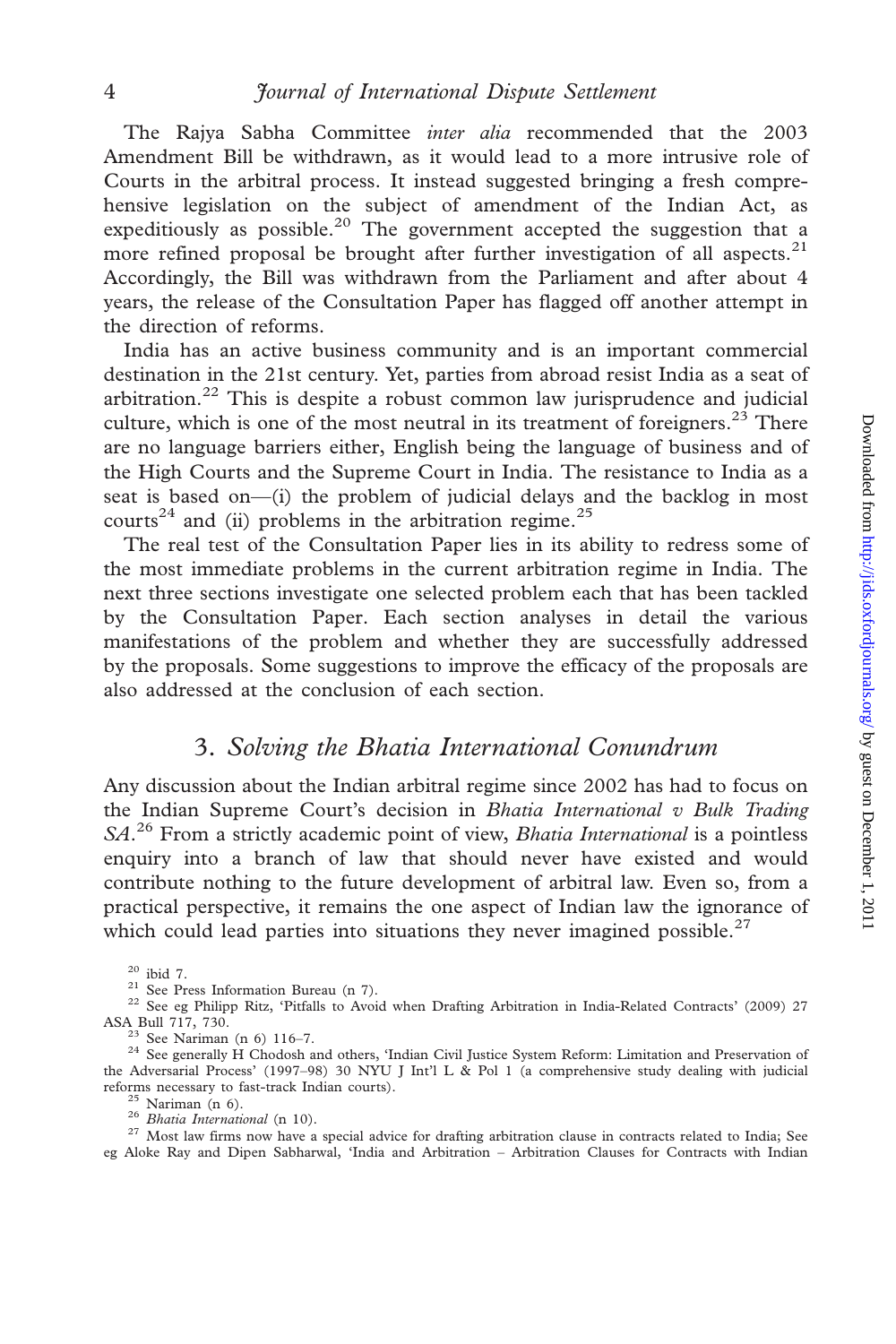Bhatia International essentially deals with the territorial scope of the Indian Act. The Indian Act is divided into four parts.<sup>28</sup> Part I of the Act deals with general matters, arbitration agreement, composition of the tribunal, jurisdiction of the tribunal, conduct of arbitral proceedings, arbitral award, challenge, enforcement and appeals—the entire realm of issues dealt with under the Model Law. Ideally, as provided in the Model Law, these provisions are applicable only when the seat of arbitration is within the State and not otherwise. Bhatia International delimited the territorial scope of Indian Act by stating that it shall apply to all arbitrations unless expressly or by implication excluded by parties.

## A. Bhatia Ratio: Transcending All Boundaries

Section  $2(2)$  of the Indian Act contained in part I reads, '[T]his part shall apply where the place of arbitration is in India'.<sup>29</sup> Section 2(2) of the Indian Act is a modified adaptation of Article 1(2) of the Model Law, which provides that '[t]he provisions of this law, except Articles 8, 9, 35 and 36, apply only if the place of arbitration is in the territory of this State'.<sup>30</sup> A *prima facie* comparison highlights two important distinctions in the Indian adaptation—(i) there are no exceptions for specific provisions; and (ii) the word 'only' is deleted.

The three judges of the Supreme Court in Bhatia International were faced with the question of jurisdiction of Indian courts to grant interim measures in an arbitration seated outside India. The decision essentially turned on the interpretation of section  $2(2)$  extracted above. The court rejected the argument that it was a limiting provision. It held that the section was an inclusive provision providing that part I of the Act will essentially apply to all arbitrations held in India.<sup>31</sup> After a detailed analysis, the court summarized:

To conclude we hold that the provisions of Part I would apply to all arbitrations and to all proceedings relating thereto. Where such arbitration is held in India the provisions of Part I would compulsory apply and parties are free to deviate only to the extent permitted by the derogable provisions of Part I. In cases of international commercial arbitrations held out of India provisions of Part I would apply unless the

Parties' <<http://www.whitecase.com/publications/List.aspx?archive=true&year=2008>> accessed 20 November 2011; see also Herbert Smith, 'Dispute Resolution and Governing Law Clauses in India-related Commercial Contracts' <<http://www.herbertsmith.com/Publications/>> accessed 20 November 2011; Norton Rose Group, India <http://www.nortonrose.com/files/india-26265.pdf> accessed 20 November 2011.

<sup>&</sup>lt;sup>28</sup> See generally Arbitration and Conciliation Act 1996, Act No 26 of 1996 (India) <[http://www](http://www.indiankanoon.org/doc/1306164/).indiankanoon.org/doc/1306164/> accessed 20 November 2011.

<sup>&</sup>lt;sup>29</sup> ibid s 2(2).<br><sup>30</sup> Model Law (n 4) s 1(2).<br><sup>31</sup> See generally Raghav Sharma, 'Bhatia International v. Bulk Trading S.A.: Ambushing International Commercial Arbitration Outside India?' (2009) 26 J Int Arb 357 (discusses the parties' arguments and the court's reasoning leading to the decision).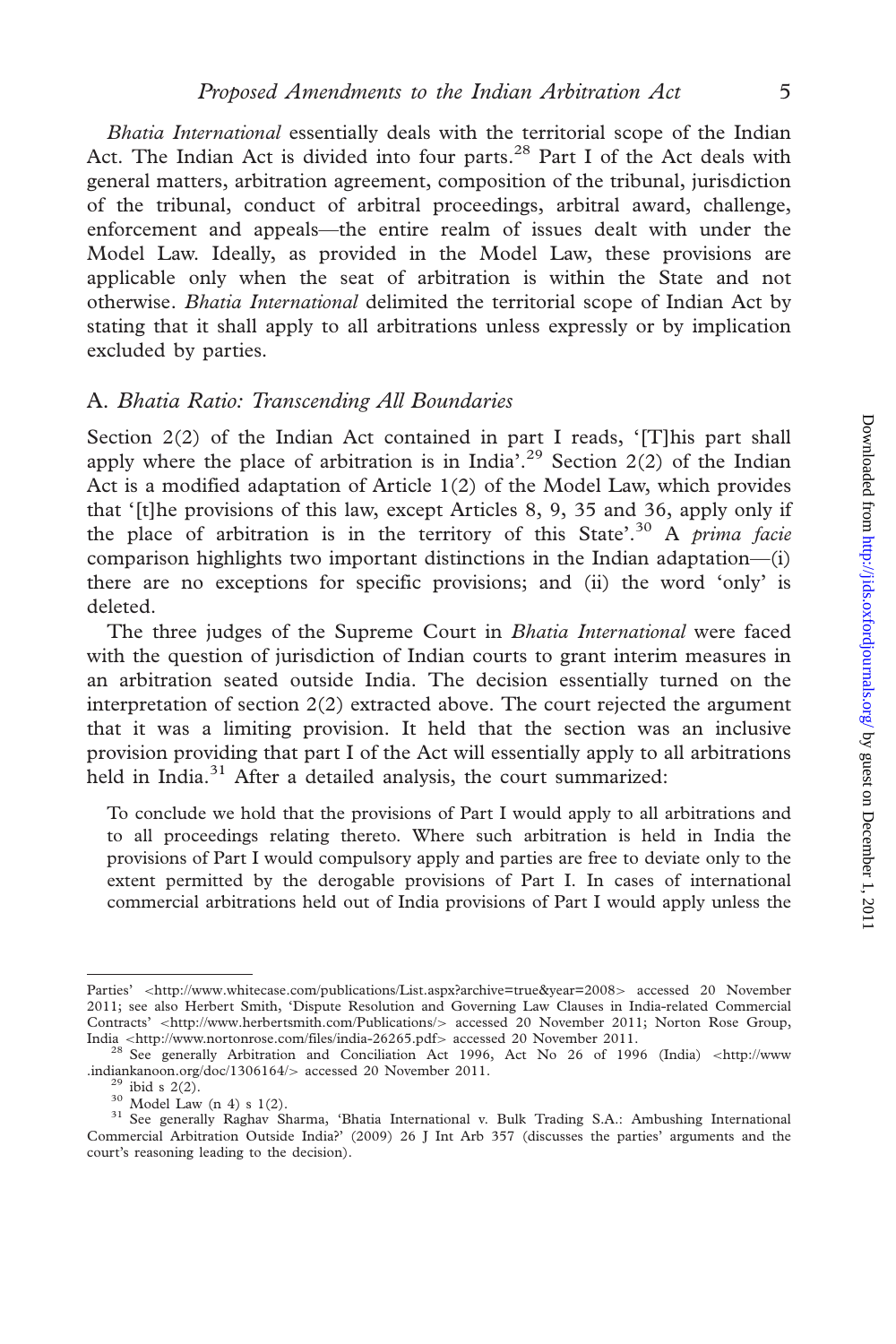parties by agreement, express or implied, exclude all or any of its provisions. In that case the laws or rules chosen by the parties would prevail. Any provision, in Part I, which is contrary to or excluded by that law or rules will not apply.<sup>32</sup>

The prevailing transnational standard is to limit applicability of national arbitration legislations on territoriality, determined in most cases exclusively by the seat or place of arbitration.<sup>33</sup> This was considered in detail in the discussions leading to the adoption of the Model Law.<sup>34</sup> The *Bhatia* ratio, however, interprets the Indian Act in total disregard to this transnational standard. It relies heavily on the deletion of the word 'only' in section 2(2) of the Indian Act. It rejects the narrow interpretation on grounds that it would result in leaving parties remediless in arbitrations seated outside India—as they could not seek interim measures with respect to matters that might lie in exclusive jurisdiction of Indian courts.<sup>35</sup>

The net effect of Bhatia International on Indian arbitral regime is that the issue of jurisdiction of Indian courts in arbitral matters is no more limited by a choice of seat. This led Indian courts to the inescapable and slippery slope of conflict of law analysis for each case to decide this issue. No wonder an analysis of the post-Bhatia decisions lead us to no concrete conclusions and have left a muddled jurisprudence on the subject.

## B. Life after Bhatia: A Kafkaesque World of the Unknowable

Many commentators have found some merit in Bhatia International in as much as it opened the doors for Indian courts to grant interim measures in arbitrations held outside India—the lack of which resulted in many stalemate situations for parties.<sup>36</sup> Such magnanimity towards the decision subsided eventually when the true scope of the *Bhatia* ratio was highlighted in subsequent decisions.<sup>37</sup>

#### (i) Annulment of foreign awards

Many commentators argue that it was not Bhatia International but Venture Global v Satyam Computers<sup>38</sup> that led Indian law on a fatally erroneous path.<sup>39</sup> In Satyam Computers, a division bench of the Indian Supreme Court relied on the *Bhatia* ratio to hold that Indian courts would have jurisdiction to set aside a foreign award. Rejecting the argument that foreign awards had to be enforced

<sup>32</sup> Bhatia International (n 10) 32 (hereinafter referred to as the 'Bhatia ratio').<br><sup>33</sup> See Gary B Born, *International Commercial Arbitration* (Kluwer L Int 2009) 306.<br><sup>34</sup> See generally, Travaux Preparatoires for the 1 Arbitration, 330th meeting, 19 June 1985 (territorial limitation discussed), <[http://www.uncitral.org/uncitral/en/](http://www.uncitral.org/uncitral/en/uncitral_texts/arbitration/1985Model_arbitration_travaux.html) [uncitral\\_texts/arbitration/1985Model\\_arbitration\\_travaux.html](http://www.uncitral.org/uncitral/en/uncitral_texts/arbitration/1985Model_arbitration_travaux.html)> accessed 20 November 2011.<br><sup>35</sup> Bhatia International (n 10) 31.<br><sup>36</sup> See eg Sharma (n 31) 357.<br><sup>37</sup> See eg Fali S Nariman, 'India and International Arbitration

374.38 Venture Global Engineering v Satyam Computer Services Ltd (2008) 4 SCC 190 (Indian Sp Ct). <sup>39</sup> See Sharma (n 31) 364.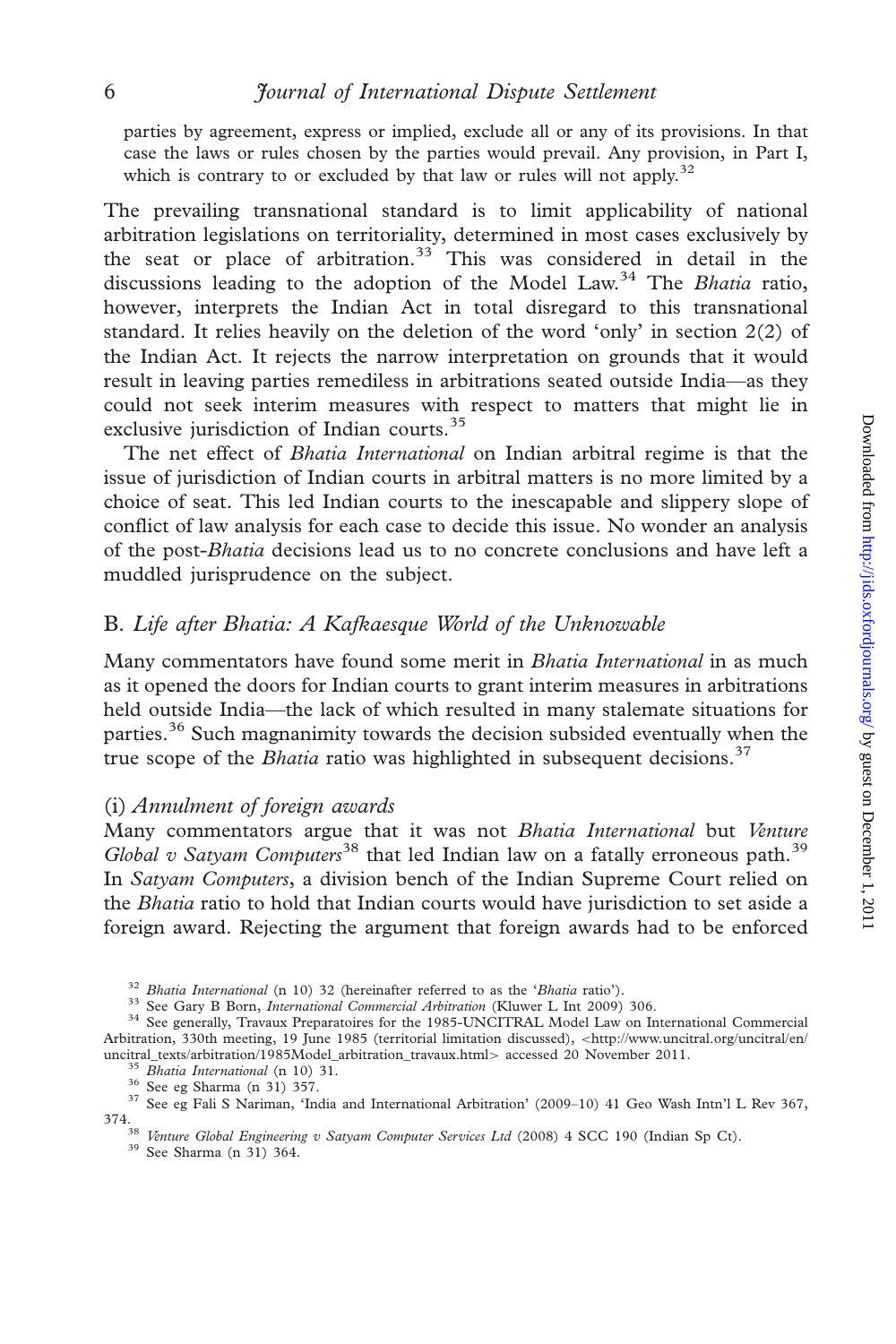under part II of the Indian Act, the Court held that a larger bench in *Bhatia* International had settled the issue.<sup>40</sup> The Court also held that the provision for annulment under part I of the Indian Act (section 34) made available wider public policy challenge, which as a matter of right could not be denied to the parties merely because the award was a foreign award. $41$ 

Satyam Computers stretched the already overreaching ratio of Bhatia International so as to be in violation of India's obligations under the New York Convention.<sup>42</sup> Some commentators rightly argue that Satyam Computers failed to read the *Bhatia* decision in its entirety and relied on a single part of it. $43$  While the *Bhatia* ratio is wide enough to grant Indian courts jurisdiction on almost all aspects of foreign seated arbitration, annulment of foreign awards is the one area for which it specifically indicated an exception.<sup>44</sup> However, the over-arching summarization (extracted as the Bhatia ratio above) probably made the Satyam accident inevitable.

The New York Convention provides for a single remedy against foreign awards<sup>45</sup>—to oppose its enforcement on grounds exhaustively listed in Article V.<sup>46</sup> The Convention does not grant any power to the courts to set aside a foreign award, which is universally acknowledged to be an exclusive power of the courts at the seat.<sup>47</sup> The Indian Act adopts Article V in section 48. In any case, being a signatory to the New York Convention, the courts are bound to uphold India's international obligations. It is a matter of directive principles of State policy contained in Article 51(c) of the Indian Constitution, which requires that '[t]he State shall endeavour to .... foster respect for international law and treaty obligations in the dealings of organized peoples with one another...'.<sup>48</sup> It is a well settled principle of Indian law that in case of ambiguity, a law must be interpreted such as not to be in violation of India's international obligation.<sup>49</sup> From this standpoint, without any discussion of its flaws under arbitration theory, Satyam Computers laid down bad law.

Interestingly, in Centrotrade Minerals v Hindustan Copper, a divided Supreme Court division bench cast doubts on the correctness of the Bhatia ratio.<sup>50</sup>

<sup>40</sup> *Venture Global* (n 38) 17.<br><sup>41</sup> ibid s 19.<br><sup>42</sup> See eg Alok Jain, 'Yet another Misad-Venture by Indian Courts in the Satyam Judgment?' (2010) 26 Arb<br>Int 251. 278.

International Communisty 251, 278. 44 Sharma (n 31) 362.<br><sup>44</sup> Bhatia International (n 10) 26.<br><sup>45</sup> Convention on the Recognition and Enforcement of the Foreign Arbitral Awards, 1958 (New York Convention), <[http://www.uncitral.org/uncitral/en/uncitral\\_texts/arbitration/NYConvention.html](http://www.uncitral.org/uncitral/en/uncitral_texts/arbitration/NYConvention.html)> accessed 20<br>November 2011, at s V:1.

<sup>46</sup> See eg Alan Redfern and others, *Redfern and Hunter on International Arbitration* (OUP 2009) 638.<br><sup>47</sup> Born (n 33) 2720.<br><sup>48</sup> The Constitution of India, 1949 art. 51.<br><sup>49</sup> See generally *M/s Entertainment Network (In* 

(Indian Sp Ct) (where the Berne Convention was taken into account in interpreting Indian copyright legislation, even though amendment in terms of the convention had not been carried out by the legislature).

 $e^{50}$  See Centrotrade Minerals and Metals Inc v Hindustan Copper Limited (2006) 11 SCC 245 (Indian Sp Ct) at [17].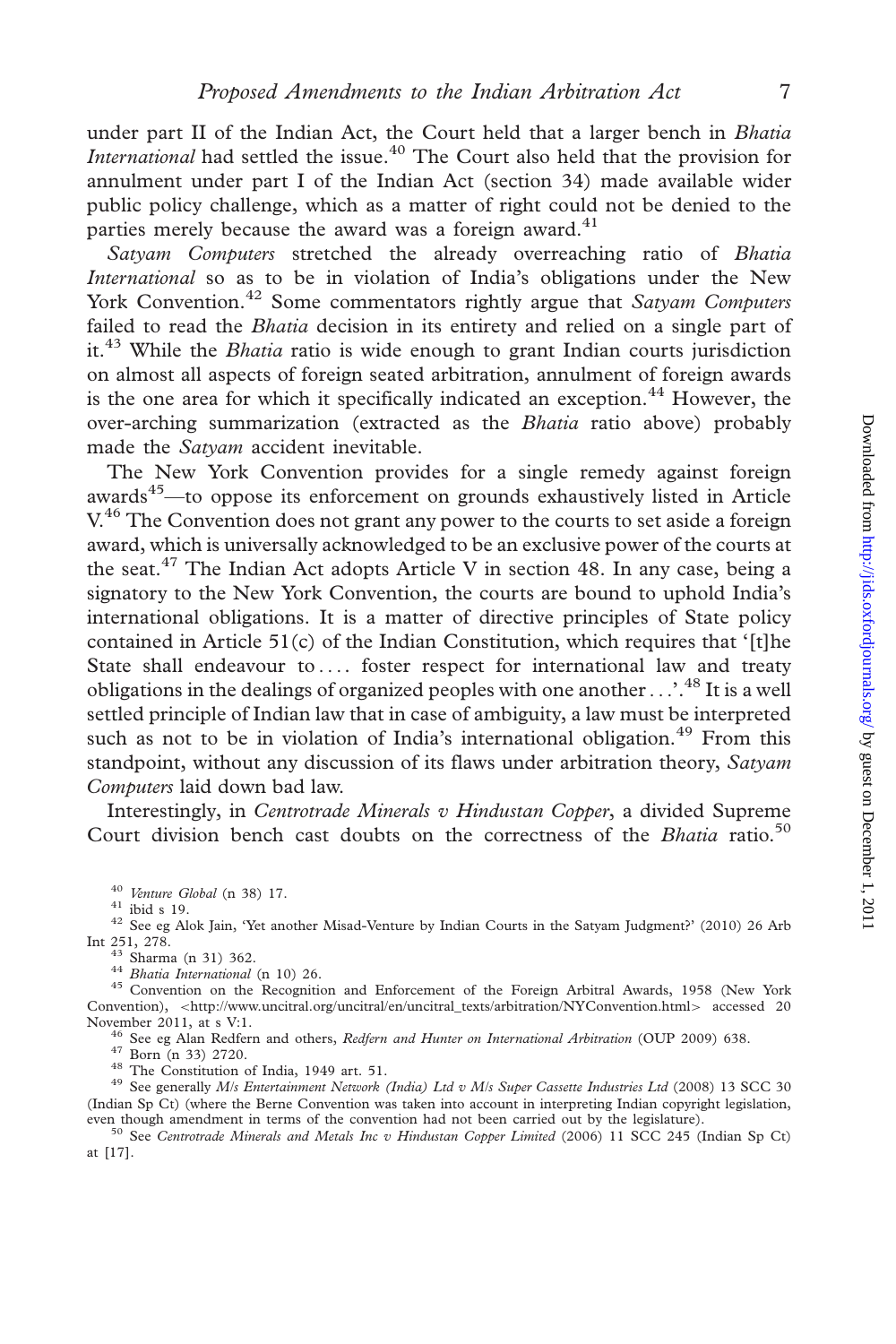Unfortunately, it received no consideration by the Satyam Computers bench. Till date, regrettably, no other bench has picked up on that whisper of dissent.

## (ii) Appointing arbitrators in foreign seated arbitrations

Section 11 of the Indian Act (analogous to Article 11 of the Model Law) empowers the Chief Justice of India or his designate to appoint an arbitrator in case of default or disagreement between the parties in an international commercial arbitration. Under the Model Law regime, such powers are of course limited to arbitrations seated within the State by virtue of territorial scope defined in Article 1(2). That limitation having been removed by the interpretation of section  $2(2)$  of the Indian Act by *Bhatia International*, the appointment powers under the Indian Act became extendable to arbitrations held outside India.

This conclusion was first affirmed in the decision of the Indian Supreme Court in Aurohill Global Commodities v M.S.T.C. Ltd. While the court refused to make the appointment on grounds that parties had agreed to a particular procedure, it held that Indian courts would have jurisdiction despite the seat being London and parties having specifically agreed to the exclusive jurisdiction of courts in UK. Reliance was, of course, placed on the *Bhatia* ratio.<sup>51</sup>

All doubts, if any remaining, were laid to rest in *Indtel Technical Services v* W.S. Atkins.<sup>52</sup> The Supreme Court held that Bhatia International has clearly provided for application of part I, including section 11, to international arbitrations held outside India. The court noted that arbitration agreement would normally be governed by the same law as applicable to the substance of dispute (being English law in the present case), but held that such authorities would have to be distinguished in light of the Bhatia ratio. Thus, the court appointed an arbitrator exercising its powers under the Indian Act.<sup>53</sup>

A lone decision of the Supreme Court, only a few months following Bhatia International, refused jurisdiction to appoint an arbitrator in an international arbitration seated in New York. It even disregarded Bhatia International's interpretation of section 2(2) holding that the provision unambiguously prevented application of part I to arbitrations held outside India.<sup>54</sup> While this decision escaped attention and survived for almost a decade, it has finally been declared as not binding in a recent decision of the Supreme Court.<sup>55</sup>

<sup>&</sup>lt;sup>51</sup> See generally Aurohill Global Commodities Ltd v MSTC Ltd (2007) 7 SCC 120 (Indian Sp Ct) (the case is unclear in its reasoning but affirms applicability of pt I of Indian Act despite a foreign seat, foreign rules and an exclusive jurisdiction clause in favour of UK courts).

exclusive jurisdiction contract in the contract of UKS Atkins PLC (2008) 10 SCC 308 (Indian Sp Ct) (there was no specific choice of seat in the dispute resolution clause).  $53$  See also Citation Infowares Ltd v Equinox Corporation 2009 (5) UJ SC 2066 (Indian Sp Ct) (followed

Indtel).<br><sup>54</sup> See ShreejeeTraco (India) Pvt Ltd v Paperline International Inc (2003) 9 SCC 79 (Indian Sp Ct).

<sup>55</sup> See Cauvery Coffee Traders, Mangalore v Hornor Resources (International) Co Ltd 2011 (10) SCALE 419 (Indian Sp Ct) [11] (the court declared the decision to be not binding as it disregarded a higher bench decision in Bhatia International).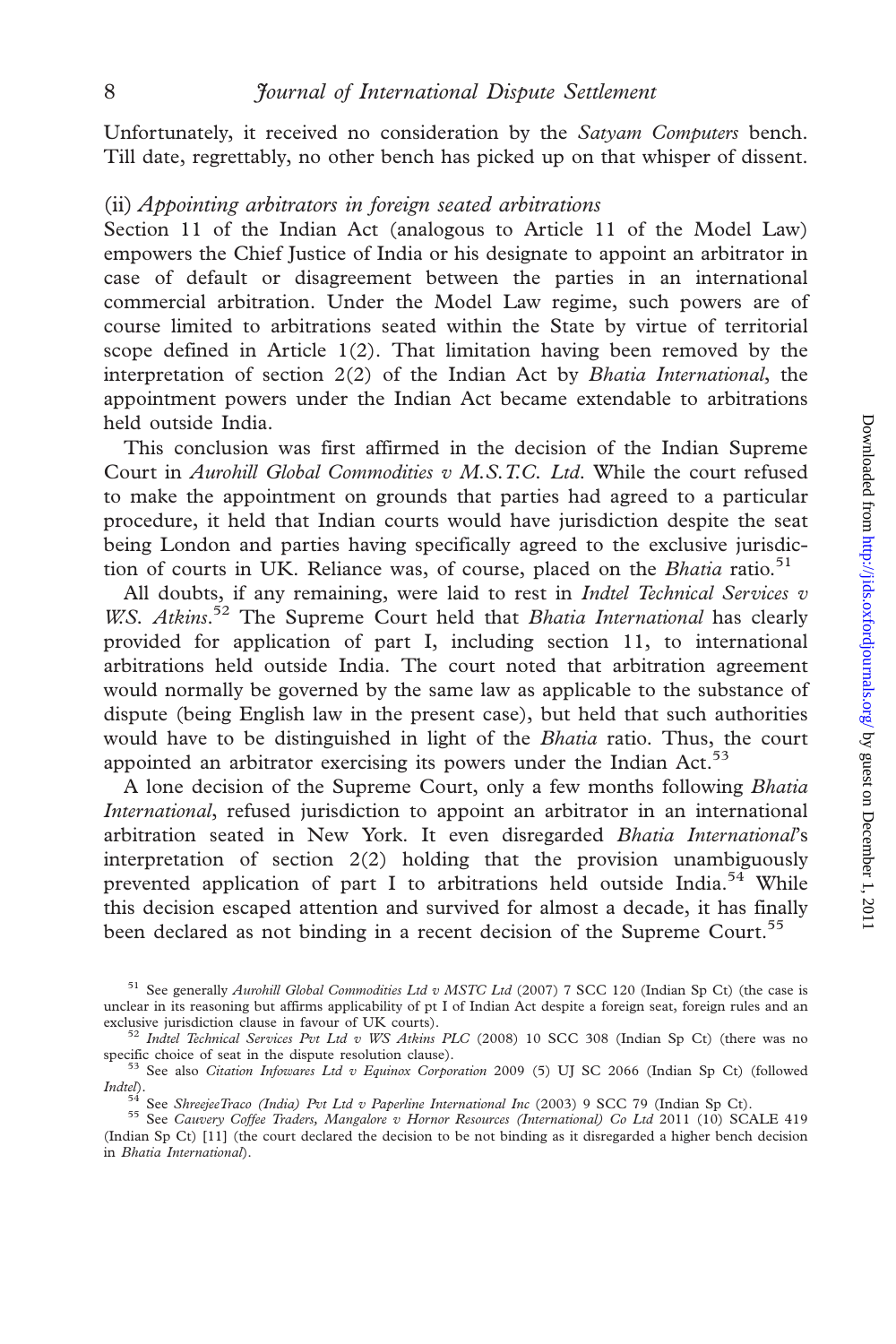## (iii) The implied exclusion escape route: no roadmap to follow

The Bhatia ratio mercifully left an escape route from its otherwise expansive interpretation—in international arbitrations seated outside India, parties could expressly or by implication exclude the application of some or all provisions of part I of the Indian Act.<sup>56</sup> Legal advisors around the world have since made sure to adapt arbitration clauses dealing with India to benefit from this exception.<sup>57</sup> Express exclusion has been respected by Indian courts and has not raised significant concern. It is the implied exclusion route that has baffled courts and commentators—for despite a quantitatively loaded case law on the subject, it is not possible to draw a roadmap as to what would conclusively amount to implied exclusion.

The first conclusion that seems obvious from the *Bhatia* ratio is that a mere selection of foreign seat by the parties would not amount to an implied exclusion. The very foundation of the *Bhatia* ratio is that the territorial limitation contained in section  $2(2)$  of the Indian Act is not a limiting provision. In addition, in Bhatia International the parties had agreed to an 'ICC in Paris' clause and yet the application of Part I was not excluded.<sup>58</sup> Further, in Satyam Computers implied exclusion was denied despite the seat being London.<sup>59</sup> However, in a recent decision the Supreme Court held that a specific choice of seat amounted to the choice of curial law, which in effect excluded the application of Part I of the Indian Act.<sup>60</sup> In *Dozco India v Doosan* Infracore, the court relied on a passage from Lord Mustil's book stating that the choice of seat amounted to a selection of the law of arbitration by the parties and held such selection to be an express exclusion of Indian law.<sup>61</sup> While  $Dozco$ India indeed follows the transnational standard on the issue and gives appropriate effect to a choice of seat, the author believes this decision will not survive future scrutiny in so much as it ignores the *Bhatia* ratio, which is a decision of a larger bench.

Another argument that has consistently met court's disapproval is that a choice of foreign proper law of contract should amount to implied exclusion of the Indian Act. Whether the clause designates a specific seat or not, courts have refused to read an implied exclusion based on the proper law of contract<sup>62</sup>

<sup>56</sup> Bhatia International (n 32) and accompanying text.<br><sup>57</sup> See Ray and Sabharwal (n 27).<br><sup>58</sup> See generally *Bhatia International* (n 10) (where the court acknowledged that the seat was Paris, yet<br>applied pt I of the Ac

<sup>59</sup> See generally Satyam Computers (n 38) (where an LCIA arbitration clause was provided for and the decision proceeded on the presumption that the seat was outside India and yet found pt I applicable).

<sup>60</sup> Dozco India Pvt Ltd v Doosan Infracore Co Ltd, 2010 (9) UJ 4521 (Indian Sp Ct).<br><sup>61</sup> ibid 13.<br><sup>62</sup> See *Indtel Technical Services* (n 52) 24; see also *Citation Infowares* (n 53) 17; see generally, *Satyam* Computers (n 38) (where despite the seat being London and proper law of contract being that of Michigan, no implied exclusion was read into the arbitration agreement).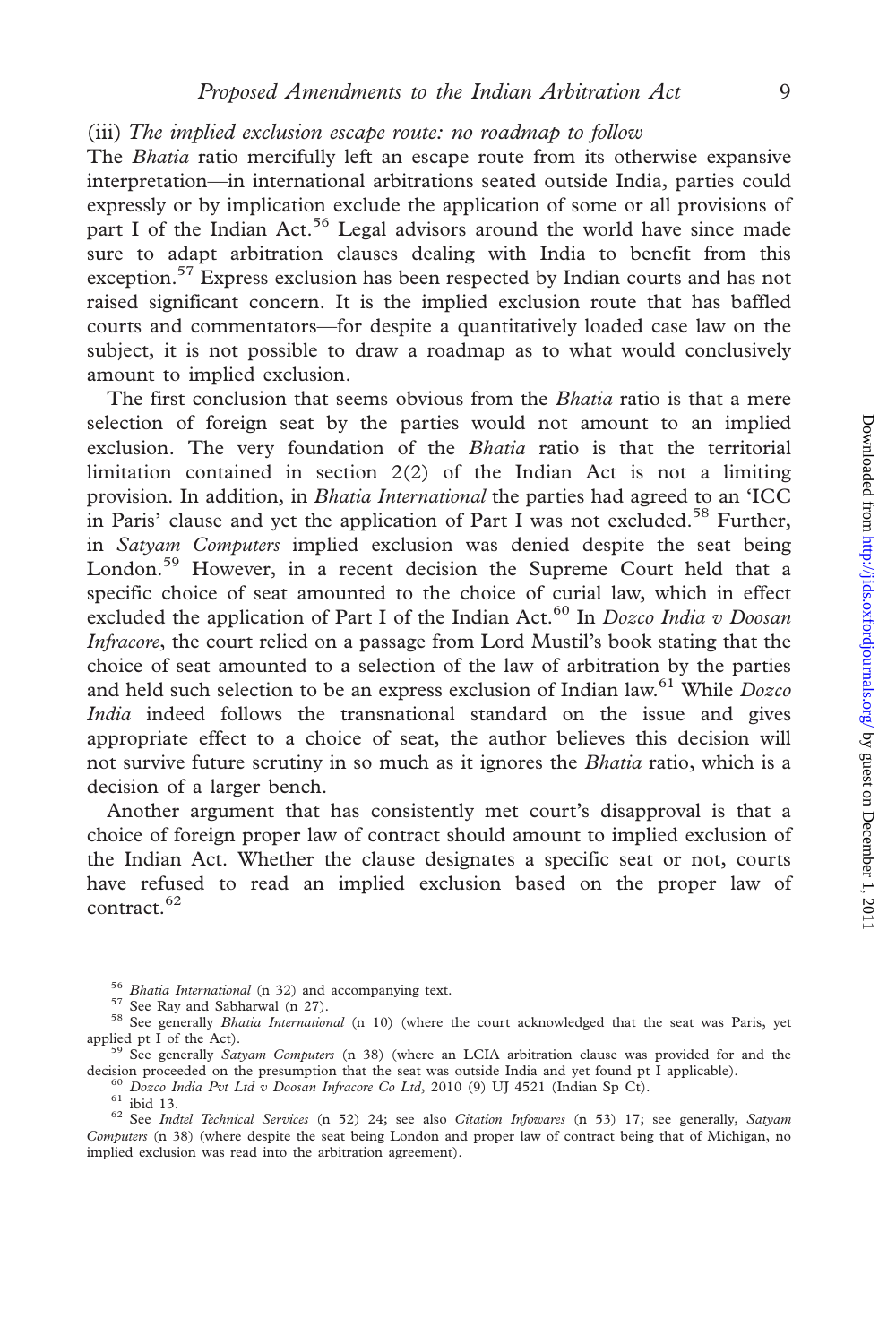Specific choice of curial law by the parties has been interpreted as implied exclusion of part I of the Act. $63$  By somewhat flawed analogy, the Supreme Court has also interpreted choice of a foreign law governing arbitration agreement to amount to exclusion of part  $I<sup>64</sup>$  It must be noted that only an express choice of such law and not one derived by application of conflict of law principles is considered sufficient for reading an exclusion.<sup>65</sup> Another dimension added by the Supreme Court recently is that if the institutional rules chosen by the parties lead to a default lex arbitri, Indian Act will be impliedly excluded.<sup>66</sup>

In Aurohill Global Commodities v M.S.T.C. Ltd, the Supreme Court chose to exercise limited powers under Part I despite the existence of an exclusive jurisdiction clause which read, '[t]he competent court under the laws applicable in Great Britain alone shall have exclusive jurisdiction to decide all matters, disputes and controversies relating to this contract, including arbitration proceedings instituted or to be instituted. The jurisdiction of court will be London'.<sup>67</sup>However, a subsequent decision of the Delhi High Court interpreted an exclusive jurisdiction clause to be clear indication of the parties' intention to exclude applicability of part I of the Indian Act.<sup>68</sup> The Delhi High Court seems to have taken the correct position. In any case, given the vague nature of opinion expressed by the Supreme Court in Aurohill, it is expected that the Delhi High Court decision will be followed in the subsequent cases.

These cases clearly show that there is no certainty as to what would amount to an implied exclusion in terms of the Bhatia ratio. The author considers this to be natural consequence of a binding precedent that is in strong disagreement with the plain language of statutory provisions.

## C. Collateral Damage by Bhatia International

At the present state of evolution of arbitration laws, legal fiction of the seat of arbitration is the foundation on which the edifice of international arbitration stands.<sup>69</sup> Since pure application of conflict of law principles was found

 $63$  See Hardy Oil and Gas Limited v Hindustan Oil Exploration (2006) 1 GLR 658 (Guj H Ct) (the arbitration clause provided that the law governing arbitration shall be English law, which was held to be an exclusion in terms of the Bhatia ratio).

<sup>&</sup>lt;sup>64</sup> See *Videocon Industries v Union of India MANU/SC/0598/2011* (Indian Sp Ct). <sup>65</sup> See generally *Indtel Technical Services* (n 52) (where an argument for exclusion based on derivative curial law was rejected). But see *Dozco India* (n 61) (where such an exclusion was held by reliance on derivate curial law).

The See Yograj Infrastructure Ltd v Ssang Yong Eng And Const Co Ltd 2011 (9) SCALE 567 (Indian Sp Ct).<br>
<sup>67</sup> Aurohill Global (n 51) 4.<br>
<sup>68</sup> Max India Limited v General Binding Corporation, 2009 (3) ARBLR 162 (Del H Ct).<br> features of both might reflect in arbitration laws around the world cannot be ruled out. cf Emannuel Gaillard, Legal Theory of International Arbitration (Martinus Nijhoff 2010) with Michael Reisman and Brian Richardson, Tribunals and Courts: An Interpretation of the Architecture of International Commercial Arbitration, Presented at 50th Anniversary ICCA Conference (Geneva, 20 May 2011), available with ICCA and attendees of the conference; See also Julian Lew, 'Achieving the Dream: Autonomous Arbitration' (2006) 22 Arb Int 179; Michael Reisman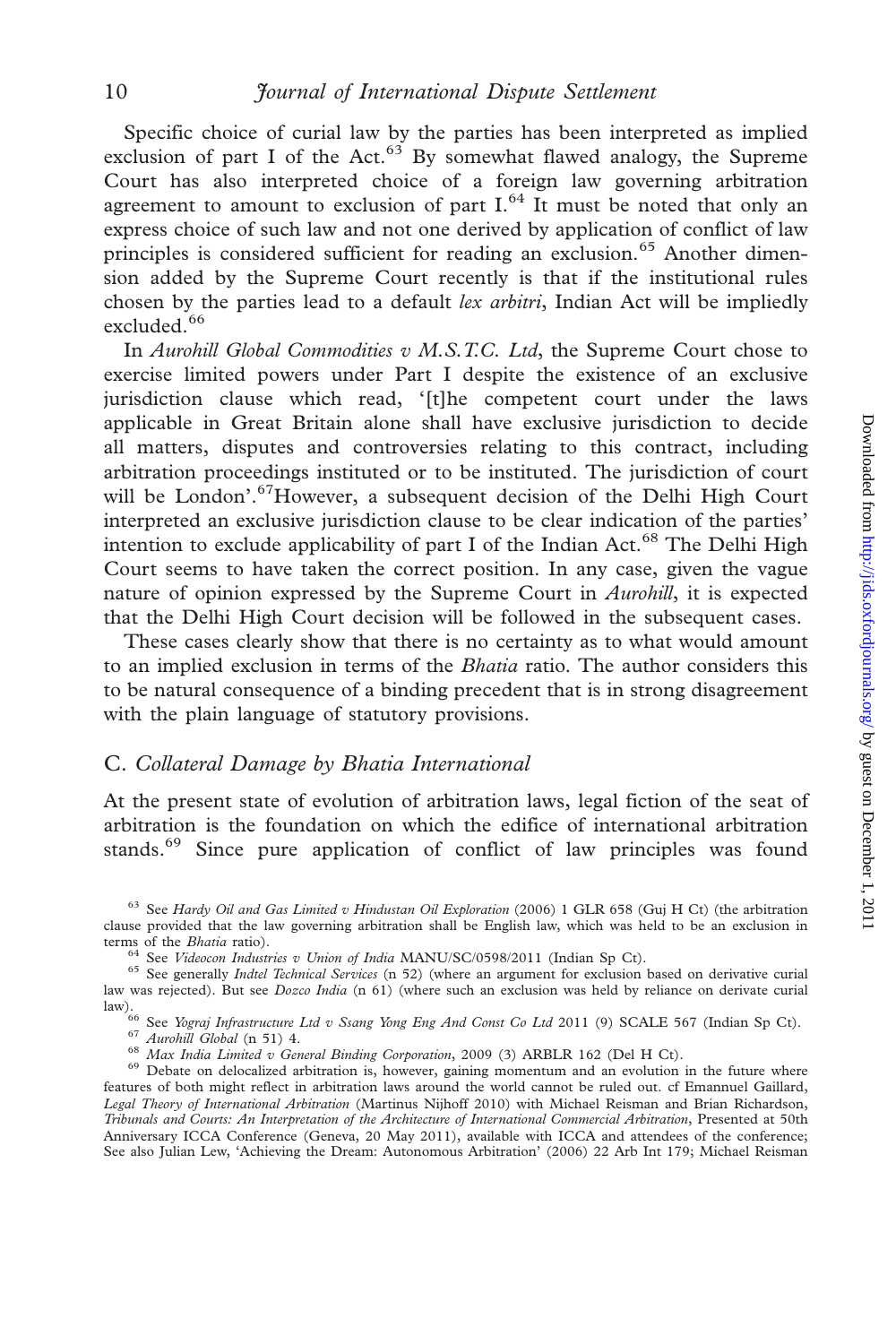ineffective to assure certainty, eventually the choice of seat came to determine the curial law and trigger the exclusive jurisdiction of the court of seat. In further refinement, venue of arbitration was distinguished from the seat. Choice of seat thus became a legal fiction with the effect of indicating curial law and thereby the choice of curial court.<sup>70</sup>

Bhatia International failed to appreciate the juridical nature of the seat of arbitration. Under its binding effect, Indian courts necessarily have to rely on conflict of law principles to determine whether parties intended to exclude jurisdiction of the Indian courts.<sup>71</sup> Under the 1940 Act, NTPC v Singer<sup>72</sup> had been the leading authority in India on these questions. It did not, therefore, account for the principles and policy considerations on which the new law was enacted. In any case, recent decisions of the Supreme Court have held that principles in NTPC  $v$  Singer cannot override the sweeping pro-jurisdiction stance of Bhatia International.<sup>73</sup> Therefore, on the interactions between private international law and arbitration, Indian law has had to begin afresh. This, combined with the negation of the value of seat, has drastically compromised predictability on whether Indian courts would have jurisdiction on an international arbitration.

In light of the evident conflict between Bhatia International and the plain meaning of the provisions of the Act, Indian courts have struggled to keep purist interpretation of certain concepts in arbitration. A glaring example is the decision of the Supreme Court in Videocon Industries v Union of India. The court held that the specific choice of a foreign law governing arbitration agreement amounts to exclusion of part I of the Indian Act.<sup>74</sup> To arrive at this conclusion, the court relied on a decision the ratio of which was based on the fact that parties had specifically chosen English law to govern their arbitration.<sup>75</sup> The analogy completely disregards the distinction between lex arbitri and the law of the arbitration agreement<sup>76</sup>—an

and HeideIravani, 'The Changing Relation of National Courts and International Commercial Arbitration' (2010)<br>21 Am Rev Int'l Arb 5.

<sup>&</sup>lt;sup>70</sup> See generally, Born (n 33) 1675–78.<br><sup>71</sup> See eg, Satyam Computers (n 38) 23 (ideally the court should have considered whether providing for LCIA Rules amounted to choice of London as seat, instead the focus was to see whether due to a non-obstinate clause, Indian law would govern enforcement of award); See also *Max India Limited* (n 68) 30 (where the court relied on principles of conflict of laws applicable in arbitration cases from an old apex court decision despite such principles not being of any relevance in the particular dispute before it).

National Thermal Power Corporation v Singer Company (1992) 3 SCC 551 (Indian Sup Ct). For a brief synopsis of this case and its ratio relevant to international arbitration and New York Convention, see Philipp Ritz, 'Pitfalls to Avoid when Drafting Arbitration Clauses in India-Related Contracts' (2009) 27 ASA Bull 717,

<sup>&</sup>lt;sup>73</sup> See eg, *Indtel Technical Services* (n 52) 24 (followed in *Citation Informates*).<br><sup>74</sup> See *Videocon Industries* (n 64).<br><sup>75</sup> See *Hardy Oil* (n 63).<br><sup>75</sup> See *Hardy Oil* (n 63).<br><sup>76</sup> See also, *Indtel Technical Ser* clear distinction).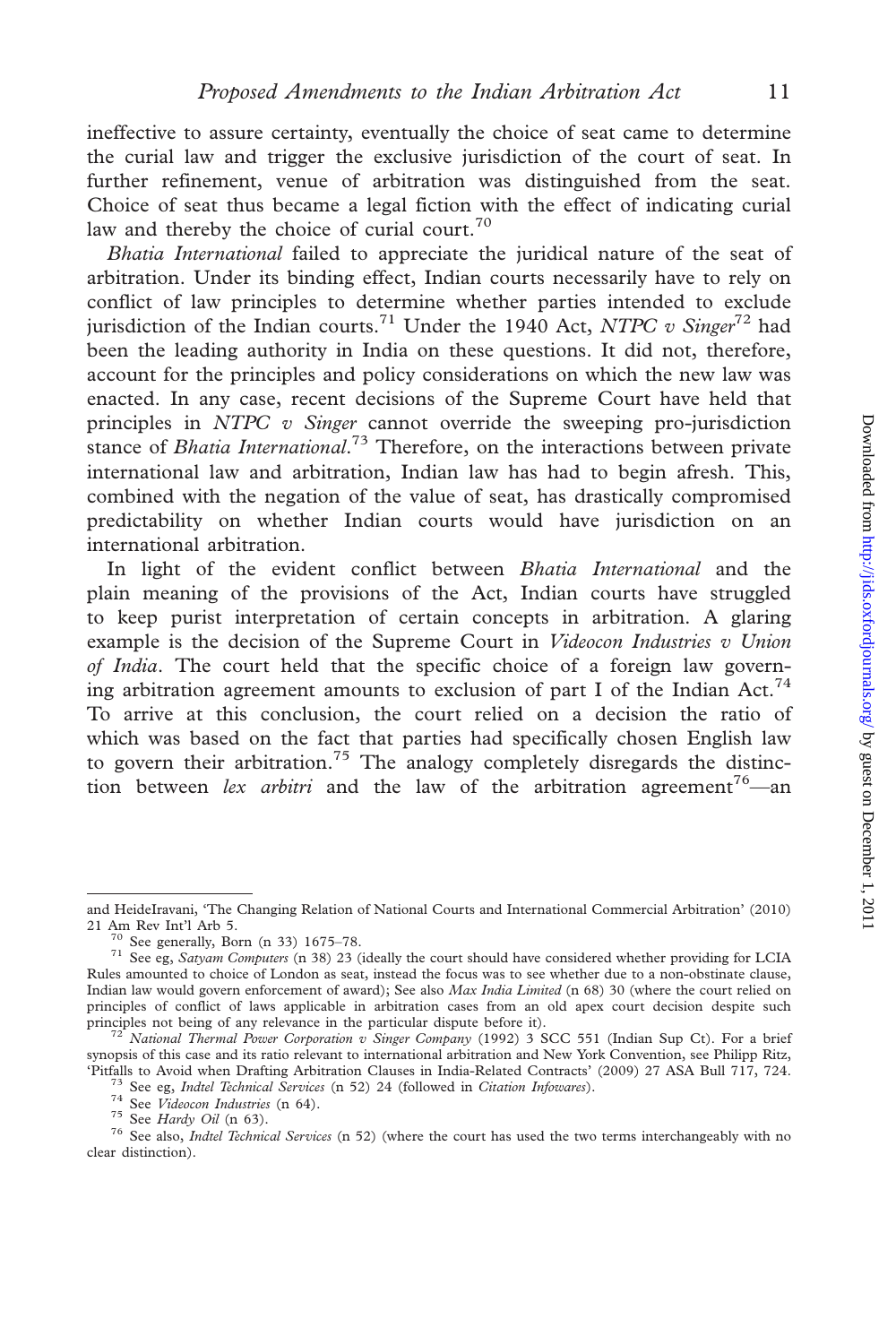important distinction, the blurring of which could lead to absurd situations in the future.<sup>77</sup>

In NACMFIL  $v$  Gains Trading Ltd, the Supreme Court interpreted a clause that provided for arbitration '... in Hong Kong in accordance with the provisions of the Arbitration and Conciliation Act, 1996...<sup>78</sup> to be referring to the venue and not the seat. The apex court in Shivnath Rai v Abdul Ghaffar refused jurisdiction in an international arbitration on a strange interpretation of section 42 of the Act. The provision provides that if a court has already assumed jurisdiction over an arbitration under part I, that court alone shall have jurisdiction over all matters under the Act with respect to such arbitration. Naturally, the provision was meant to resolve parallel jurisdictions of various courts within India. However, given the Bhatia ratio, which opens part I to all arbitrations held anywhere in the world, section 42 was interpreted to include foreign courts. Therefore, since parties had moved the Singapore courts in the past, Indian courts' jurisdiction was held to be ousted.<sup>79</sup>

The analysis above evidences that the scope of damage done by the *Bhatia* ratio goes much beyond delimiting territorial applicability of part I of the Indian Act. The confusion since Bhatia International has had a domino effect. First, it has resulted in the devaluation of the concept of seat of arbitration. As a natural consequence, independent conflict of law rules are coined to decide questions of jurisdiction of courts and law applicable to various aspects of arbitration—which rules have found no coherent consensus. Recent decisions of the apex court in India are indicative of the proverbial drowning man clutching at the last straw—recognizing the error in Bhatia International and its consequence on the Indian arbitral regime, the court reads an implied exclusion even where they are not compatible with the Bhatia ratio. $80$ Consequently, Indian law on the subject is not only contrary to transnational standards but also inconsistent and unpredictable.

## D. Proposed Amendment: Too Little Too Late

Whether one agreed with the court's decision or not, it was obvious to all that Bhatia International had brought to light an important lacuna in the drafting of the Indian Act. This infamous and often criticized decision itself remarked that '[l]astly it must be stated that the said Act does not appear to be a well drafted legislation'.<sup>81</sup> All it needed was a quick response by the concerned authorities and an immediate amendment to correct the situation. What we have, however,

- <sup>79</sup> See generally, Shivnath Rai Harnarain v Abdul Ghaffar Abdul Rehman (2008) 5 SCC 135 (Indian Sp Ct). <sup>80</sup> ibid; see also, *Dozco India* (n 55); *Videocon Industries* (n 58). <sup>81</sup> Bhatia International (n 10) 35.
- 

<sup>77</sup> See generally, Sumit Rai, 'Positive or Double Negative? - A Critique of Videocon Industries v. Union of India' (2011) 14 Int Arb L Rev 138 (examines the *Videocon* decision and its fallout on certain important aspects of arbitration law).

<sup>&</sup>lt;sup>78</sup> National Agricultural Co-op Marketing Federation India Ltd v Gains Trading Ltd, 2007 (2) UJ SC 0768<br>(Indian Sp Ct) [2].<br><sup>79</sup> See cancelly, Shimath Bri Hamaniky and Ltd Charles did the Pacis (2008) 5.000 135.0 King Och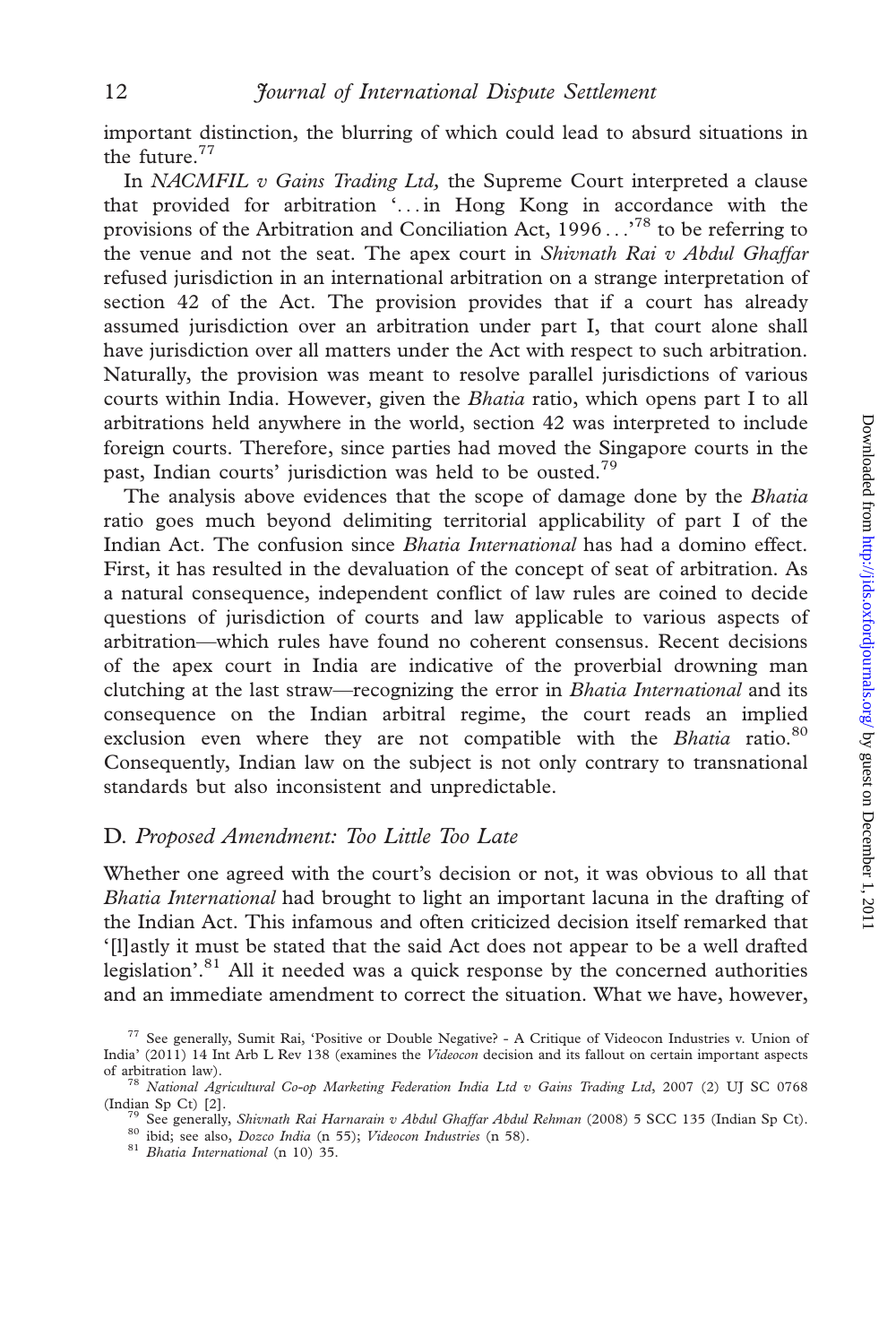is a Consultation Paper proposing a correction—8 years and a number of blunders later. This delay has allowed mushrooming of conflicting and inconclusive precedents that might outlive simplistic solutions suggested by the Consultation Paper.

The Consultation Paper proposes section 2(2) to be amended to read:

This part shall apply only where the place of arbitration is in India. Provided that provisions of Section 9 and 27 shall also apply to international commercial arbitration where the place of arbitration is not in India if an award made in such place is enforceable under Part II of this Act (text italicized are proposed addition).  $82$ 

This effectively will bring the section in sync with Article 1(2) in the Model Law, from which it was carelessly adapted earlier.

The proposed amendment shall take care of the territoriality problems that the Bhatia ratio had created. Indian courts will have no jurisdiction on arbitrations seated outside India—except to provide interim measures of protection and to assist arbitration in collection of evidence. However, in the author's opinion, the proposed amendment is inadequate. While it shall resolve problems in cases where an international arbitration agreement contains a specific choice of seat outside India, it hardly addresses the resolution of such issues when a seat is indeterminate.

Model Law does not provide a specific solution for cases where the seat of arbitration is unknown. $83$  The basic premise for deciding questions of jurisdiction etc is left to the primary principle of contractual interpretation the court must decipher the intention of parties. This approach, though must remain the final repository when all else fails, is undesirable especially when the attempt is to harmonize laws in different nations to rule out possibility of concurrent jurisdiction of different national courts over the same arbitration.

Deciphering the intention of parties can lead to different results depending on the approach taken. Should the focus be on determining the intention of parties as to their choice of seat, which would in turn indicate the curial law? Or should the inquiry determine curial law by application of conflict of law rules, which will indicate the seat? It is clear that the different approaches can lead to different results.<sup>84</sup> This is of special concern in India post-Bhatia International. As explained above, in the attempt to tackle the Bhatia ratio, courts have created an incoherent and conflicting set of precedents in determining intention of parties by applying conflict of law principles.

 $82$  Consultation Paper (n 8) 14–15.<br> $83$  Article 20 provides that the arbitrator shall decide the seat of arbitration in case parties fail to agree. However, there are no guidelines for courts when they are faced with the issue before determination by the tribunal or when on some extraneous ground under domestic law, a party asserts his right of access to court and

<sup>&</sup>lt;sup>84</sup> With focus on seat, geographical determinants could be of primary importance whereas if the focus is on determining curial law, proper law of contract or arbitration agreement might carry more weight.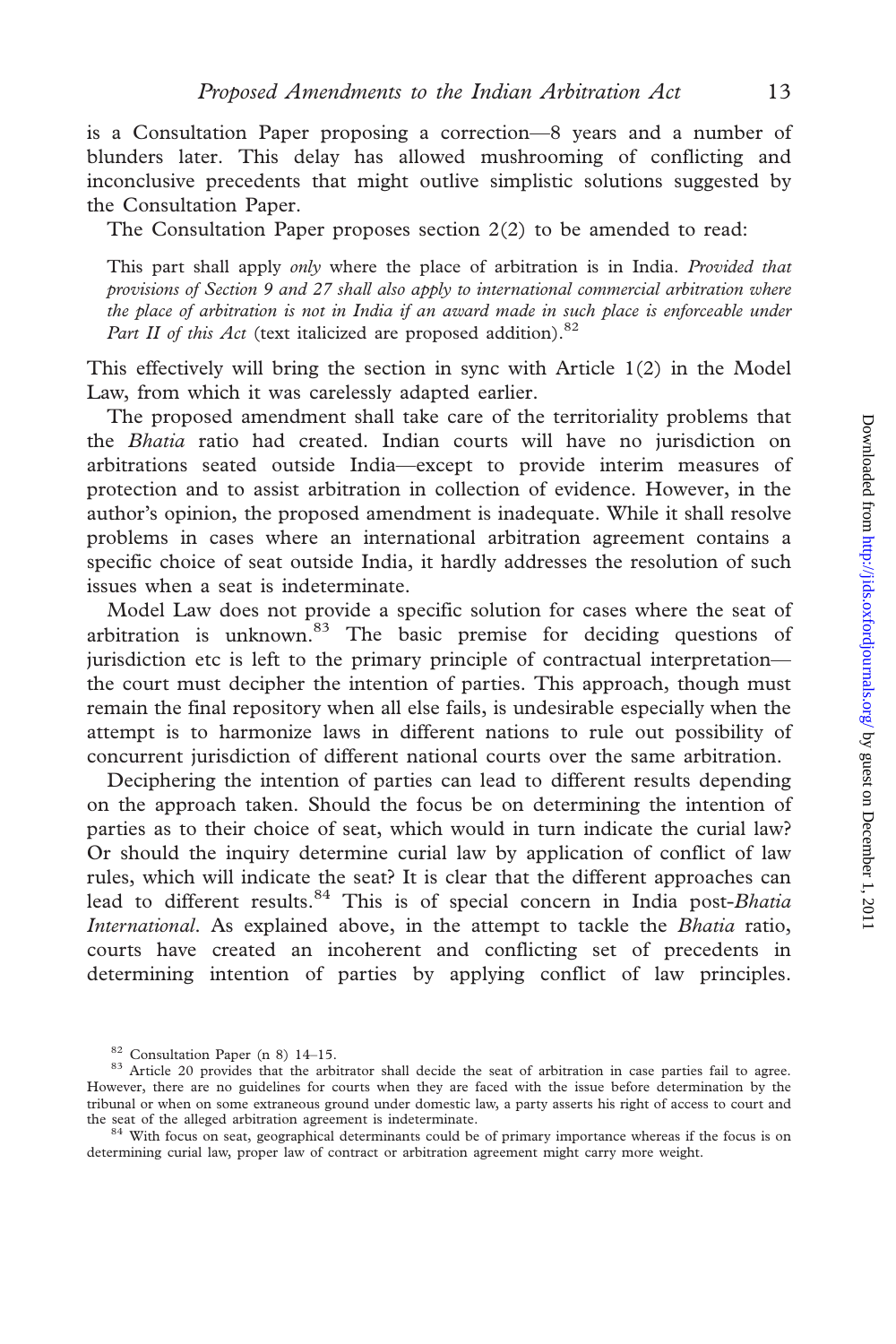Therefore, any correction of Bhatia International needs to address this collateral area of concern. The Consultation Paper makes no such attempt.

Since the Model Law offers no solution in this respect, one must look elsewhere for inspiration. A well-structured model can be found in the English Arbitration Act,  $1996$ .<sup>85</sup> The Act clearly provides that it shall apply when the seat of arbitration is England and Wales or Northern Ireland.<sup>86</sup> It then charts out the various provisions and the limits within which those provisions may apply when the seat is indeterminate or outside the UK. $^{87}$  It also clarifies that in case the seat is indeterminate, it shall be deciphered in accordance with parties' agreement and all relevant circumstances by the court.<sup>88</sup> It further elucidates that in case of choice of a different law with respect to matters covered under the Act, such law shall be treated as an agreement between the parties and shall be applicable only to non-mandatory provisions.<sup>89</sup>

Thus, English law clearly establishes the primacy of the juridical concept of seat as the governing factor in matters of jurisdiction and applicable lex arbitri—foreclosing any possibilities of second guesses through judicial interpretation. It further takes care to resolve a possible conflict when parties choose the seat as well as a different curial law. Similar provisions are essential in the Indian Act, especially given the conflicting interpretations on applicable law issues since Bhatia International. Without such provisions, despite the suggested amendment, Indian law will continue to bear the burden of post-Bhatia International precedents, every time the choice of seat is unclear or conflicted with choice of a different curial law.

Another aspect that needs to be addressed is a clear disposition of the distinction between curial law, law governing the arbitration agreement and the proper law of contract. Indeed these are doctrinal concepts not necessarily requiring statutory explication. However, given the tendency of the courts to use them interchangeably without proper appreciation of the distinctions and their importance, the statute must clarify the position.<sup>90</sup> It is also necessary to provide what factor should control the determination of the law governing arbitration agreement in the absence of specific choice—a question that has divided opinions internationally.<sup>91</sup>

An important consequence of the Bhatia International conundrum has been that many complicated questions of interaction between private international law and arbitration have been brought to focus. It would be a grave fallacy to leave these questions open without providing any guidelines. This is an

<sup>&</sup>lt;sup>85</sup> Arbitration Act, 1996 (23 of 1996, UK) <<http://www.legislation.gov.uk/ukpga/1996/23/contents>> accessed 20 November 2011.

<sup>&</sup>lt;sup>86</sup> ibid s 2.1.<br><sup>87</sup> See ibid s 2 and s 4.5.<br><sup>88</sup> ibid s 3 (this clearly establishes that the courts, in order to decipher party intention, must determine the<br>sea and not the curial law).<br><sup>89</sup> ibid s 4.5.

<sup>&</sup>lt;sup>90</sup> See (n 76) and accompanying text. <sup>91</sup> See eg Gary B Born, *International Arbitration: Cases and Materials* (Kluwer L Int'l 2011) 234.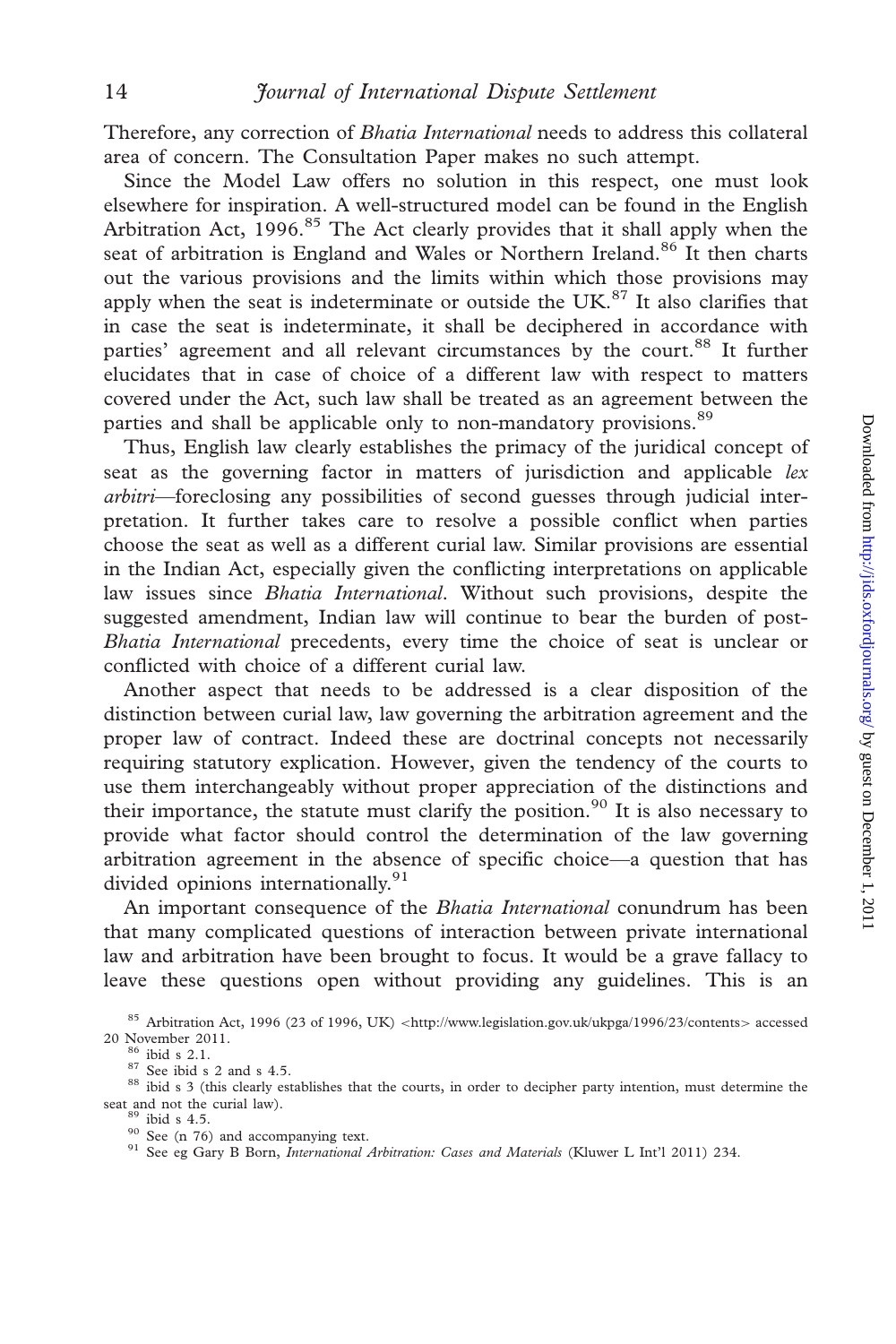opportunity for Indian legislature to align the Indian act to transnational standards on these issues, even though the Model Law offers no solutions.

# 4. Resolving Judicial Invention of Merits Review of Arbitral Awards in India

## A. No Merits Review: An Existential Necessity for Arbitration?

Despite being in the realm of 'alternate dispute resolution' with strong emphasis on party autonomy, arbitration is essentially an adversarial process of private adjudication. A fundamental feature of arbitration that gives it an adjudicatory colour is that it results in a final and binding decision, which is enforceable. This leads to two conflicting policy considerations.<sup>92</sup>

First, it entails a policy of non-intervention on questions of merits. It is a cardinal principle of modern arbitral regimes that arbitration awards are not to be reviewed by courts as to their correctness in determination of substantive issues.  $93$  Secondly, given that these awards are binding and States offer their judicial machinery for its execution, it is imperative that the courts are allowed to review the validity of the process and ensure adherence to principles of natural justice.  $94$  This is both reasonable and essential, as the sanctity of a process must be ensured if it results in executable orders.

The problem lies in demarcating the boundaries between the two. Justice is indeed the primary goal of any legal system and arbitration as a process cannot be an escape route from that noble objective. Yet, allowing any level of merits review poses existential questions for the entire arbitral regime. If arbitral awards were reviewed as to their correctness in terms of applicable law or factual conclusions, arbitration would merely be, in William Park's words, 'foreplay to litigation'.<sup>95</sup>

In any case, the primary benefit that arbitration offers is a fast and definite result—which parties chose over 'correct' or 'perfect' decision 'through multiple layers of appellate review in national courts'.<sup>96</sup>

Advocates of merit review argue that applying a wrong principle of law is by itself a violation of the contract between the parties; as parties must be presumed to have agreed only to abide by an award based on the correct principles of law. The realm of legal interpretation, however, is not mathematical in precision. Therefore, correctness is often a matter of subjective opinion and not that of due diligence. Arbitration is a conscious choice to

 $92$  See eg William W Park, Arbitration of International Business Disputes: Studies in Law and Practice (Oxford 2006) 148.

<sup>&</sup>lt;sup>93</sup> See eg Redfern and others (n 46) 587.<br><sup>94</sup> See eg Park (n 92) 147.<br><sup>95</sup> ibid 157.<br><sup>96</sup> Gary B Born, 'The Principle of Judicial Non-Interference in International Arbitration Proceedings' (2008– 09) 30 U Pa J Int'l L 999, 1002.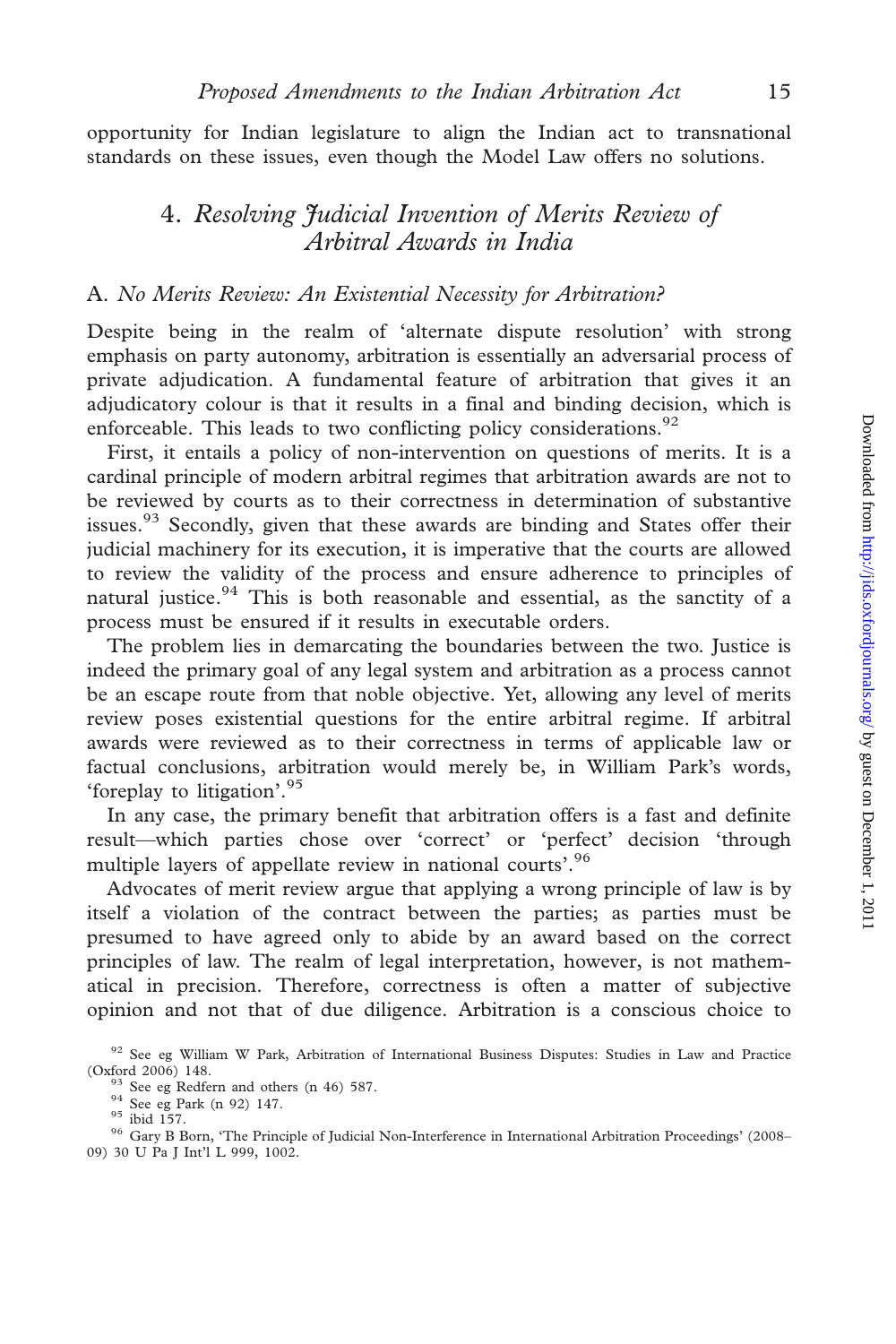delegate the powers of interpretation and adjudication to a tribunal, thereby contractually ousting the traditional jurisdiction of courts in the matter.<sup>97</sup>

However, the issue becomes even more complex in the realm of international commerce, where 'international arbitration is the only game'.<sup>98</sup> Given the fact that there is no real alternate choice, there is more force in the argument that an absolute bar on merits review is too presumptuous. The counterargument, however, is that allowing merits review is even more disastrous for international arbitration as it negates the principal reason for it being the 'only game' allowing parties to avoid the uncertainty of a foreign judicial system.<sup>99</sup>

The conflicting principles of justice and finality have led most common law countries to find at least a small opening to merits review. The judicial tradition of common law empowers the judges with sufficient discretion to apply the law in a way that meets the end of justice.<sup>100</sup> Respecting the letter of the law at the cost of meting out injustice has never been a feature of common law tradition.<sup>101</sup>

## B. US and the Manifest Disregard Doctrine

In order to appreciate the common law reservations about an absolute bar on merits review of arbitral awards, a study of the history of this issue in the United States is enriching.<sup>102</sup> Before the Federal Arbitration Act of 1925 (FAA), the traditional approach on vacatur law was to allow merits review in 'limited submissions' to arbitration. Courts held that if the reference meant deciding 'in accordance with law', mistake would become a ground for vacatur.<sup>103</sup> It was further qualified in the mid-19th century that not every error of judgment but only gross or proven mistakes could invalidate an award.<sup>104</sup> In the decade preceding the enactment of FAA, however, courts leaned towards a more limited application of this principle by insisting on a bad-faith element.<sup>105</sup>

<sup>97</sup> See Born (n 33) 1020.<br><sup>98</sup> See Nariman (n 37) 368.<br><sup>99</sup> See Park (n 92) 148.<br><sup>100</sup> See generally Sarosh Zaiwalla, 'Challenging Arbitral Awards: Finality is Good but Justice is Better' (2003) 20 J Int Arb 199 (discusses some cases where the English courts took an approach that was consistent

<sup>101</sup> See generally Melvin Eisenberg, The Nature of the Common Law (Harvard University Press 1991) (the chapter on 'Social Propositions' examines how moral norms and policies figure in legal reasoning and judicial decision-making in the Common Law system).<br><sup>102</sup> See generally James M Gaitis, 'Unravelling the Mystery of Wilko v. Swan: American Arbitration Vacatur

Law and the Accidental Demise of Party Autonomy' (2007) 7 Pepp Disp Resol LJ 1 (discusses in detail the historical context and interplay of the manifest disregard doctrine with the FAA).<br><sup>103</sup> See *Kleine v Catara*, 14 FCas 732 (CCD Mass 1814) (No 7869) 735 (the traditional concept at this point

was that unreasoned awards which resulted from an unlimited submission could not be reviewed, while if the award was to be made 'in accordance with law'—such awards must conform to the established legal principles and mistakes must be corrected).

<sup>104</sup> See *Burchell v Marsh*, 58 US (17 How) 344 (1854) 350; see also Gaitis (n 102) 25. <sup>105</sup> See Gaitis (n 102) 37.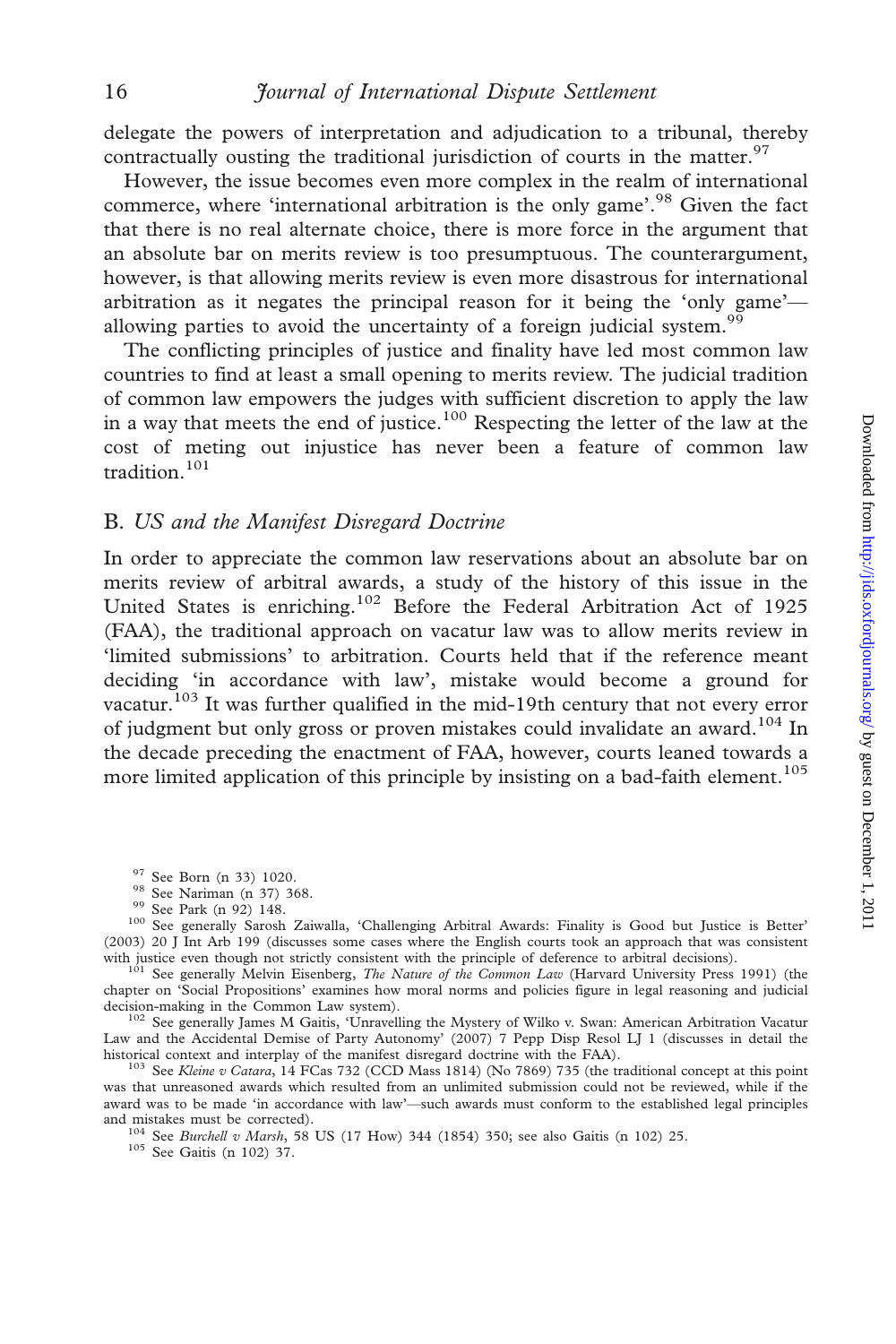Though not widely acknowledged today, there is sufficient evidence to presume that section 10 of the FAA (containing grounds for vacatur) was not intended to replace the traditional common law on the subject.<sup>106</sup> It was rather meant to codify it through statute, which is evident from use of phrases from pre-FAA decisions in the drafting of section  $10^{107}$  In any case, contrary to the contemporary reading of FAA, this legislation did not put an end to merits review. In many decisions subsequent to the enactment of FAA, it was understood that 'imperfect execution of powers' ground under section  $10(a)(4)$ allowed setting aside for 'perverse misconstruction'.<sup>108</sup>

This was followed by the sly *obiter* of the US Supreme Court in Wilko v Swan.<sup>109</sup> In a discussion not related directly to the issue at hand, the court observed '[i]n unrestricted submission ... the interpretations of the law by the arbitrators in contrast to manifest disregard are not subject, in the federal courts, to judicial review for error in interpretation'.<sup>110</sup> The phraseology was vague and the decision did not discuss what exactly 'manifest disregard' meant. Through a tragi-comedy of interpretational errors, this *obiter* led to the framing of an extremely dubious doctrine of 'manifest disregard of law'.<sup>111</sup>

Based on a prima facie understanding that Wilko suggested a departure from the traditional rule of allowing merits review, $112$  'manifest disregard' came to be interpreted as allowing vacatur on something more than a mere misconstruction. The 9th circuit first formulated the doctrine thus: '... manifest disregard of the law ... might be present when arbitrators understand and correctly state the law, but proceed to disregard the same'.<sup>113</sup> This unique definition came to be adopted, in one form or the other, by every federal circuit.<sup>114</sup> Many circuits acknowledged it as an extra-statutory ground for vacatur, despite section 9 mandating confirmation of award except in terms of section 10 and  $11^{115}$ 

In a recent decision of the US Supreme Court, where the issue related to contractual extension of the grounds for review of arbitral awards under the FAA, an argument was made that the grounds were not exhaustive since the court itself had added a new ground of 'manifest disregard'.<sup>116</sup> The court

<sup>110</sup> ibid 437.<br>
<sup>111</sup> See ibid 8–9.<br>
<sup>112</sup> See contra id.<br>
<sup>112</sup> See contra id.<br>
<sup>113</sup> San Martine Compania de Navegacion, *SA v Saguenay Terminals Ltd* 293 F2d 796 (9th Circuit 1961).<br>
<sup>114</sup> See *Birmingham News Co v Hor* recognized manifest disregard doctrine in some form or the other). <sup>115</sup> See generally Eric Chafetz, 'Looking into a Crystal Ball: Courts' Inevitable Refusal to Enforce Parties'

Contracts to Expand Judicial Review of Non-Domestic Arbitral Awards' (2008–09) 9 Pepp Disp Resol LJ 63 (surveys the case laws dealing with whether manifest disregard is an extra-statutory ground).  $116$  See Hall Street LLC v Mattel Inc 552 US 576 (2008, USS Ct).

<sup>&</sup>lt;sup>106</sup> ibid 41.<br><sup>107</sup> For example, the phrase 'exceeded their powers, or so imperfectly executed them' in s 10(a)(4) of the FAA is borrowed from the phrase 'unless the arbitrators have exceeded their power, or executed them imperfectly' used by NYSCt in  $\mathcal{F}_{ackson} \ v \ \mathcal{A}mbler$  (1817).

<sup>&</sup>lt;sup>108</sup> See Gaitis (n 102) 45. <sup>109</sup> Wilko v Swan, 346 US 427 (1953) (overruled on merits in 1989; the manifest disregard comment survived).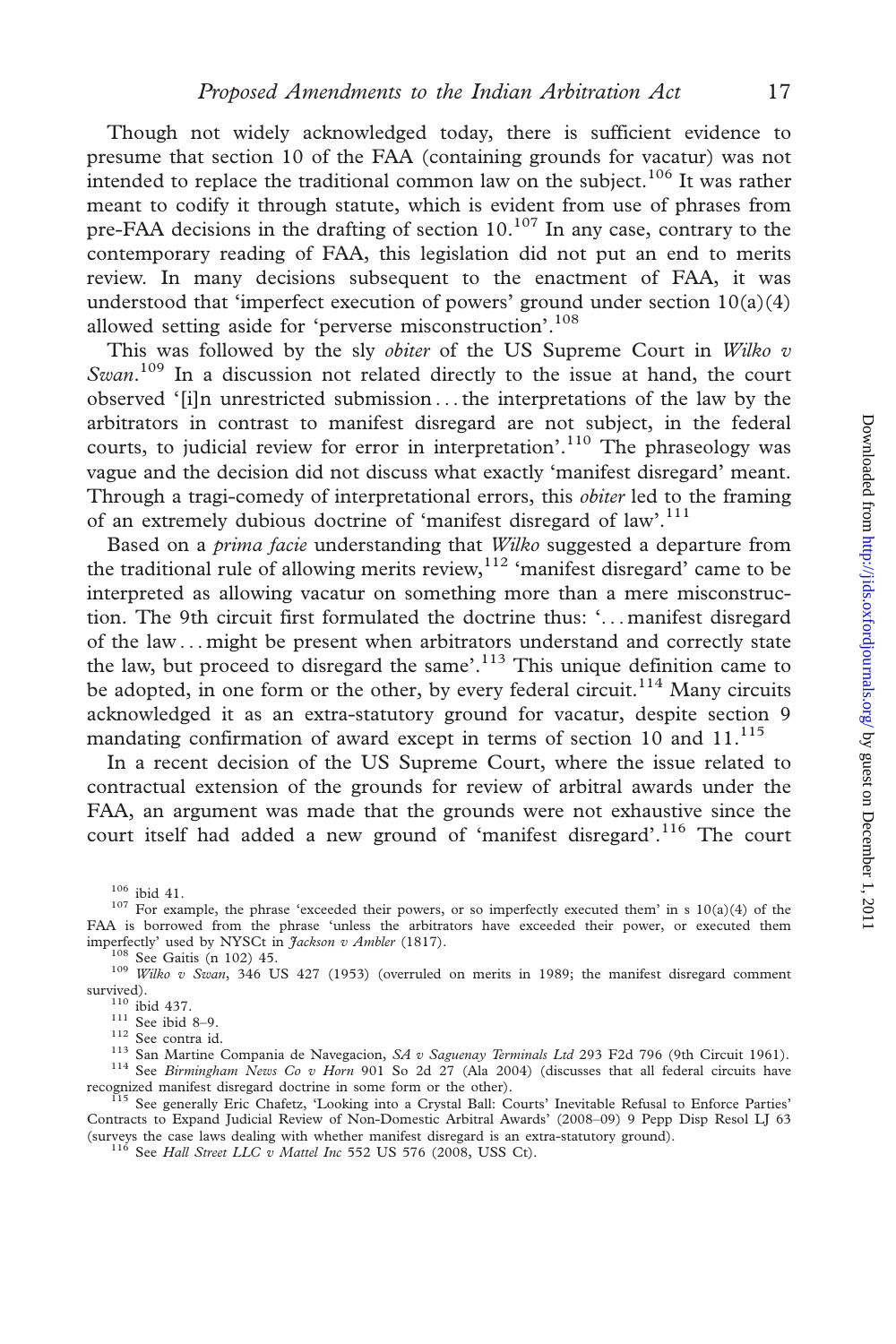emphatically rejected the argument and remarked that Wilko (a) does not permit a general review of arbitrator's legal errors as contended, and (b) does not necessarily provide a new ground, as 'manifest disregard' could arguably be read into section 10(a)(3) or (4).<sup>117</sup> Many hoped that *Hall Street* was the final blow to the manifest disregard doctrine.

However, that was not to be. First, the short discussion on 'manifest disregard' in *Hall Street* only concerns itself with dismissing the argument that it supports a case for contractual extension of judicial review of awards. It raises doubt but falls short of answering whether manifest disregard is an extra-statutory ground. In fact, there is no discussion concerning validity of the manifest disregard doctrine per se. In any case, in a certiorari from the 2nd Circuit, the US Supreme Court refused to comment as to whether 'manifest disregard' survived Hall Street.<sup>118</sup> This was in a case where the lower courts had denied the demise of the doctrine. Hence, it is reasonable to presume that the doctrine lives on for now.

To summarize, the United States has always had some form of merits review of arbitral awards, which over time has narrowed into the 'manifest disregard' doctrine—not statutorily but by gradual restrictive interpretation of the FAA over a period of time. The manifest disregard doctrine does not allow vacatur on error or mistake but only on the grave and wilful neglect of the law applicable.

## C. Arbitration with a Stiff Upper Lip—Appeal a la English Style

UK has had a very long tradition of arbitration—according to one commentator 'as long as the common law'.<sup>119</sup> Way back in 1698, a statute enabled parties to enforce a written arbitration agreement by an action of contempt of court. Courts supervision reigned supreme for a long time and awards could be set aside for minor procedural error or mistakes of either law or fact. The Common Law Procedure Act, 1854 sought to introduce a framework within which such review would be conducted.<sup>120</sup> The powers remained wide. Under a special appeal procedure, parties could ask the arbitrators to submit questions of law for determination by the court. Under the procedure for vacatur, courts could set aside awards if errors were apparent on the face of record.<sup>121</sup>

<sup>&</sup>lt;sup>117</sup> ibid 6-7.<br><sup>118</sup> See *Stolt Nielsen SA v Animalfeeds International Corp 2010* US LEXIS 3762 (n 8).<br><sup>119</sup> Andrew Tweeddale and Keren Tweeddale, *Arbitration of Commercial Disputes: International and English* Law and Practice (Oxford: OUP 2005) 477. <sup>120</sup> See generally, Francis Russell, 'A Letter of 1853 from Francis Russell Esq. MA of the Inner Temple,

Barrister-at-Law, to the Rt. Hon. Lord Brougham & Vaux on the Improvement and Consolidation of the Law of Arbitration' (1997) 13 Arb Int 253 (where Russell explains the problems facing the branch of law and argues for

<sup>&</sup>lt;sup>121</sup> See D St J Sutton and J Gill, Russel on Arbitration 19 (Swt and Max 2003) (provides a brief historical context of English law on arbitration).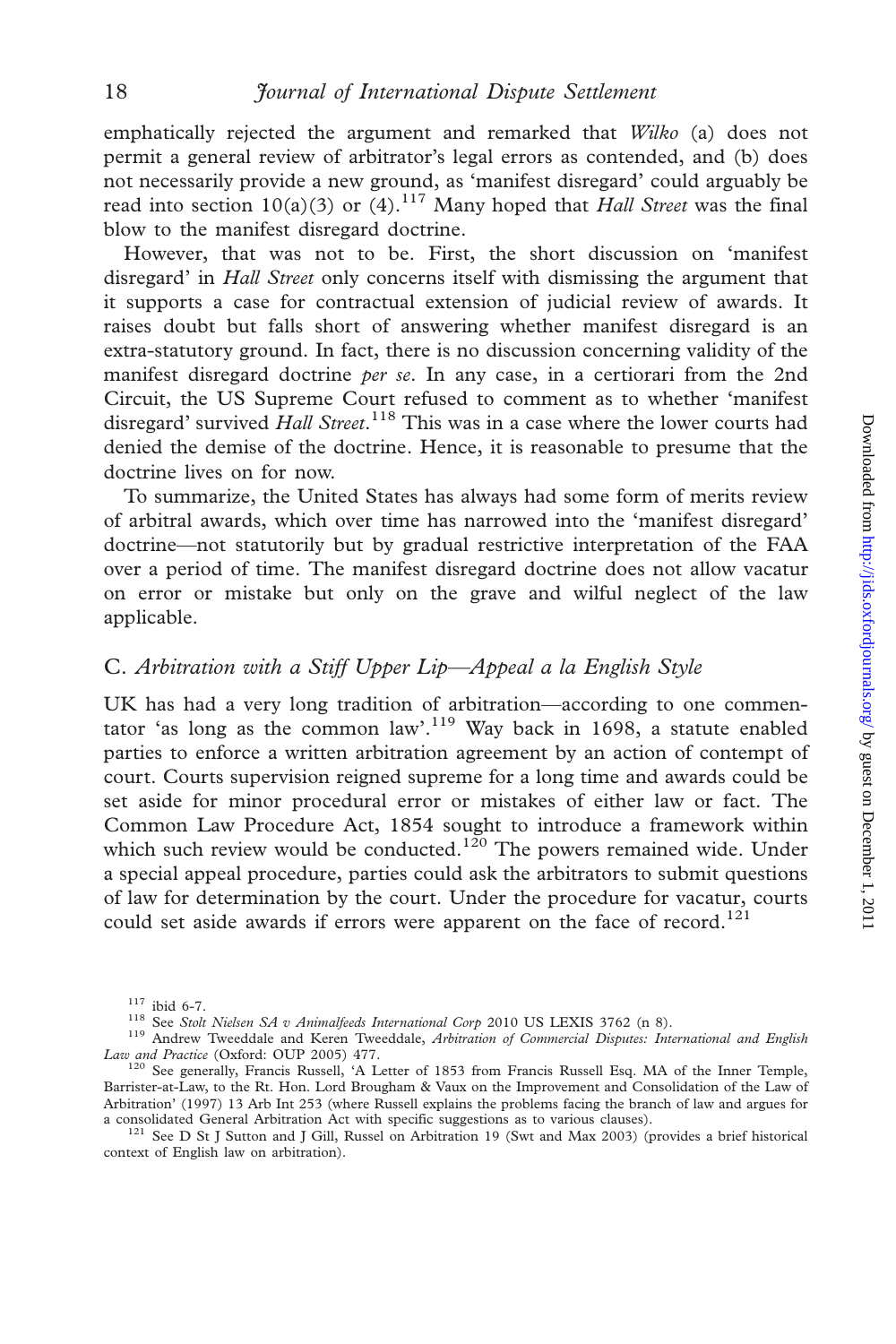Many legislative interventions were made since 1854, including the statutes of 1950 and 1975. Yet, the arbitration regime in the UK remained primarily under the final supervision of courts. By the 1970s, due to an explosion in international trade and consequently the arbitration market, the frequent appeals to commercial courts became unmanageable. Due to the competition from the France and Switzerland, UK started losing out on arbitrations. These and other factors led to the 1979 Arbitration Act, which for the first time provided for arbitral awards to be the final determination on facts. Appeal on questions on law to the High Court was provided for, with the requirement to show that the question affected the party's rights substantially.<sup>122</sup>

A major event in English law was the decision of the House of Lords in Pioneer Shipping Ltd v B.T.P Tioxide Ltd.<sup>123</sup> In this very first case under the 1979 Act to reach the House of Lords, strict guidelines were laid as to when a leave to appeal to the High Court against an award could be given. The court held that in cases of one-off clauses,  $124$  '[l]eave should not normally be given unless it is apparent to the judge upon a mere perusal of the reasoned award itself without the benefit of adversarial argument' that the arbitrator is obviously wrong.<sup>125</sup> A less strict criterion was suggested for standard clauses the court must be satisfied of a strong *prima facie* case that the arbitrator is wrong. Even in case of standard clauses, if the event to which it was to be applied was a one-off event—the strict criteria of one-off clauses was to be applied.<sup>126</sup> This case is of special importance as it forms the foundation of the philosophy under which a form of appeal was retained in the new English law of  $1996$ <sup>127</sup>

With widespread interest in Model Law around the world, English law was looking at another revision. Around this time, a few interventionist decisions of the court in early 1990s led international commentators to publish scathing criticism of the English regime. In one such piece, Jan Paulsson remarked that English judges laid claim on their inherent right '[l]ike over-grown boy scouts brimming with eagerness to frog march perfectly ambulatory arbitrators across the street'.<sup>128</sup> Finally, the much-awaited new legislation came into force in

<sup>122</sup> See generally Yves Dezalay and Bryant G Garth, *Dealing in Virtue: International Commercial Arbitration* and the Construction of a Transnational Legal Order (University of Chicago Press 1998) 129-37 (the historical context around the revision in 1979 discussed in detail).

<sup>125</sup> See Pioneer Shipping Ltd (n 123) 742.<br><sup>126</sup> See ibid 743.<br><sup>127</sup> See Tweeddale (n 119) 797.<br><sup>128</sup> Jan Paulsson, 'The Unwelcome Atavism of Ken-Ren: the House of Lords Shows its Meddle' (1994) 12 ASA Bull 439 439.

<sup>&</sup>lt;sup>123</sup> Pioneer Shipping Limited and Others v BTP Tioxide Ltd 1982 AC 724.<br><sup>124</sup> A distinction between 'standard' and 'one-off' clauses was recognized in English law for the purposes of review of arbitral awards on grounds of legal error. It was considered important that standard clauses should have a uniform interpretation in order to allow such clauses to be used confidently without significant negotiation. Therefore, mistakes involving such clauses were important to be corrected. One-off clauses, on the other hand, were left alone. This was a feature developed owing to the special sensitivity in UK towards maritime laws—a branch where standard form contracts are the norm. UK had been for centuries the 'headquarters' for maritime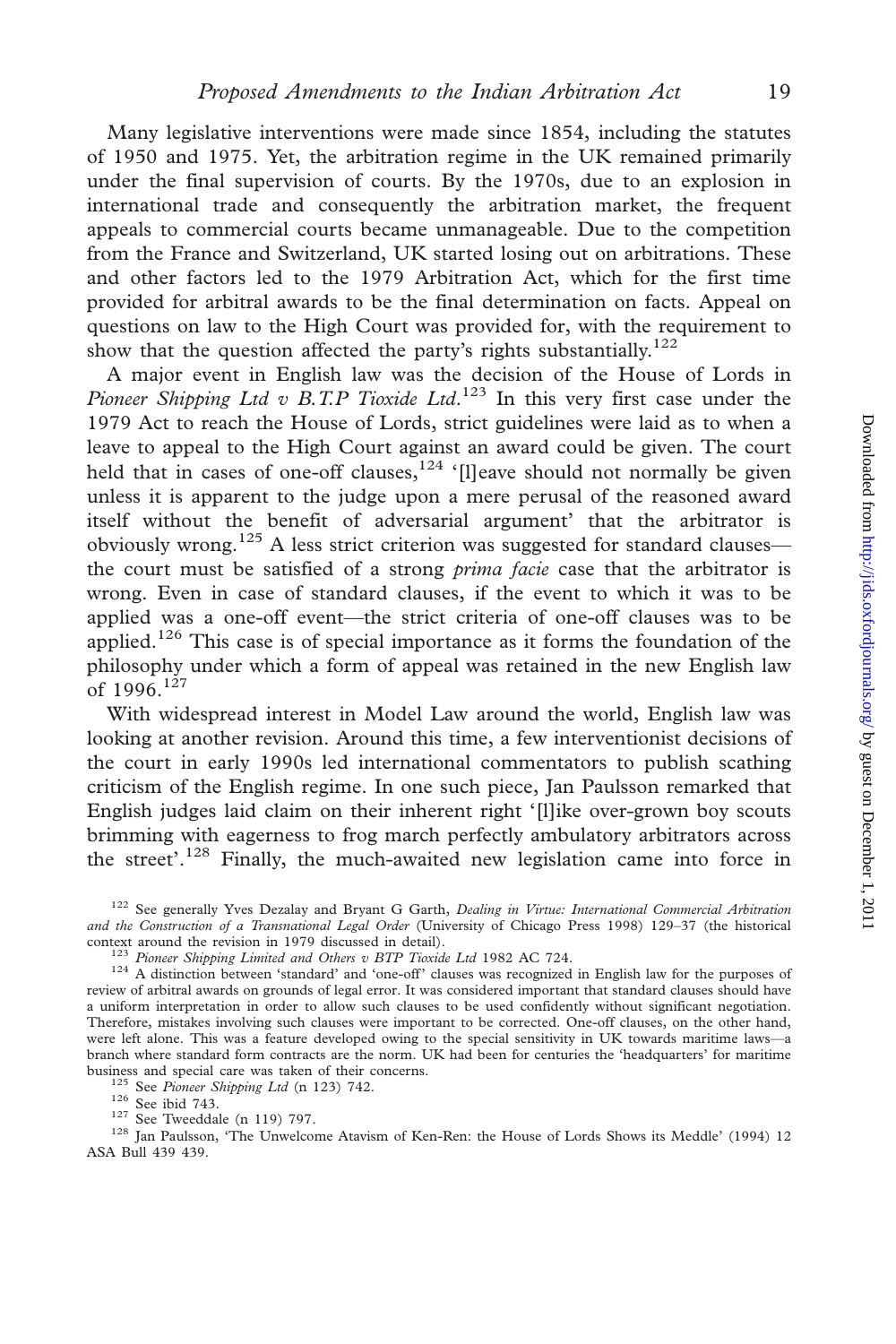1996. However, to the dismay of international commentators, section 69 of the English Arbitration Act retained an appeal on questions of law to the High Court, albeit on fulfilment of multiple strict requirements.<sup>129</sup>

During the drafting of the new English law, after an extensive discussion on the issue, the final answer tilted on the consideration that when parties agree for arbitrators to decide a dispute in accordance with a system of law, there is an implicit agreement that the arbitrators should apply the law properly. If it failed to do so, the result reached by the arbitrator was not in terms of the agreement between parties. $130$  The Department Advisory Committee (DAC) also explained the limitations placed over the right to appeal: (i) the question of law must substantially affect the rights of parties; (ii) such question of law must have been raised before the tribunal; (iii) factual basis of such appeal will remain as decided by the arbitrators; (iv) tests laid down in *Pioneer Shipping* Ltd<sup>131</sup>would apply; and (v) court must consider whether it would be just and proper for the court to decide the question despite an arbitration agreement. It was also explained that parties could waive the right by agreement, without any restrictions as to form and extent of such waiver.<sup>132</sup> It is now settled that reference to institutional arbitration rules that contain such waiver are sufficient for the purpose.<sup>133</sup>

Despite scepticism in the beginning, section 69 of the Act has not resulted in any significant intervention by the courts. Former critiques of English arbitral regime have had to admit that section 69 largely remains a tool to delay the final result and not to overturn awards.<sup>134</sup> In a Report on the working of the Act published in November 2006, only 15% users surveyed opined that section 69 be abolished. However, London remains the preferred seat of arbitration today.<sup>135</sup>

Therefore, it would be safe to deduce that despite acknowledgment of the primary principle that arbitral awards should not be interfered with on merits, two of the oldest common law jurisdictions (US and UK) have successfully retained a restrained window of opportunity to do just that. In the United States, the story is complex as they deal with new interpretation of an old law every passing decade. In the UK, the legislators took a bold risk by retaining such review in the statute and the courts have kept that faith.

<sup>129</sup> See Toby T Landau, 'Introductory Note to United Kingdom: Arbitration Act of 1996' (1996) 35 ILM

155 (describes in nutshell the features of the Act including the strict restrictions on appeal  $u/s$  69).<br><sup>130</sup> See Department Advisory Committee (DAC) Report on the Arbitration Bill, 1996 (UK) [285].<br><sup>131</sup> See Pioneer Shi

Comm Ct, UK) 751.<br><sup>134</sup> See Jan Paulsson, 'Arbitration-Friendliness: Promises of Principle and Realities of Practice' (2007) 23<br>Arb Int 477 495.

<sup>&</sup>lt;sup>135</sup> See 2010 International Arbitration Survey: Choices in International Arbitration 19 (School of International Arbitration, Queen Mary, University of London, 2010).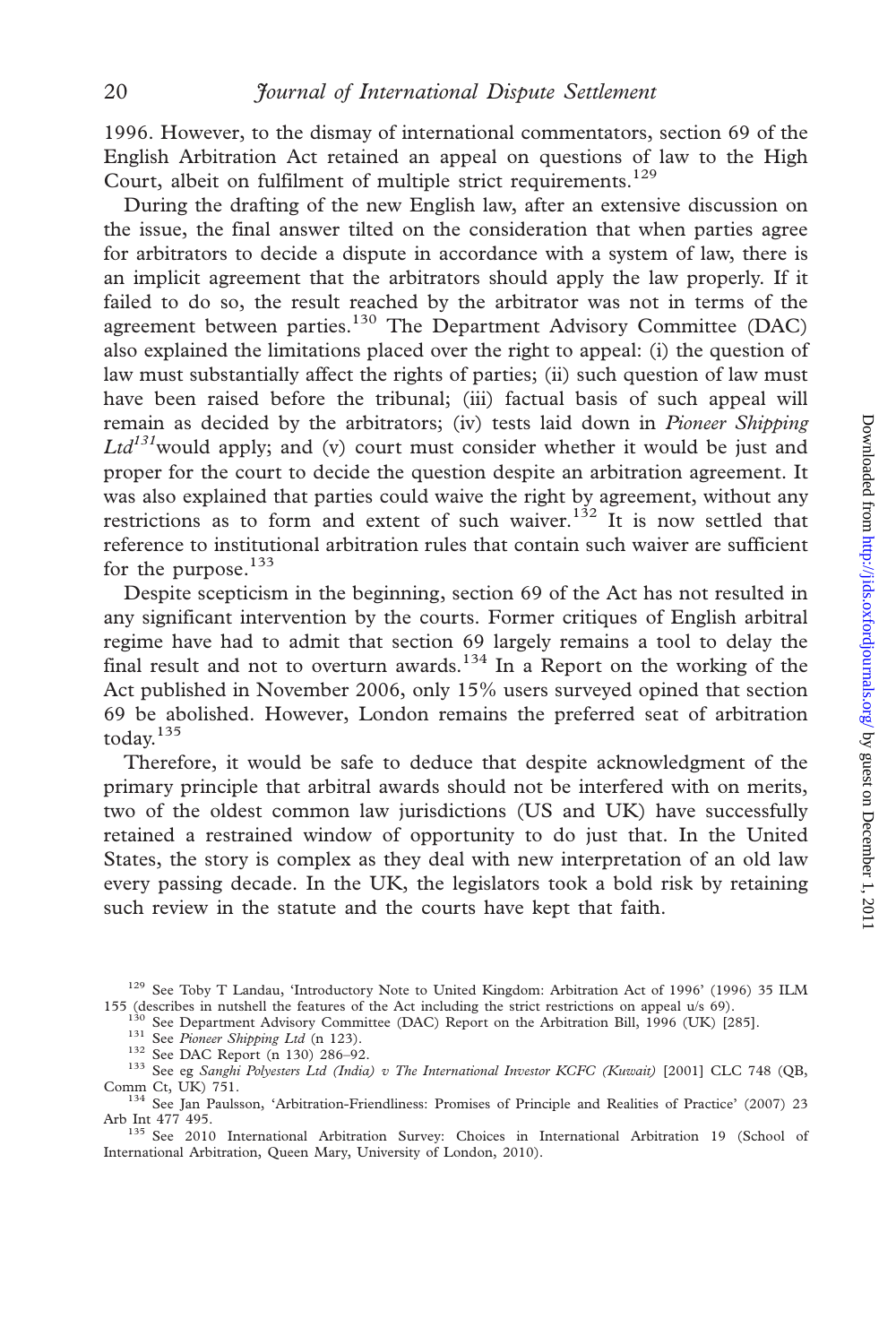In India, the jurisprudential leanings towards a stricter check of arbitral awards can be traced back to common law tendencies evidenced above. Yet, the Indian legislature adopted the grounds of challenge under Model Law without any modification—thereby signifying shift in policy towards non-intervention. However, yielding to the temptations of stricter review, the apex court ignored that policy to provide a doorway to merits review. In doing so, it extended the concept a little too far—much beyond the doctrinal safeguards of 'manifest disregard' or strict pre-requisites under section 69 of English Act.

#### D. Supreme Court Reinvents 'Patent Illegality' in India

In the old Indian legislation on arbitration, courts had permitted vacatur of awards on grounds of 'error on the face of record'. This was based on section 30(c) of the 1940 Act, which provided that an award could be set aside if it was 'improperly procured or is otherwise invalid' (emphasis added).<sup>136</sup> The 1996 Act did away with such grounds and stuck to the transnational standards as provided in the Model Law. It was widely anticipated that India had made the leap of faith into a pro-arbitration regime by blocking possibilities of judicial review of arbitral awards on merits. However, a division bench of the Supreme Court found a way in for merits review within the Model Law text.

The division bench of the Supreme Court in ONGC v SAW Pipes found not one but two distinct routes to a merit review of arbitral awards. While the term used for such review was vacatur on grounds of 'patent illegality', in fact any error of substantive law falls squarely within the ratio of Saw Pipes allowing nullification of an award. $137$ 

The case concerned the challenge of a domestic award on grounds that the arbitrator erred in interpreting the terms of the contract and the law on damages as contained in the Indian contract law. The court first considered the scope of its powers under section 34 of the Indian Arbitration Act to set aside an award. It found, through unsustainable creative interpretation, that the court could set aside an award 'if the award is contrary to the substantive provisions of law or the provisions of the Act or against the terms of the Contract'.<sup>138</sup> It held that in any of these circumstances, the award would be patently illegal.

#### (i) Error in substantive law is against mandatory procedure under the Act

The first route to patent illegality ground was discovered by a combined reading of sections 34 and 28 of the Indian Act. The Saw Pipes court relied on

<sup>&</sup>lt;sup>136</sup> The Arbitration Act, 1940 (Act 10 of 1940, India) <<http://www.indiankanoon.org/doc/1052228/> accessed 20 November 2011, at  $s0030(c)$ .

<sup>&</sup>lt;sup>137</sup> See eg Pramod Nair, 'Surveying a Decade of the 'New' Law of Arbitration in India' 23 Arb Int 699 730.<br><sup>138</sup> Saw Pipes (n 12) 14.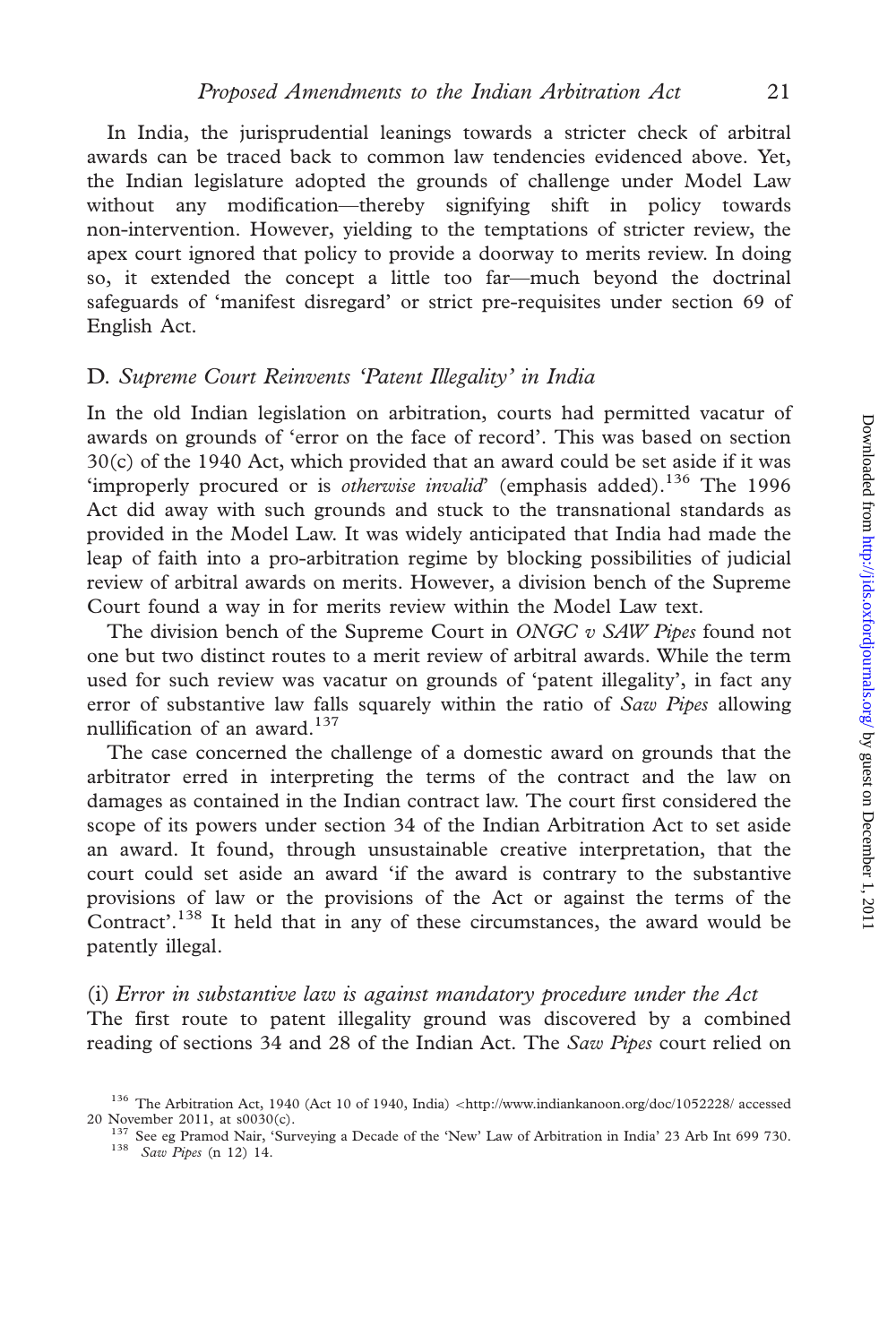section  $34(2)(a)(v)$  of the Indian Act, which allows setting aside of an award if '[t]he arbitral procedure was not in accordance with the agreement of the parties... or, failing such agreement, was not in accordance with this Part'.<sup>139</sup> It then noted that section 28 of the Act providing for the rules applicable to substance of the dispute is a part of the 'procedure' prescribed under the Act and defines the powers of the tribunal.<sup>140</sup> Section 28(1)(a) mandatorily requires that in arbitrations held in India involving exclusively Indian parties, the tribunal '[s]hall decide the dispute ... in accordance with the substantive law' of India.<sup>141</sup> Section 28(3) provides that in all cases, the tribunal shall decide in accordance with the terms of the contract.<sup>142</sup> Therefore, reading these provisions together, the court held that any award that is *dehors* the said provisions—ie sections  $28(1)(a)$  and  $28(3)$ —would be on the face of it illegal.<sup>143</sup>

Saw Pipes thus concluded that where the award is contrary to the substantive provisions of law or against the terms of the contract, it could be interfered with under section 34.<sup>144</sup> Court justified the conclusion on arguments that to allow such award to stand would be against the interests of justice.<sup>145</sup> It invoked the maxim that law must be interpreted in sync with the principle that every wrong has a remedy.<sup>146</sup>

The rationale for this interpretation is similar to that on which other common law jurisdictions had traditionally allowed review of merits of awards—the presumption that parties have agreed to a legally correct decision when they chose to make submissions for decision 'in accordance with law'. The same argument was also used by the DAC to justify section 69 of the English Arbitration Act.<sup>147</sup> Yet, Saw Pipes has received severe criticism.<sup>148</sup> Some reasons for such response are discussed below—after summarizing the second proposition by which Saw Pipes allowed merits review.

#### (ii) Public policy includes patent illegality

While the court could have stopped at this point and still achieved its aim of vacating the award, it went on to establish that public policy under section  $34(2)(b)(ii)$  of the Act must be interpreted widely. This provision allowed courts to set aside an award if it found that it was in conflict with the public

- 
- 

<sup>139</sup> Indian Act, 1996, (n 28) s  $34(2)(a)(v)$  (analogous to art  $34(2)(a)(iv)$ ).<br>
<sup>140</sup> See Saw Pipes (n 12) 10.<br>
<sup>141</sup> Indian Act, 1996 (n 28) s 28.<br>
<sup>142</sup> ibid.<br>
<sup>143</sup> Saw pipes (n 12) 11.<br>
<sup>143</sup> Saw pipes (n 12) 11.<br>
<sup>144</sup> Arbitration and Mediation: A Practical Guide (Kluwer L Int 2010) 337.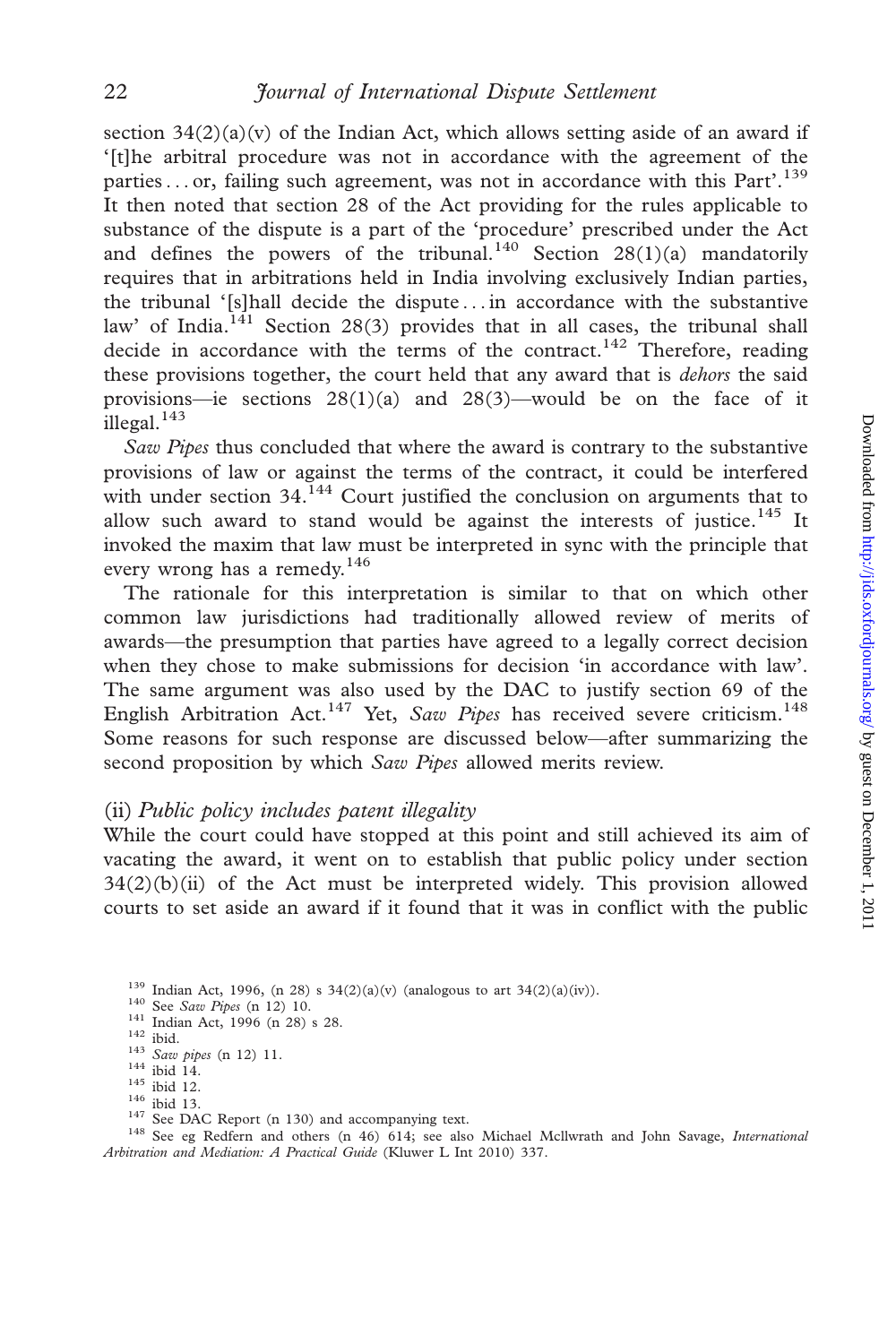policy of India. The significant difference is that the public policy ground need not be pleaded or proved by the aggrieved party.<sup>149</sup>

In Renusagar v General Electric, a decision under the Foreign Awards (Recognition and Enforcement) Act,  $1961^{150}$  the Supreme Court had held that 'public policy' was used in a narrow sense and something more than the violation of the law of India was required to invoke it. It had then outlined three elements, the violation of which would amount to a violation of public policy—fundamental policy of India; interests of India and justice and morality.<sup>151</sup> This case had restricted the scope of public policy and was followed ever since, until Saw Pipes distinguished it in 2003.

Saw Pipes distinguished Renusagar by drawing an analogy between its powers under section 34 with that of an appellate court. It held that enforcement was akin to an execution proceeding and required the interference to be minimal. But when 'validity of award is challenged there is no necessity of giving a narrower meaning to the term "public policy of India"'.<sup>152</sup> The court concluded that—(i) public policy is a living concept and changes with time; (ii) it is incapable of precise definition; and (iii) public policy can be given a wide meaning.<sup>153</sup> It added a fourth element to the Renusagar list—if an award is patently illegal, it would be in violation of the public policy of India.<sup>154</sup>

Saw Pipes provides that 'patent illegality' would only cover errors that go to the root of the matter.<sup>155</sup> However, application of the principle laid down to the facts of the case in Saw Pipes suggests that any error of law is sufficient.<sup>156</sup>Saw Pipes, though, restricted the application of patent illegality ground to domestic awards involving only Indian parties. However, when read with the *Bhatia International* decision, it has been held to apply to any arbitration where matters of Indian law might be involved.<sup>157</sup>

## (1) Manifest Disregard of Legislation by Saw Pipes

Saw Pipes suffers from the same fallacy as Bhatia International– the fallacy of reversed reasoning. The judges in Saw Pipes sat down to find a way to set-aside

- 
- 

therefore was not entitled to receive liquidated damages under law. Court held that though it was not possible to calculate the damage, it was obvious that some damage was definitely suffered and reasonable compensation must have been awarded. On application to facts of the case, Saw Pipes read like any appeal to a first instance

court order. 157 See Satyam Computers (n 38) (held that wider public policy review under section 34, as provided by Saw Pipes, would be available even in international arbitration seated outside India if questions of Indian law were involved).

<sup>&</sup>lt;sup>149</sup> See Indian Act, 1996 (n 28) s 34(2)(b)(ii). 150 The Foreign Awards (Recognition and Enforcement) Act, 1961, Act No 45 of 1961 (India), available at <<http://www.indiankanoon.org/doc/1695780/>> accessed 20 November 2011 (the New York Convention was given effect by this legislation in India; it now stands repealed by the 1996 Act which contains these provisions in pt II).<br>
<sup>151</sup> See Renusagar Power Co Ltd v General Electric Co AIR 1994 SC 860 (Indian Sp Ct).<br>
<sup>152</sup> Sate Pipes (n 12) [21].<br>
<sup>153</sup> ibid.<br>
<sup>153</sup> ibid.<br>
<sup>154</sup> The court reassessed evidence and reversed arbitrator's findin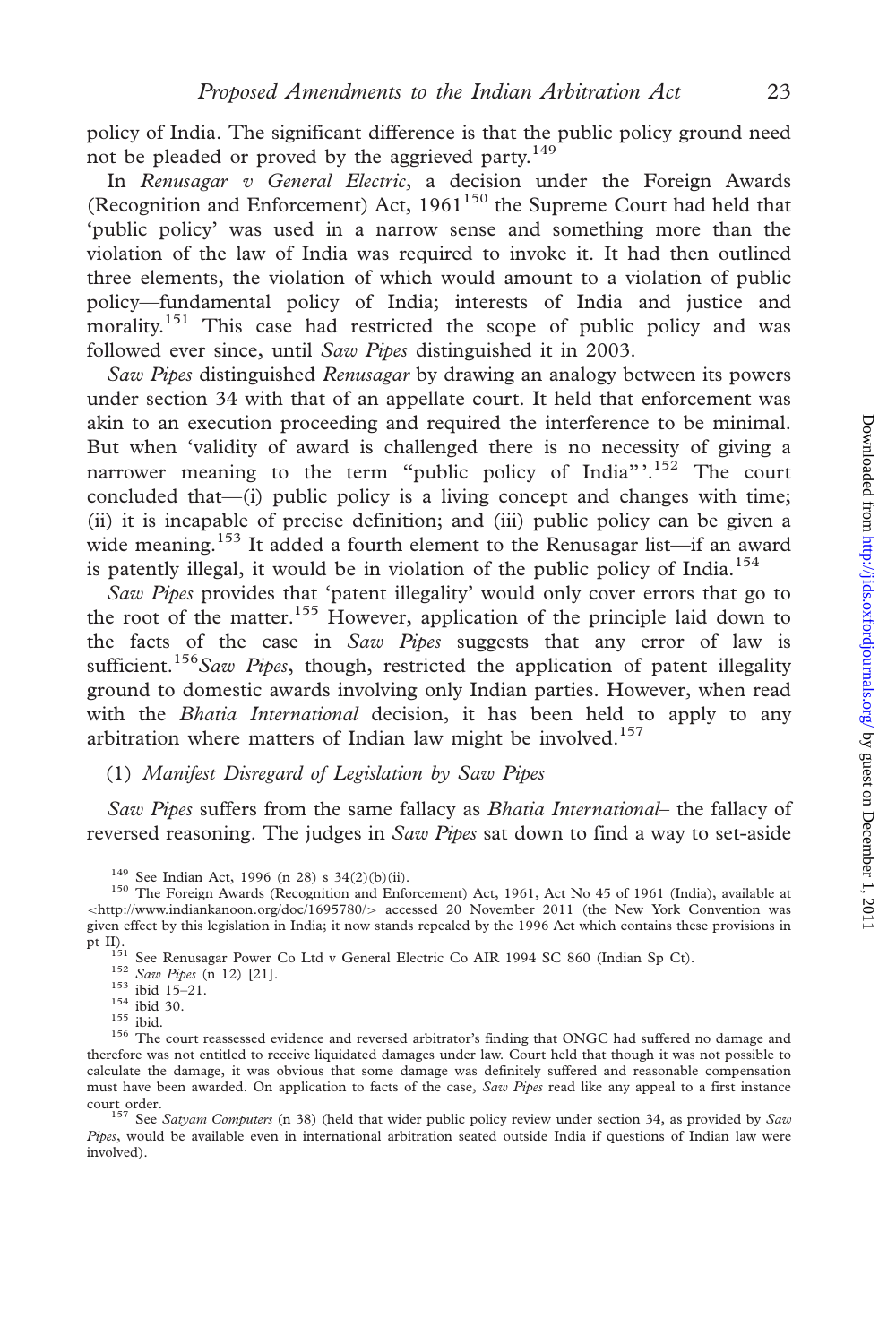an award for error in legal reasoning, as it violated 'basic principles of justice' in their subjective opinion. The decision lacks any serious analysis of the reasons for the new legislation, the shift in policy, or the difference in text between the 1940 and 1996 Act – all of which would have prevented arriving at the interpretation that it finally did.

A simple reference to the Model Law's legislative history would have shown that the court's interpretation of Article 28 was grossly mistaken. During the discussions on the text of this article, it was agreed that there was no remedy for its violation and that it was merely a guideline to arbitrators to help them determine the law applicable to merits. The provision requiring arbitrators to take the terms of the contract into account was essentially to establish that even when arbitrators were authorized to decide ex aequo et bono, contract clauses must not be disregarded.<sup>158</sup>

It has correctly been noted that Saw Pipes effectively brought to naught the entire scheme of the Arbitration and Conciliation Act, 1996.<sup>159</sup> It was an arrogant refusal to accept an evident change in policy reflected in a new legislation and to revert to the old position by judicial disregard of existing law. While the court was correct in stating that public policy is an indefinable living concept capable of wider or narrower adaptation with time, it failed to appreciate that the realm of public policy starts where that of illegality under positive law ends.<sup>160</sup>

As discussed before, there has been a tendency amongst common law jurisdictions to reserve some powers of judicial review over arbitral awards to ensure that illegal awards causing substantial injustice can be set aside. The progression of these tendencies in the United States and the UK has been examined above. Similar tendencies have been present in Australia—another significant common law jurisdiction.<sup>161</sup> However, there is a unique problem with the Saw Pipes approach, which makes it the target of such severe criticism.<sup>162</sup>

In the case of the 'manifest disregard' doctrine in the United States, the expanse of coverage and possibilities of its application have progressively decreased over the years. In addition, as was shown in the analysis above, its genesis can be found in the Statute.<sup>163</sup> The problem in the US primarily is that of reconciling a 1925 statute with modern concepts. In the UK, the policy

<sup>&</sup>lt;sup>158</sup> See Model Law Travaux Preparatoires (n 34) 327th meeting (USSR delegate suggested deletion of the provision as in any case there was no remedy against it and it was a mere guideline; a detailed discussion ensued where no delegate ever suggested that it was meant to be a mandatory provision violation of which could lead to annulment; the group agreed to it being a mere guideline but essential for a comprehensive arbitration legislation).

<sup>&</sup>lt;sup>159</sup> Fali Nariman, Senior Advocate, Supreme Court of India, Speech at New Delhi, CII-Bar Council of India<br>Conference on Legal Reforms in Infrastructure—The Road Map (2 May 2003); see also Ritz (n 22) 273.

<sup>&</sup>lt;sup>160</sup> See eg, Nelson Enonchong, *Illegal Transactions* (LLP 1998) 8.<br><sup>161</sup> See eg, Richard Garnett and Luke Nottage, 'The 2010 Amendments to the International Arbitration Act:<br>A New Dawn for Australia?' (2011) 7 AIAJ 29, 3

 $\frac{162}{163}$  See (n 159)<br><sup>163</sup> See (n 117) and accompanying text.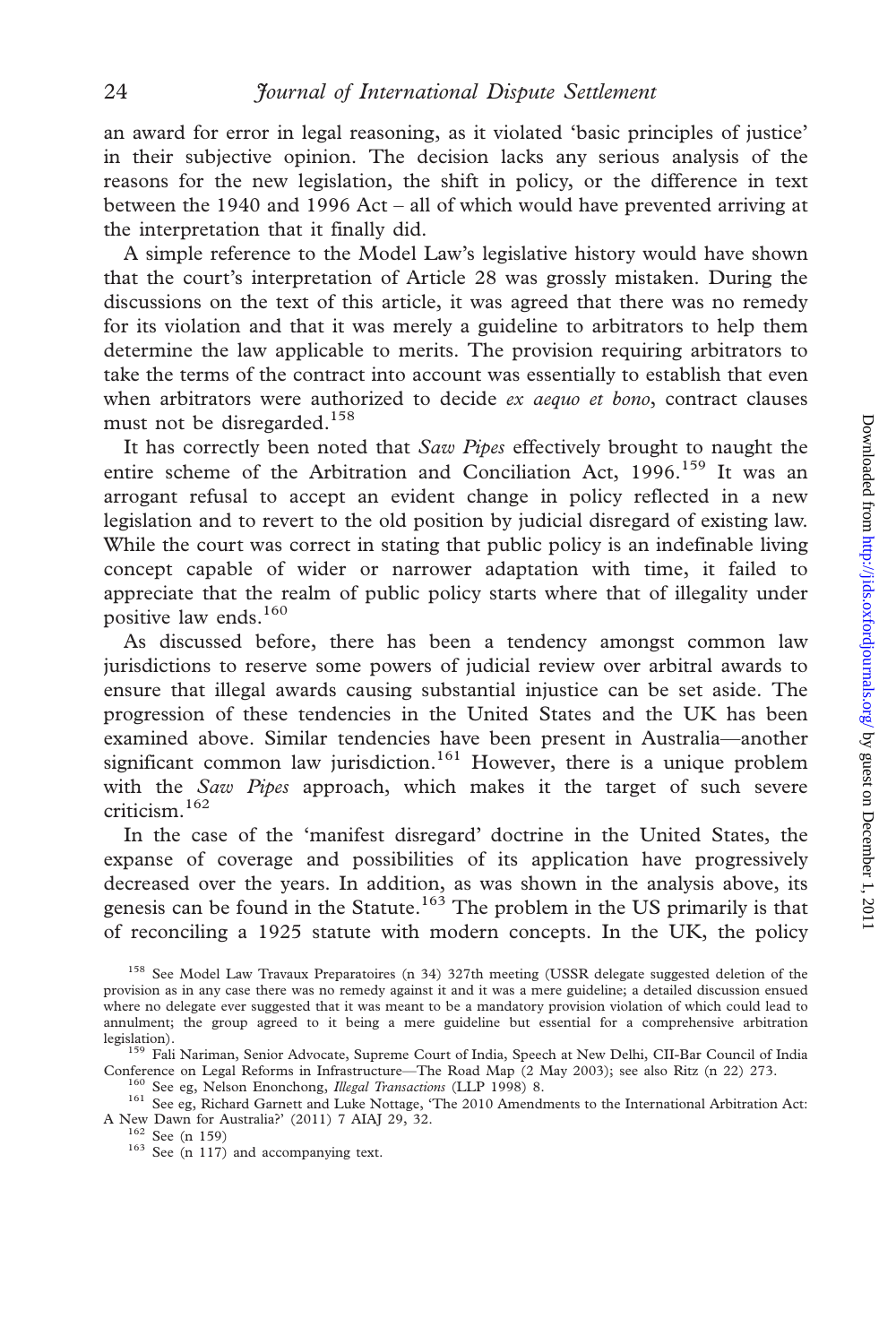finds clear exposition in the statute with adequate explanation by the draftsmen of its scope and limitations.<sup>164</sup> Section 68 and 69 of the English Act were intended by legislature to be extraordinary remedies and the English courts have ensured that it remains so.

Saw Pipes on the other hand approaches the new Indian Act with total disdain. It fails to look at the Act as a whole and refuses to investigate its policy or drafting history. It even fails to compare the provisions with Model Law on which the Act declares itself to be based on.<sup>165</sup> No reference to *travaux* preparatoires of the Model Law or to the transnational standard on the question can be found. Saw Pipes disagreed with the policy of the new Indian Act and decided to change it.<sup>166</sup> It took India back in time in the name of judicial wisdom.<sup>167</sup> It deserved criticism.

#### E. Consultation Paper's Half Measures

#### (i) Preventing vacatur on incorrect interpretation of contractual terms

As discussed in the preceding paragraphs, Saw Pipes had concluded that an award violates mandatory procedure under the Act if it is based on an incorrect interpretation of contractual terms—since section 28(3) of the Act requires decision to be 'in accordance with the terms of the contract'. Consultation Paper recognizes the problem and proposes to replace the words 'shall decide in accordance with the terms of the contract' by the words 'shall take into account the terms of the contract'.<sup>168</sup> The author feels this should suffice to nullify that part of the ratio of Saw Pipes, which provides for error in application or interpretation of contract as justification for vacatur.

#### (ii) New ground of serious irregularity for purely domestic awards

The Consultation Paper suggests no solution to limiting Saw Pipes ratio with respect to error of law read as violation of mandatory procedure. This is because it specifically seeks to provide for such ground in case of arbitration involving only Indian parties. While we deal with that ground below, it must be pointed that not interfering with the link between section  $34(2)(a)(v)$  and section 28(1)(a) established by Saw Pipes is a blunder.<sup>169</sup> It is essential that an incorrect application of law be clarified not to be a violation of mandatory procedure under the Indian Act.

<sup>&</sup>lt;sup>164</sup> See (n 130–133) and accompanying text.<br><sup>165</sup> See Indian Act, 1996 (n 28) (the preamble concludes: '[a]nd whereas it is expedient to make law<br>respecting arbitration and conciliation, taking into account the aforesaid

<sup>&</sup>lt;sup>166</sup> See Saw Pipes (n 12) 25-26 (court acknowledged on a comparison with ss 68 and 69 of the English Act that Indian legislature has not provided grounds for such challenge or appeal and then cited judicial lawmaking powers to prevent 'perversion of the goals and values of society').<br><sup>167</sup> See eg, Ritz (n 22) 723.<br><sup>168</sup> See Consultation Paper (n 8) 26 (it cites the European Convention on Commercial Arbitration, 1961 as

inspiration for the proposed language). <sup>169</sup> See ibid.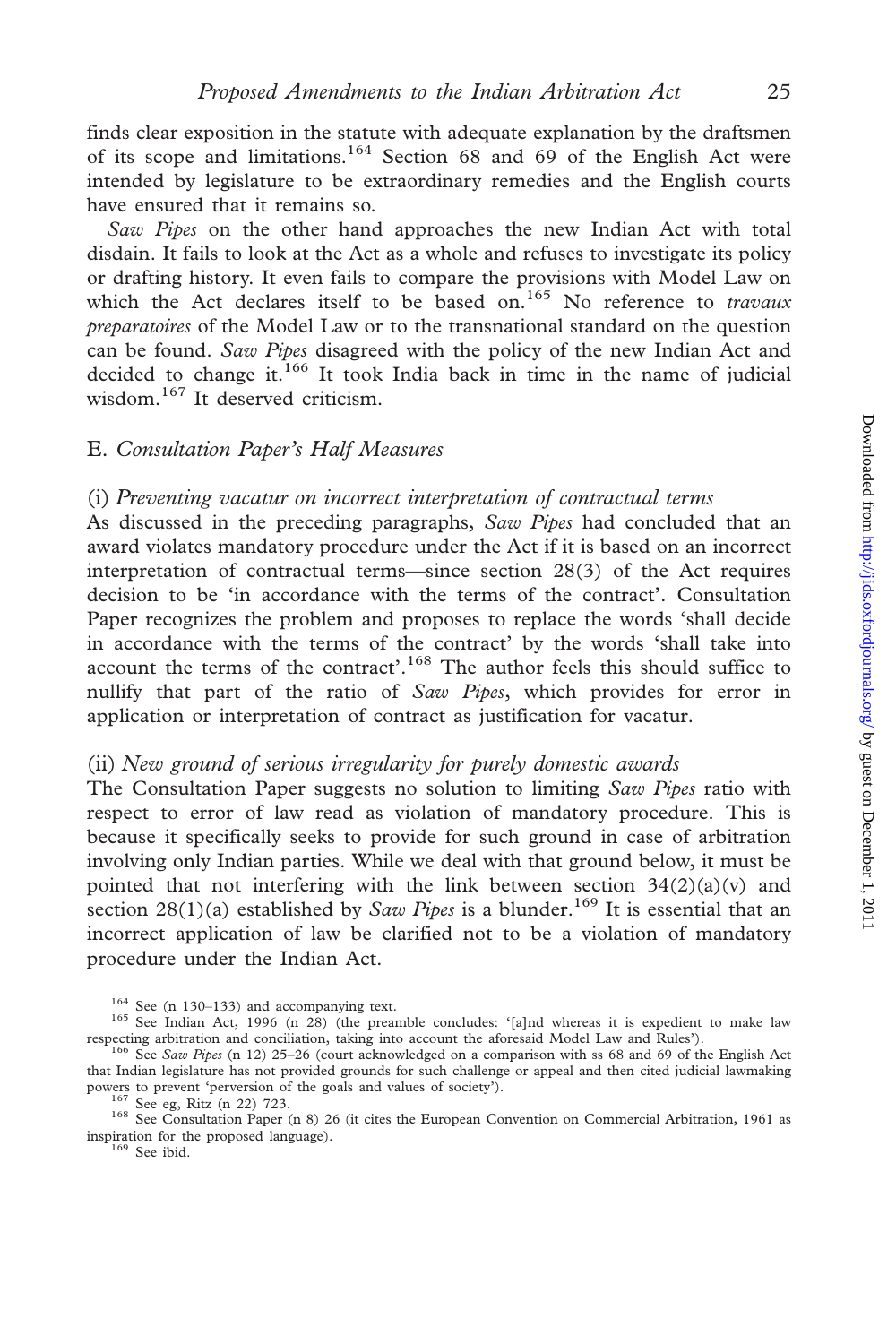Taking into account the concerns raised by Supreme Court<sup>170</sup> and the proposal in the 176th Report of the Law Commission of India,<sup>171</sup> the Consultation Paper proposes adding a new ground for vacatur of awards in arbitrations other than international arbitrations. The proposal is to allow challenge on ground that there is a patent and serious irregularity, which has caused or is likely to cause substantial injustice to the applicant, and of which the court is satisfied.<sup>172</sup>

This proposal is extremely dangerous and lacks progressive thought. Citing the debate between finality and justice to slip-in the age-old solution of 'patent illegality' evidences the lack of creativity in the drafting of these proposals. With the advent of commerce and refinement of legal procedures, certain issues in this regard stand settled—(i) that it is in the larger interests of justice that courts should not be clogged with private commercial dispute; $173$  (ii) choice of arbitration must entail no second guessing of merits issues by courts;<sup>174</sup> and (iii) courts must ensure the sanctity of the process of arbitration not the veracity of its result.<sup>175</sup> Patent illegality is a concept of the age when common law courts distrusted arbitrations and considered legal interpretation in its exclusive domain.<sup>176</sup> To introduce this ground for domestic arbitrations would be the final nail in its coffin.<sup>177</sup>

To add to the blunder, the only requirement to be satisfied under the proposal is that the 'court must be satisfied' of the serious irregularity and that it causes injustice. The author submits that this requirement is non-est by the fallacy of being circular in proposition. It is strange that the Consultation Paper retained this ground while ignoring all the conditions it was proposed with by the Law Commission in 2001.<sup>178</sup>

<sup>175</sup> See eg Julian Lew, Loukas Mistelis and Stefan Kroll, Comparative International Commercial Arbitration (Kluwer L Int 2003) 673.

<sup>178</sup> cf Consultation Paper (n 8) 33 with 176th LCI Report (n 14) 10-2 (where LCI had proposed similar ground but with all safeguards as contained in the English Act).

<sup>&</sup>lt;sup>170</sup> See Sikkim Subba Associates v State of Sikkim (2002) 5 SCC 629 (Indian Sp Ct) (extracted at p 32 of the Consultation Paper).

<sup>&</sup>lt;sup>171</sup> See 176th LCI Report (n 14) 143–4.<br><sup>172</sup> See Consultation Paper (n 8) 33 (provides that for purely domestic arbitration, an award could also be set aside if 'there is a patent and serious illegality, which has caused or is likely to cause substantial injustice to the applicant'; it further provides that 'the court must be satisfied that the illegality identified by the applicant is patent and serious and has caused or is likely to cause substantial injustice to the applicant').

<sup>&</sup>lt;sup>173</sup> This is of special concern in India where 55,000 cases in Supreme Court,  $4,200,000$  cases in high courts, and 28,000,000 cases in lower courts are pending as of 30.09.2010. See generally PRS Legislative Research, 'Vital Stats: Pendency of Cases in Indian Courts' <http://www.prsindia.org/parliamenttrack/vital-stats/pendency-of-cases-in-indian-courts-1837/> accessed 20 November 2011.

 $^{174}$  See eg, William W Park, 'The Nature of Arbitral Authority: Comments on Lesotho Highlands' (2005) 21 Arb Int 483, 484.

<sup>&</sup>lt;sup>176</sup> See Tweeddale (n 119) and the accompanying text.<br><sup>177</sup> But cf Amelia C Rendeiro, 'Indian Arbitration and Public Policy' (2011) 89 Tex L Rev 699, 719–20 (considers that the Saw Pipes ratio is essential for a robust domestic arbitration regime and helps to keep a check on ad hoc arbitration in India); Sidharth Sharma, 'Public Policy Under the Indian Arbitration Act' (2009) 26 J Int Arb 133 (defends the Saw Pipes decision and supports inclusion of residual power of courts to set-aside an unjust award).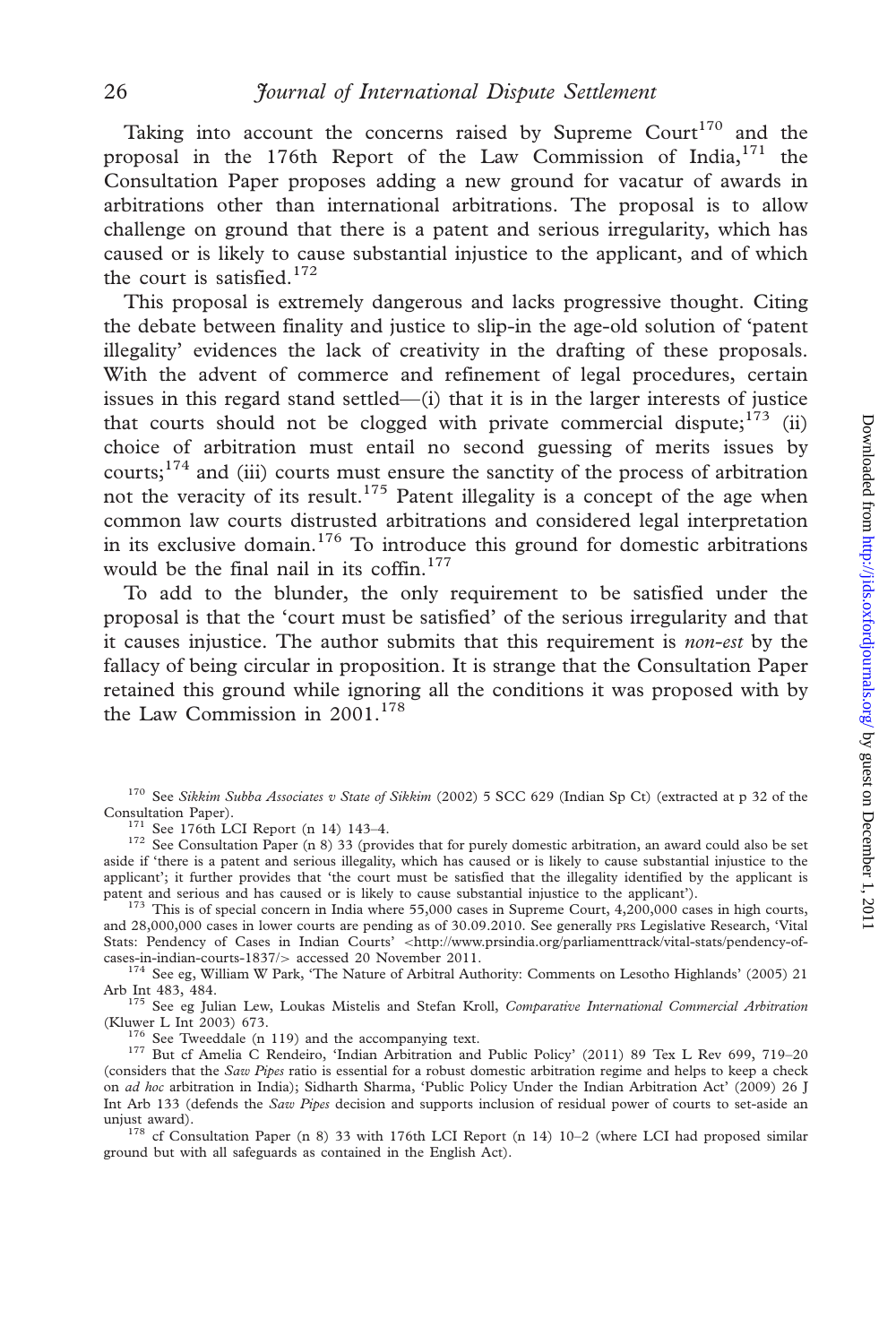If India wants domestic arbitrations to flourish, this provision must be withdrawn. In case the drafters are ill advised to keep it, it must be an opt-in provision. The provision should trigger only if parties have agreed to it mutually and not otherwise. In the alternative, there must be an opt-out route, including by reference. Parties may agree to exclude this provision specifically in their agreements or impliedly by adoption of institutional rules that prohibit review of awards.

The author proposes that the draftsmen should consider a more evolved and less intrusive approach to safeguarding against 'patently and seriously illegal' awards. Arbitration is a contractual process. Disputes submitted to it relate to relationships well within the contractual prerogative of parties. A reasonable and adequate test, which keeps the choice of arbitration meaningful and yet allows necessary safeguard is possible. The author suggests that the test should be—would a settlement entered in the terms of the operational part of the award by way of a contract between the parties be valid? If yes, the award should not be interfered with. The existing Model Law regime ensures sanctity of the process through procedural supervision under article 34. An additional ground putting to test awards that go beyond the realms of settlement permissible under contractual prerogative is sufficient. There seems to be little judicial interest in interfering with awards that lie within these limits.

# 5. Bottling the Genie of Public Policy

The most damaging aspect of Saw Pipes decision is the manner in which it defines the term 'public policy' in Indian Arbitration Act. Saw Pipes not only declared 'patent illegality' to fall within the public policy umbrella but also opened doors to an extremely liberal use of the term. The problems with respect to the merits review have been dealt with in the preceding section. This section focuses on the definitional problems of the term 'public policy'. It then assesses if the proposed amendments address them successfully.

## A. Public Policy and the Common Law

The error of equating 'public policy' in the new Arbitration Act to the common law principle of 'public policy' should not have come as a surprise. It was well anticipated by Lord Mustill and supported by the Indian delegate during the discussions on the draft text by the commission. Lord Mustill objected to the use of the term, as it would not cover what it was meant to procedural injustice.<sup>179</sup> Indian delegate supported this and even proposed

<sup>&</sup>lt;sup>179</sup> See Model Law TravauxPreparatoires (n 34) 317th meeting.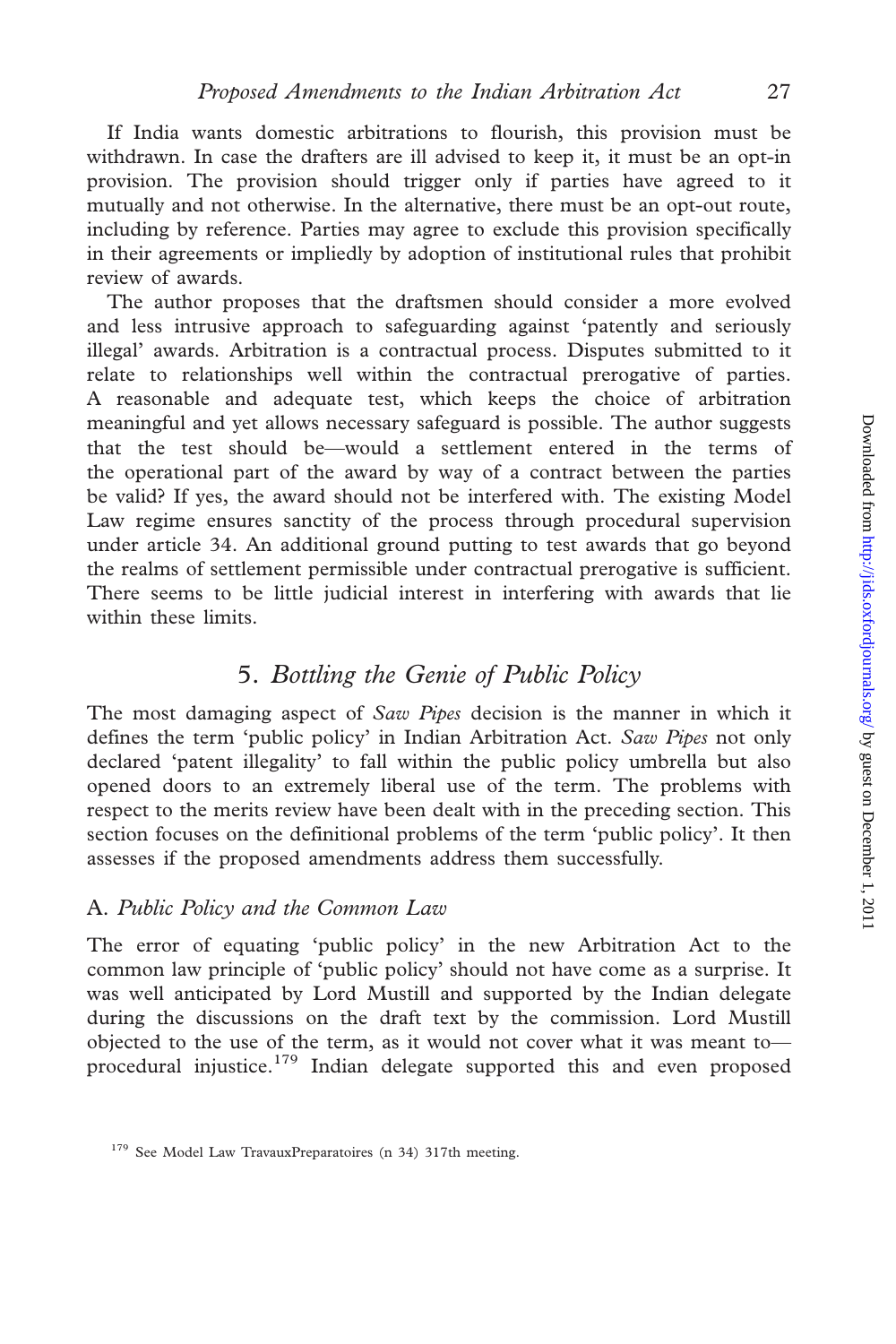deletion of the term.<sup>180</sup> It was finally decided to retain it on the understanding that its meaning in context would become clear from the report that would be released with the final draft.<sup>181</sup> It was also explained in the discussions that 'public policy' in the Model Law was not the same concept as existed in common law. It was merely an English translation of the well-understood French concept 'ordre public' that referred to the most fundamental principles of law in a polity.182

Despite anticipating the problem of using a term that carried heavy baggage in the common law tradition, the Indian legislature retained it without any guidelines to limit its scope—probably relying on the fact that its interpretation would be rightly directed by reference to the report published with the Model Law. That was not to be. A common law judge knows the term 'public policy' when he sees it. It carries with it centuries of precedents and refinement that are difficult to be sidestepped by a single stroke of an explanation in a working group report. However, does the *Saw Pipes* definition of public policy confirm to that in common law? With some historical enquiry, the answer is an emphatic 'no'.

Public policy has existed in the realm of common law for centuries.<sup>183</sup> It has steadily narrowed down<sup>184</sup> from a repository of legislative powers of the court to a rare exception—sometimes contained in statute specifically and at other times relied on to fill a gap. Courts have refused to define it, for its purposes in the common law relate mostly to indeterminate instances. Winfield aptly sums up: '[I]nstead of sprawling in vaporous fashion across the legal atmosphere like a genie of *Arbaian Nights*, it is shrinking to certain departments of the law; but no one had yet thought of imprisoning it in a jar, and indeed no one has ever been able to do that.'<sup>185</sup>

One of the tenets of common law is the belief that pre-defined rules cannot provide for all situations.<sup>186</sup> Concepts like public policy developed traditionally to guide judicial legislation. Over time, common law found significant space for statutory enactments.<sup>187</sup> For some time, judicial law-making conflicted with legislative privileges and their interactions became complex.<sup>188</sup> Eventually,

<sup>183</sup> See generally Percy H Winfield, 'Public Policy in the English Common Law' (1928–29) 42 Harv L Rev 76 (It has taken various names over times: from 'divine law' to 'inconvenient and against reason'; 'repugnant to

the State' to 'case of State'; and 'public benefit and convenience' to 'reasonableness').<br>
<sup>184</sup> See ibid 84.<br>
<sup>185</sup> ibid.<br>
<sup>185</sup> See eg, JF Burrows, 'The Interrelation between Common Law and Statute' (1973–76) 3 Otago L R

that legislation for a long time was considered 'as an alien intruder in the house of common law').

<sup>&</sup>lt;sup>180</sup> See ibid 318th meeting (the Indian delegate said that his delegation 'would prefer to see [public policy ground] deleted. The expression ''public policy'' was much too vague and had very little to do with the law of arbitration').<br><sup>181</sup> See generally Report of the United Nations Commission on International Trade Law on the work of its

eighteenth session, 1985 <<http://www.uncitral.org/uncitral/en/commission/sessions/18th.html>> accessed 20 November 2011.

 $182$  See (n 180) ('[T]he Chairman said that "public policy" was a translation of the French term "ordre public" and meant the fundamental principles of law").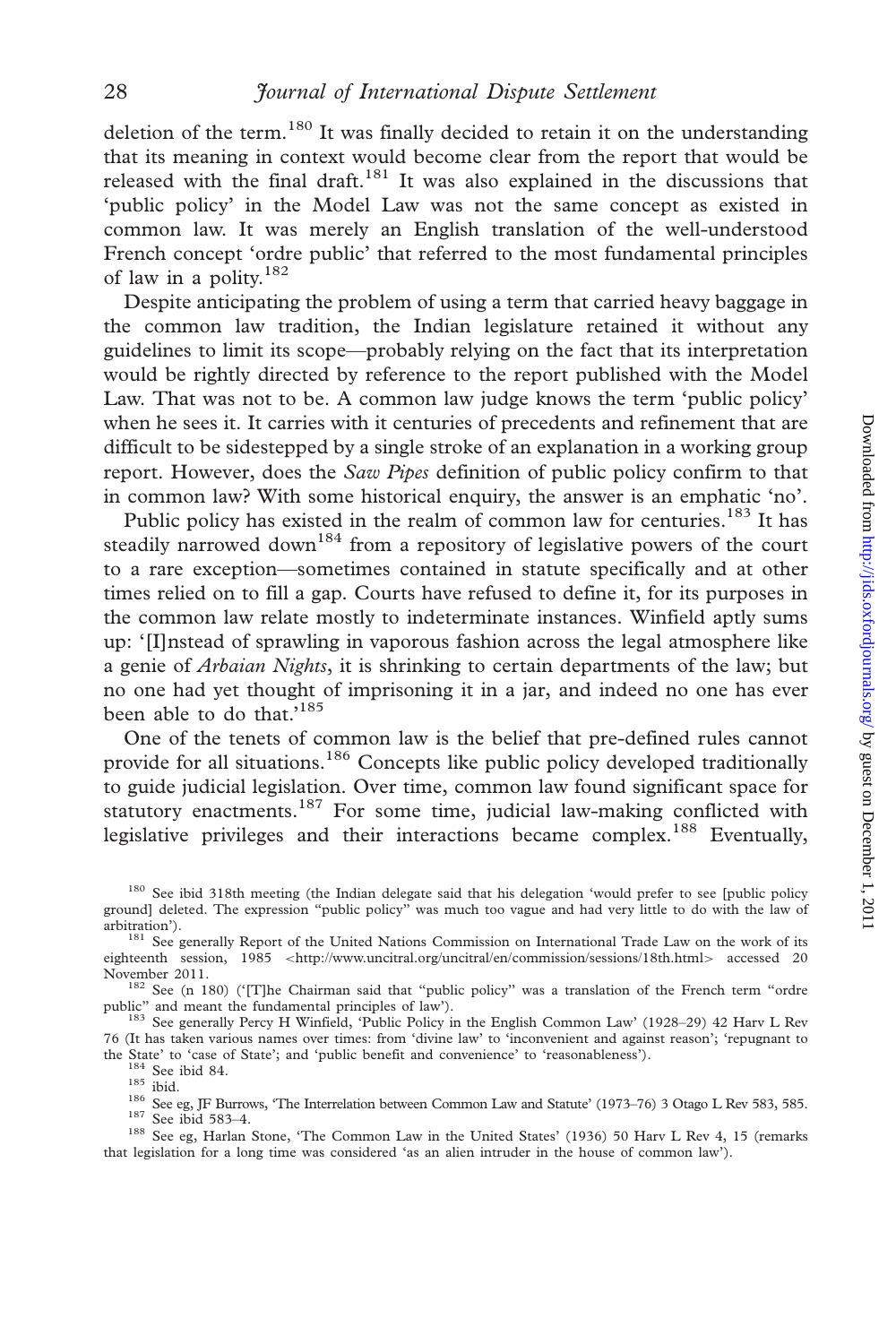principles of separation of powers became inviolable in constitutional theory. Old tools of common law including public policy, naturally, had to adapt to new realities. In this reinvented role, it has been established for over a century now in common law that 'public policy' cannot conflict with legislation.<sup>189</sup>

Thus, public policy has been stripped of legislative connotations from common law for considerable time now. It remains in statutory and doctrinal realms in order to guide the common law judge in deciding a situation that has never arisen before or escaped the vision of the legislature. In its modern avatar, public policy remains a check to prevent actions that are obviously against the very grains of contemporary society but is not prevented specifically by positive law. Such conduct is considered to be illegal nonetheless.<sup>190</sup>

The public policy that *Saw Pipes* discovered is not the evolved public policy of the common law. The *Saw Pipes* public policy is too simplistic to be a definite legal doctrine. In the penultimate paragraph of its discussion on the meaning of public policy, the Court noted that an 'award which is, on the face of it, patently in violation of statutory provisions cannot be said to be in public interest'.<sup>191</sup> Ergo, anything not in public interest is in violation of public policy. Inarguably, this needs effective legislative intervention to clarify the connotation of the term public policy or to replace it altogether with an appropriate term for the purpose.

#### B. Proposed Amendment: The Genie Escapes Again

The Consultation Paper does not seem to have assessed this impact of the apex court's decision on the definition and connotation of the term. Neither has it attempted to realign the term to the meaning it was proposed to have in the context of the Model Law.<sup>192</sup> It suggests an elementary solution. Saw Pipes had accepted the three criteria laid down in Renusagar and added 'patent illegality' as the fourth element to it.<sup>193</sup> The Consultation Paper seeks to introduce an explanation at the end of section 34, which shall read as:

For the purposes of this section "an award is in conflict with the public policy of India'' only in the following circumstances namely:- When the award is contrary to the-

- (i) fundamental policy of India; or
- (ii) interests of India; or
- (iii) justice or morality.194
	- <sup>189</sup> See eg, *In re Houghton*, (1915) 2 ch 173 cited in Winfield (n 183) 98.<br><sup>190</sup> See Enonchong (n 160) 10.<br><sup>191</sup> Saw Pipes (n 12) 30.<br><sup>192</sup> See (n 182) and the accompanying text.<br><sup>193</sup> See (n 151 and 154) and the accom
	-
	-
	-
	-
	-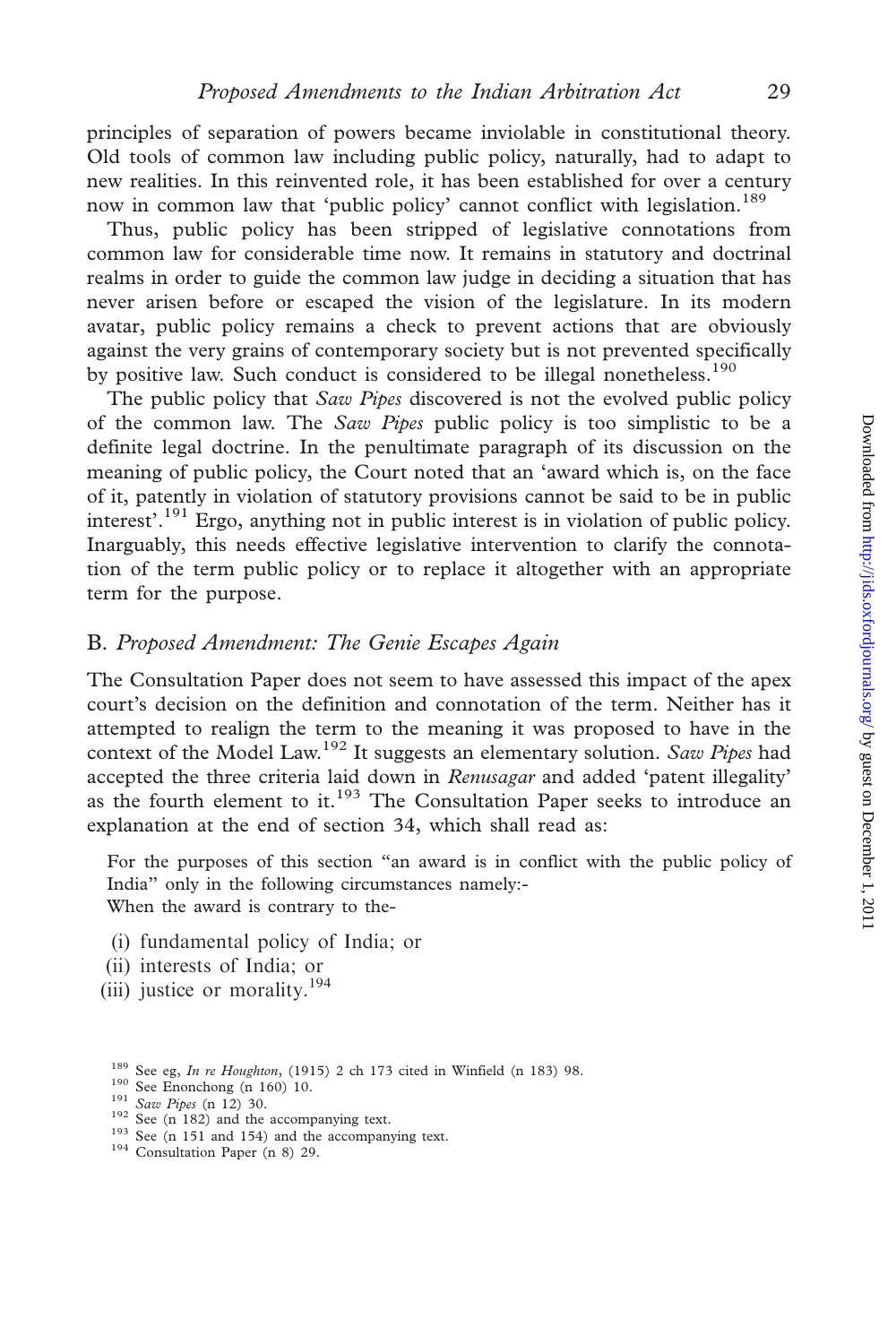Thus, by providing an exhaustive list of circumstances that would lead to public policy violation, the proposals seek to nullify the additional element added by *Saw Pipes*. However, in the process, it adds three vague terms to the statute, which is an extremely troublesome proposition. It is true that these three criteria have existed in the past by way of precedent. However, to provide it in the text of the Act changes the dynamics entirely. The elements proposed to define the term are vague, inviting mischief by providing three new indefinable elements—scope of which is limited only by imagination.

Probably the thought that led to this proposal was the comparatively limited expanse of public policy since Renusagar until Saw Pipes. However, Renusagar is not limited because of the three criteria; one might say it is despite them. The elements enumerated in *Renusagar* are supplemented with discussion in context for the use of the term public policy in the Act under review.<sup>195</sup> Adopting these elements without context could have the opposite effect than intended.

#### C. Some Suggestions for the Draftsmen

It is disappointing that the proposal suggests a simplistic solution to nullify Saw Pipes effect on the definition of public policy under the Indian Act. Discussions on the problems caused by the term 'public policy' in arbitration are extensive. It has been noted that public policy is the most common point of failure of the Model Law in harmonizing arbitration regimes around the world.<sup>196</sup> In fact, the Committee on International Commercial Arbitration of the International Law Association extensively worked on this problem for over 6 years. They submitted a report outlining important observations and recommendations on the use of the term 'public policy' and the meaning it should be assigned. The Report concerns itself with the 'public policy' issues that an enforcement court faces.197 However, they are relevant to annulment courts, as the definitional realm of the term remains similar, though the specific content of it may change in the two scenarios.

It is true that there is no consensus on what constitutes a public policy violation. It must necessarily be left to each jurisdiction to decide for itself. There is also difference of opinion on the extent of review courts should enter to check its violations.<sup>198</sup> The basic idea of the public policy defence is to ensure that arbitration does not become a means to avoid the applicability of

<sup>&</sup>lt;sup>195</sup> See Renusagar (n 151) 64.<br><sup>196</sup> cf Peter Binder, International Commercial Arbitration and Conciliation in UNCITRAL Model Law<br>Jurisdictions (3rd edn, Swt & Mxw 2010) 382.

<sup>&</sup>lt;sup>197</sup> See generally Pierre Mayer and Audley Sheppard, 'Final ILA Report on Public Policy as a Bar to Enforcement of International Arbitral Awards' (2003) 19 Arb Int 249.<br><sup>198</sup> See Bernard Hanotiau and Olivier Caprasse, 'Public Policy in International Commercial Arbitration' in

Emmanuel Gaillard and Dominico de Petro (eds), Enforcement of Arbitration Agreements and International Arbitral Awards: The New York Convention in Practice (Cameron May 2008) 787, 804.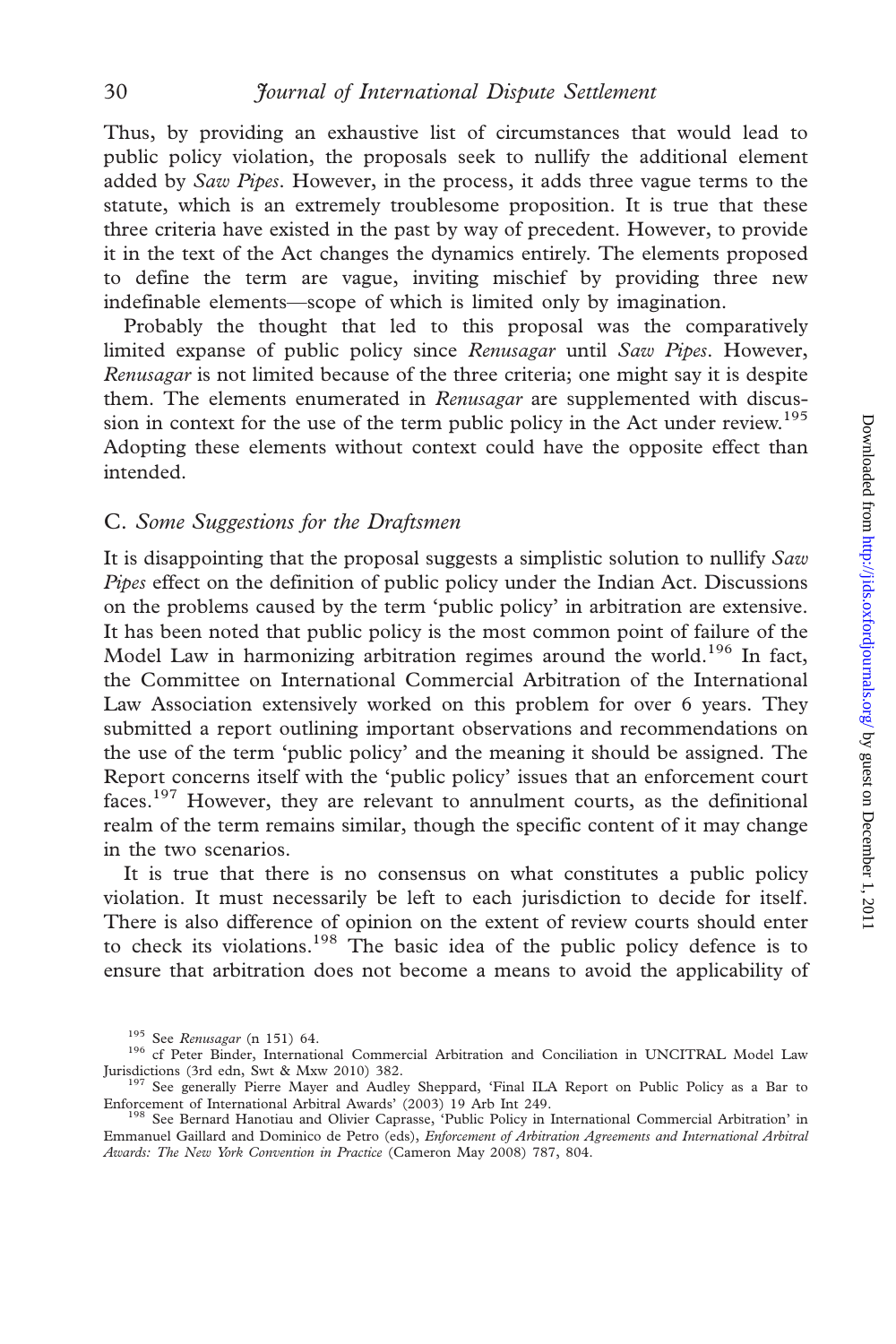an otherwise mandatory provision.<sup>199</sup> In addition, a State court cannot be forced to exercise its powers to enforce an award that is opposed to fundamental principles of that legal system. Accepting these premises, some principles have evolved over years.

There are those principles of public policy that may not be a part of any statute but are obvious exceptions. For instance, not allowing a party to benefit from a fraud is considered universally as one such principle. It is this realm of public policy that is essentially indeterminable and requires the element of discretion to be retained in determining the content of the term. However, in arbitration, a special part of the public policy debate is the non-application of mandatory rules of statutory provisions.

This aspect of public policy in arbitration received significant consideration of many US and European courts including that of the European Court of Justice (ECJ) in the context of Competition Law. The controversy related to the conflict of two fundamental principles. First, many rules of competition law are part of public policy in modern society; and second, reviewing every arbitral award to see whether the arbitrator correctly applied the mandatory rule of competition law is opposed to an effective arbitral process. Eventually, the US courts resolved the situation by stating that as long as the arbitrators have addressed the issue and decided them in a competent manner, the court should not purport to ascertain whether competition law has been applied correctly. Similar solutions were adopted by almost all courts in Europe, with some finer distinctions.<sup>200</sup>

The competition law controversy represents the decisive frontier of the thin line between public policy and merits review. Principles that were recognized in these cases are extremely pertinent to challenges based on public policy. It is widely accepted that courts must check whether the mandatory rule has been taken into account. If disregarded, courts could set aside an award.<sup>201</sup> Non-application of mandatory rule, by itself, should not result in annulment. It must be investigated whether the award in effect violates a particular fundamental principle of the mandatory rule, which is recognized as part of public policy. Indeed, every single rule of a mandatory law does not rise to the level of public policy.<sup>202</sup>

A fine distinction between what constitutes public policy for the arbitrator in his role as an adjudicator of the substantive issues and for the court in its restricted role in arbitration was well formulated by the Swiss Supreme Court.

<sup>&</sup>lt;sup>199</sup> See ibid 787.<br><sup>200</sup> See generally Luca GR Di Brozolo, 'Arbitration and Competition Law: The Position of the Courts and of Arbitrators' (2011) 27 Arb Int 1 (a comprehensive description of the problem, issues involved and the solution

 $\frac{201}{202}$  See Hanotiau and Caprasse (n 198) 818.  $\frac{202}{202}$  See Di Brozolo (n 200) 6.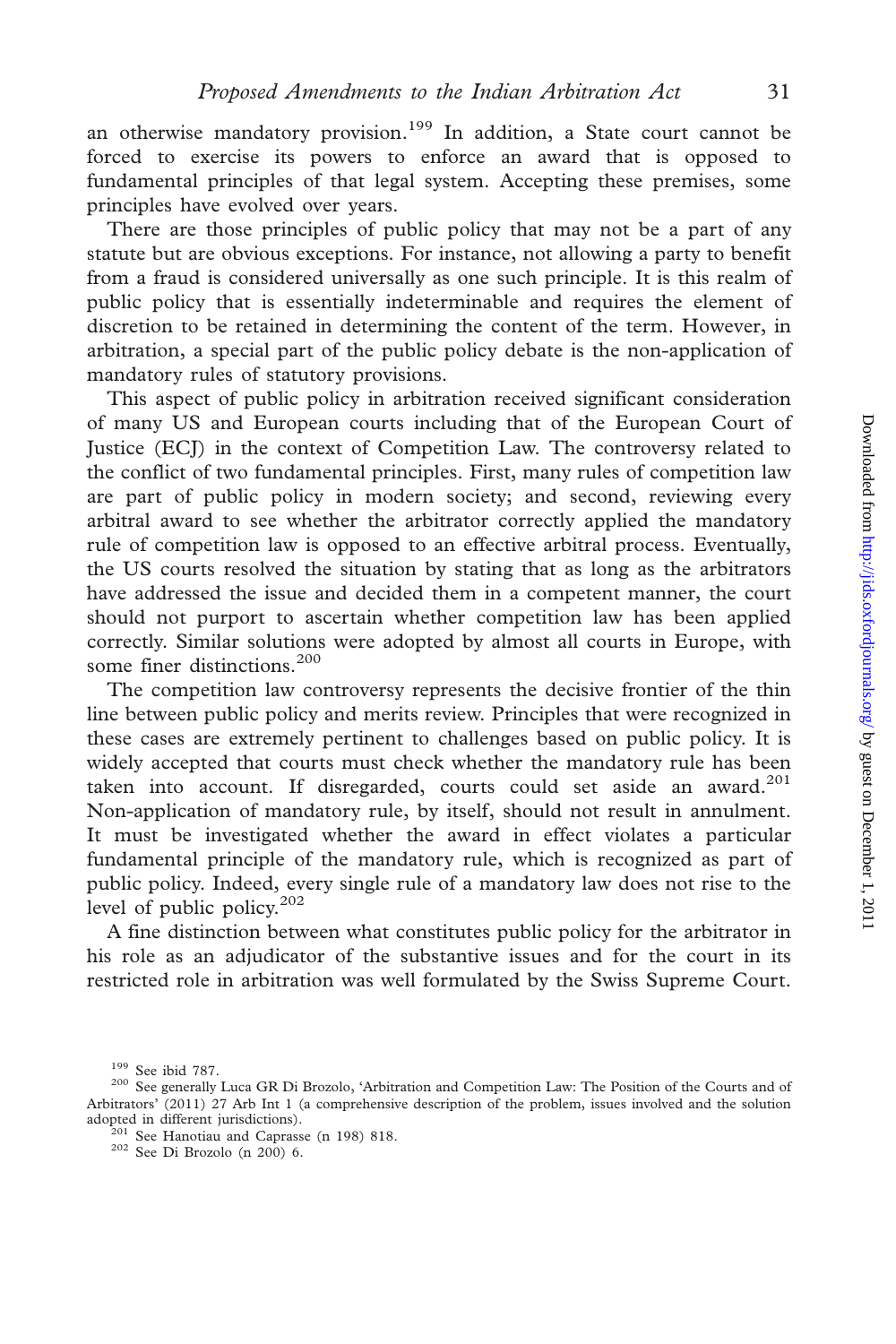After holding that non-application of EU competition law was not a violation of public policy for the purposes of vacatur, the court noted:

An arbitrator denying jurisdiction to do so [to consider the mandatory provision of EU Competition law] would be violating [provision allowing challenge of jurisdiction award of the tribunal]. Some legal writers hold the view that it is paradoxical and somewhat artificial to compel an arbitrator to review the validity of a contract on the basis of a foreign mandatory law whilst abstaining from reviewing the manner in which that law was applied because it would not be part of publicpolicy. The Federal Tribunal has been criticized for, amongst other things, dealing with the same issue – i.e. the arbitrator's duty to take into account European law – in a different manner depending on the purely formal way in which the appeal is brought to this Court: jurisdiction of the Arbitral Tribunal or violation of public policy. However, as pointed out by Antonio Rigozzi, the contradiction is only apparent if one bears in mind that  $\ldots$  public policy within the meaning of art. 190 (2) (e) PILA should be distinguished from public policy as to how the Arbitral Tribunal applied the law. In other words, the arbitrator's public policy is not the public policy of the appeal judge...(notes omitted; emphasis supplied) $^{203}$ 

Both the contours of the problem and the possible solutions to the nature of public policy defence in arbitration law has evolved and is no more as unruly a horse as made out to be. Discretion remains an essential aspect of this defence. However, given the Saw Pipes like tendencies of limitless expansion of this concept, some guidelines as to the nature of review that a public policy defence must take is essential.<sup>204</sup> The recommendations of the ILA Committee and the lessons from the competition law debate are a good starting point in framing those.

# 6. Should the Indian Act be Bifurcated?

The dualist approach to arbitration legislation—i.e. to have two separate statutes governing international and domestic arbitrations—has found strong support in India. Since the legislature is not currently mooting a repeal or substitution of the 1996 Act, the Consultation Paper does not specifically deal with this idea. However, the proposal to introduce a new ground for review of purely domestic arbitral awards—a distinction that does not exist in the Indian Act currently—signifies sympathy towards the proponents of dualist theory.

The Law Commission provided the first validation to the dualist theory when it agreed that adoption of Model Law for domestic arbitration was not a correct move. It also suggested certain unique treatment of domestic

 $^{203}$  X SpA v Y Srl, 'Swiss Supreme Court, 1st Civil Court (4P.278/2005) (English Translation)' (2006) 24<br>ASA Bull 550, 558.

<sup>&</sup>lt;sup>204</sup> The Indian Act could provide that in interpreting the provisions, regard shall be had to the legislative history of the Model Law. Such language is present in common law jurisdictions like Australia and Canada. See eg, Gerold Herrman, 'The UNCITRAL Arbitration Law: a Good Model of a Model Law' (1998) 3 Unif L Rev ns 483, 497.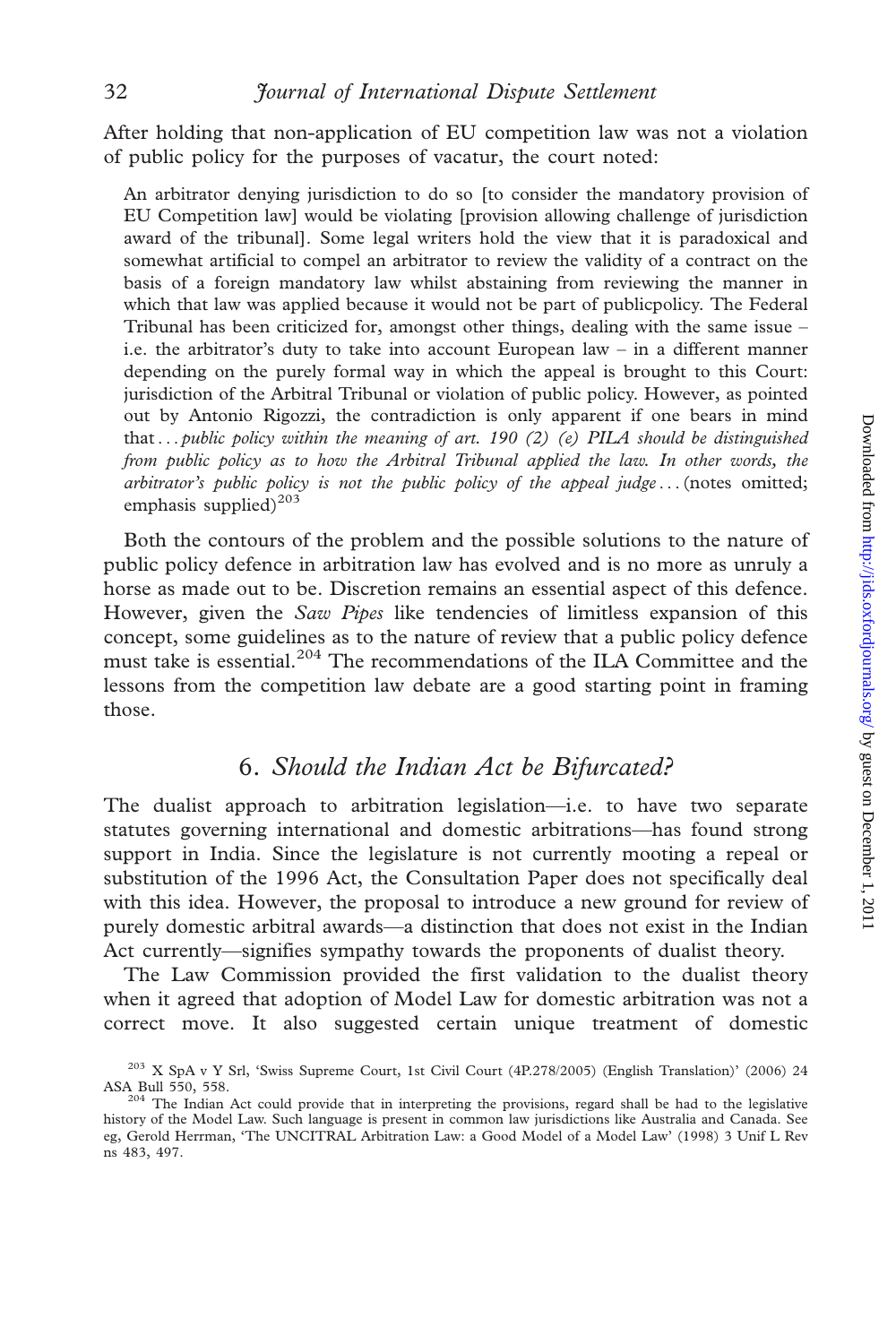arbitration, especially on the grounds available for review of awards.<sup>205</sup> Many renowned Indian experts in the field have voiced the same opinion.<sup>206</sup> The author begs to differ.

It must be conceded that many countries have successfully adopted the dualist approach, including widely perceived arbitration friendly jurisdictions like the France, Switzerland and Singapore. However, that does not necessarily mean that a common legislation is inadequate. The best example is the UK, where the English Arbitration Act, 1996 has been successfully administering both domestic and international arbitrations. In any case, this question does not find answer in statistics.

The starting point to answer this question must be to analyse the reason for such a demand in India. One of the most prominent ones is that domestic arbitrations need to be supervised more strictly by the Indian courts. This is a fallacy, based on a misunderstanding of the distinction between domestic and international arbitration. Arbitration is a process rooted deeply in contractual theory.<sup>207</sup> In case of international commercial arbitration, its foundations additionally lie to a large extent in private international law.<sup>208</sup> Therefore, a valid question to ask is—is limited review of awards rooted in contractual or private international law character of arbitration? The answer is definitely 'contractual'.<sup>209</sup> Finality of arbitral awards derives from the fact that parties have agreed for the arbitrator to decide such questions, and must abide by it. From a theoretical point of view, therefore, there is no justification for a more extensive review of domestic arbitral awards.

Many commentators argue for a separate legislation for international arbitration so that shortcomings in domestic arbitration precedents should not affect international arbitration.<sup>210</sup> They believe that the tendency of courts to interfere with international arbitration would be less, if they were allowed to keep domestic arbitrations in check. Though tempting, this argument must be rejected. Statistically, out of the three most disastrous precedents governing arbitration in India today, two emerged off international arbitration.<sup>211</sup> It is submitted that the problems caused by Bhatia International and Satyam Computers are a result of serious theoretical errors by the Supreme Court and careless drafting by the legislature. Their solution lies in correction of the statute and not in bifurcation.

<sup>&</sup>lt;sup>205</sup> See 176th LCI Report (n 14) 8.<br><sup>206</sup> See eg, Nariman (n 6) 121. See also Arvind Datar, *Introduction to the Fifth Edition* of Justice RS Bachawat's Law of Arbitration & Conciliation, at xxii (AnirudhWadhwa and Anirudh Krishnan eds, 5D

 $^{207}$  cf Emmanuel Gaillard, *Legal Theory of International Arbitration* (Martinus Nijhoff 2010) 13.<br><sup>208</sup> cf ibid 1.<br><sup>209</sup> A purely private international law investigation would concentrate on which court would have jur to review and under what law; it would not necessarily mandate deference to arbitral awards.<br><sup>210</sup> See Datar (n 206).<br><sup>211</sup> Reference here is to *Bhatia International, Satyam Computers* and *Saw Pipes*—of which only the l

to domestic arbitration.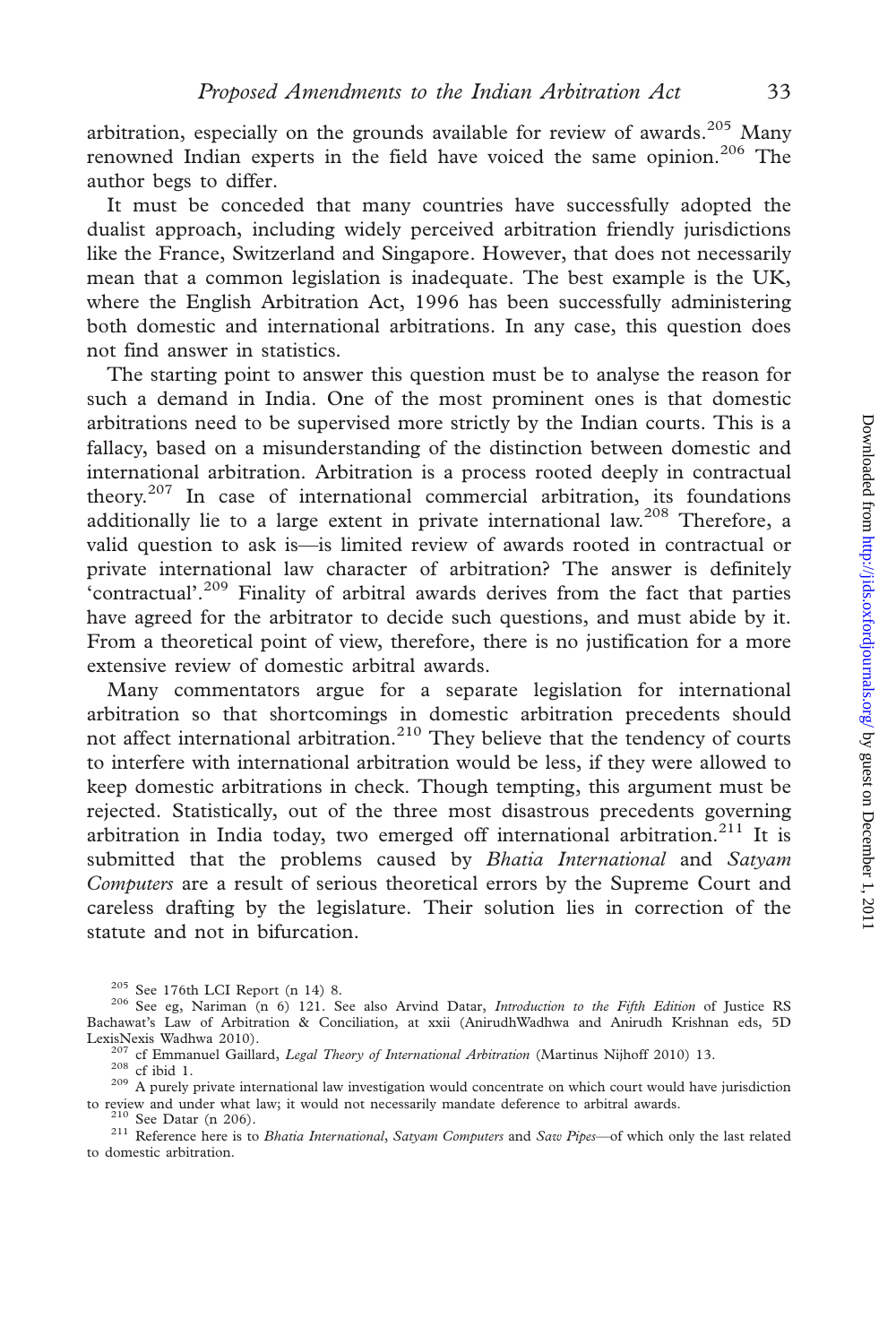Another consideration that must go into this debate is the special needs for growth of domestic arbitration in India. Judicial delays and massive number of pending cases is a well-acknowledged fact in India.<sup>212</sup> Domestic arbitration is an effective means to redress this situation. If commercial disputes and lengthy trials are taken off the dockets of court, it can only result in a more competent justice delivery system in India. However, arbitration for sake of it is not the answer. If domestic awards are reviewed for errors in law, the result is only in the timing of when the dispute gets to the court dockets. Therefore, to provide a tangible alternate dispute settlement mechanism—which is an urgent requirement for India—domestic arbitrations must develop a culture of non-intervention, party autonomy and efficiency. In short, all that international arbitration aspires for.

The dualist approach in Indian context is biased in favour of international posturing against an attempt to truly develop an 'arbitration culture'. The reason why the France, UK and Switzerland have developed into prominent arbitration hubs is because over years all the players in these jurisdictions parties, arbitrators, lawyers and judges—have come to trust and understand the system better. The dualist demands in India are more akin to treating domestic arbitration as a stepchild. In any give and take between the conservative and liberal groups in arriving at a consensus, all advantages would be reserved for international arbitration—domestic arbitration would be a pre-judged loser.<sup>213</sup>

Dualist theory is a short-cut aspired by many in India that want to see a success story of arbitration. However, success is akin to no short-cuts. One can look at arbitration as an evolved process, which must be respected and confirmed in compliance with the principle tenets it is based on; or one can look at it suspiciously as a means to defy strict application of statutes—it is a matter of attitude towards the arbitral process. If the interpretation given to the Model Law in India has been more intrusive than in many other countries, it is not because India adopted it for domestic arbitration but because the players in India have not had an evolved approach to the process. A modern legislation to govern domestic arbitration based on transnational standards shall be instrumental in developing that approach and consequently would be remarkable for international arbitration as well.

# 7. Conclusion

It is true that Indian arbitral regime is far from ideal. However, it is also true that the volume of commerce and consequently the experience in arbitration is comparatively at its young stages of development in India. The natural

<sup>&</sup>lt;sup>212</sup> See PRS Legislative Research (n 173).<br><sup>213</sup> An example is in the Consultation Paper itself—in the struggle to limit merits review while dealing with demands for appeal against patently illegal awards, the compromise solution was to provide a special ground of review of domestic awards.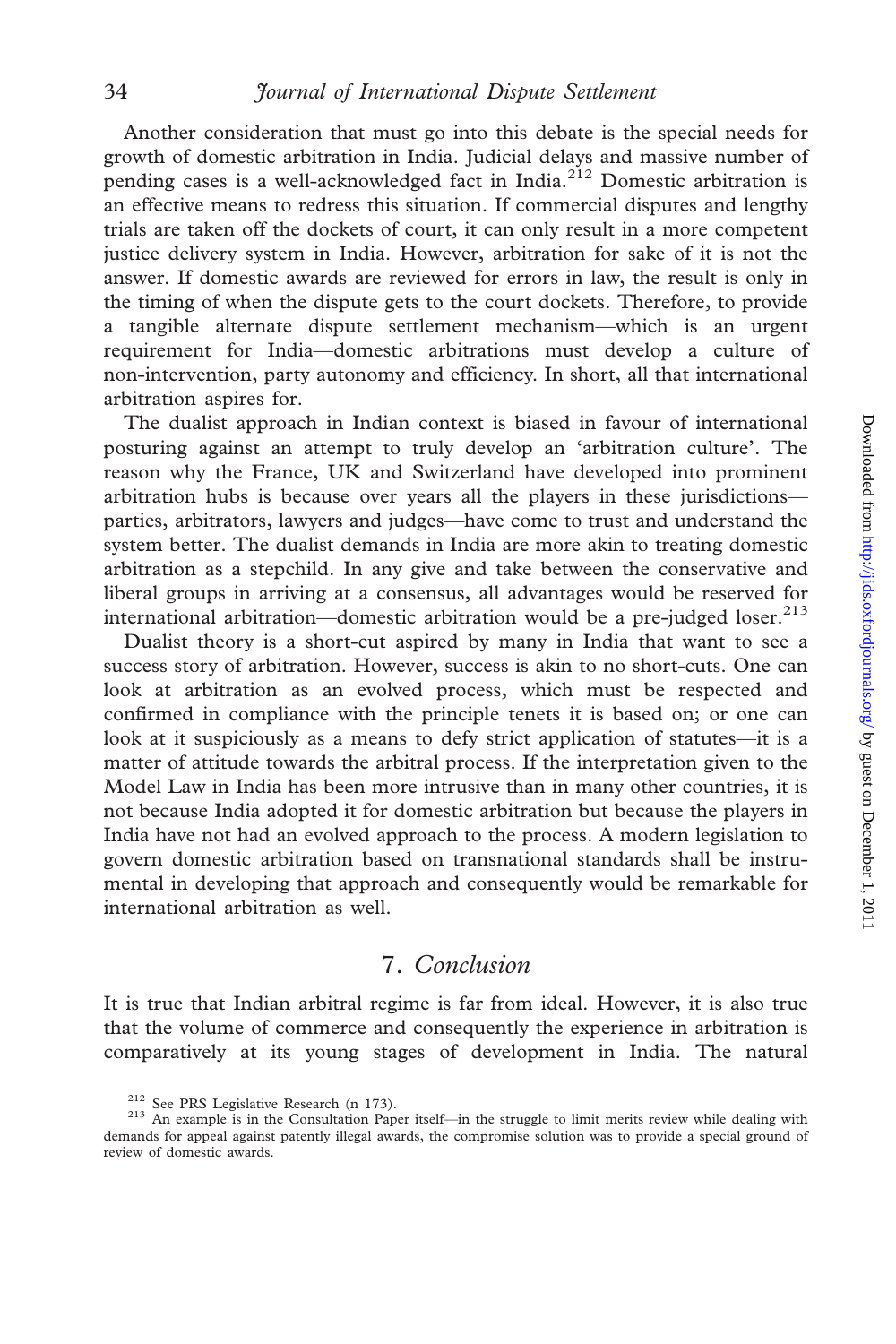tendency of common law jurisdictions to go through a relatively hostile period in the development of its arbitral regime has been witnessed in some of the most trusted jurisdictions. When judged from that standpoint, India is on a reasonably progressive path. Though, it might still take few years before it truly aligns itself with transnational standards in arbitration.

However, complacence is the enemy of progress. The resolve and intent must be evident in action. Recently, the Indian government approved the 'National Mission for Justice Delivery and Legal Reforms', assigning it a budget of over 400 million dollars over the next 5 years. One of the specific points on the agenda of this programme is to amend the arbitration law to promote arbitration and other alternate dispute resolution mechanisms.<sup>214</sup> These plans need effective and urgent implementation.

The fact that the *Bhatia* ratio, which has kept India in a parallel universe with respect to territorial scope of the Act, has acted as binding precedent without any legislative intervention for over 9 years—must be of grave and urgent concern. This invites attention to the manner in which the Consultation Paper proposals must be implemented. There is a near consensus in India that Bhatia International, Satyam Computers and Saw Pipes need correction. On some other issues, there might still be a need to investigate further. But is it prudent to let the arbitration regime suffer in the meantime?

The author suggests that the law ministry must introduce a Bill to amend the provisions that will nullify the damaging effect of these decisions. In the meantime, the ministry must also set-up an expert committee consisting of wide representation to suggest other amendments to shape up the Indian Act, which could find place in a second phase of reforms. The second phase should also consider implementing amendments made to the Model Law in  $2006$ ,  $215$ which surprisingly find no mention in the Consultation Paper.

In the final analysis, there is a positive and a negative conclusion to make of the Consultation Paper proposals. The positive one is that unlike the Law Commission draft Bill of 2001, the Consultation Paper does not seek to disturb the fine equilibrium of the 1996 Act; it intends to refine it. The negative is that despite having taken over 4 years to come up with these proposals, the ministry has failed to conduct a penetrating analysis of the problems it seeks to address. Also, on the issue of methodology, it does not break any radical ground—the ministry has failed to constitute any expert committee with academicians, practitioners and arbitrators of both domestic and international repute—and

<sup>&</sup>lt;sup>214</sup> See Special Correspondent, 'Reforms Could See Disposal of Cases in Three Years' The Hindu (24 June 2011) <<http://www.thehindu.com/news/national/article2129739.ece>> accessed 20 November 2011; see also Times News Network, 'For Court Infrastructure, Centre Increases its Share by Rs 2,000 cr' Times of India (24 June 2011) <http://timesofindia.indiatimes.com/india/For-court-infrastructure-Centre-increases-its-share-by-Rs-2000-cr/articleshow/8970474.cms> accessed 20 November 2011.

 $215$  See GA Res A/61/453 (2006) <[http://www.uncitral.org/pdf/english/texts/arbitration/NY-conv/a61-33-e](http://www.uncitral.org/pdf/english/texts/arbitration/NY-conv/a61-33-e.pdf) [.pdf](http://www.uncitral.org/pdf/english/texts/arbitration/NY-conv/a61-33-e.pdf)> accessed 20 November 2011 (adopting the 2006 amendments to the Model Law).